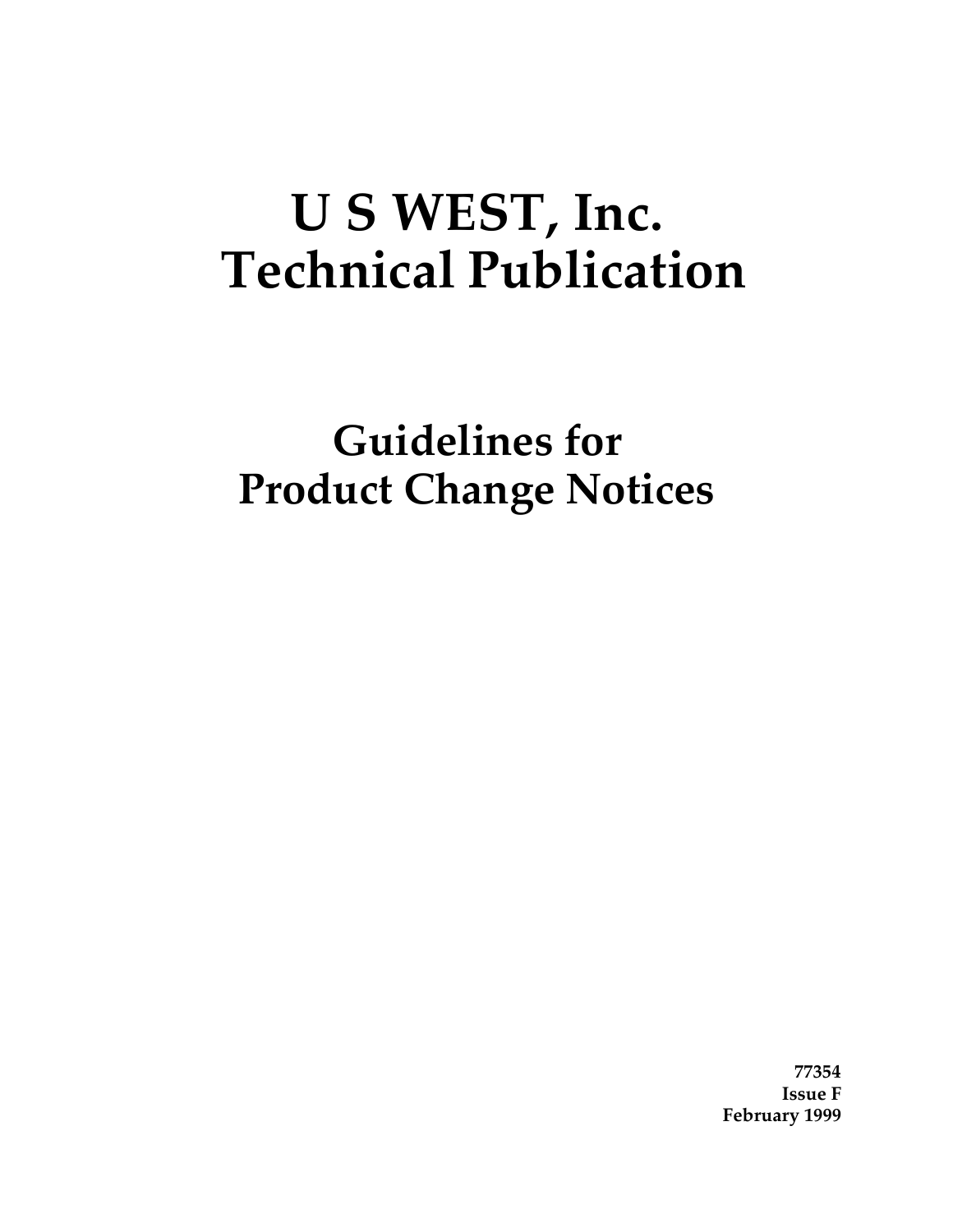# **U S WEST, Inc. Technical Publication**

**Guidelines for Product Change Notices**

**Copyright 1985, 1987, 1988, 1990, 1993, 1999 77354 Printed In U.S.A. Issue F All Rights Reserved February 1999**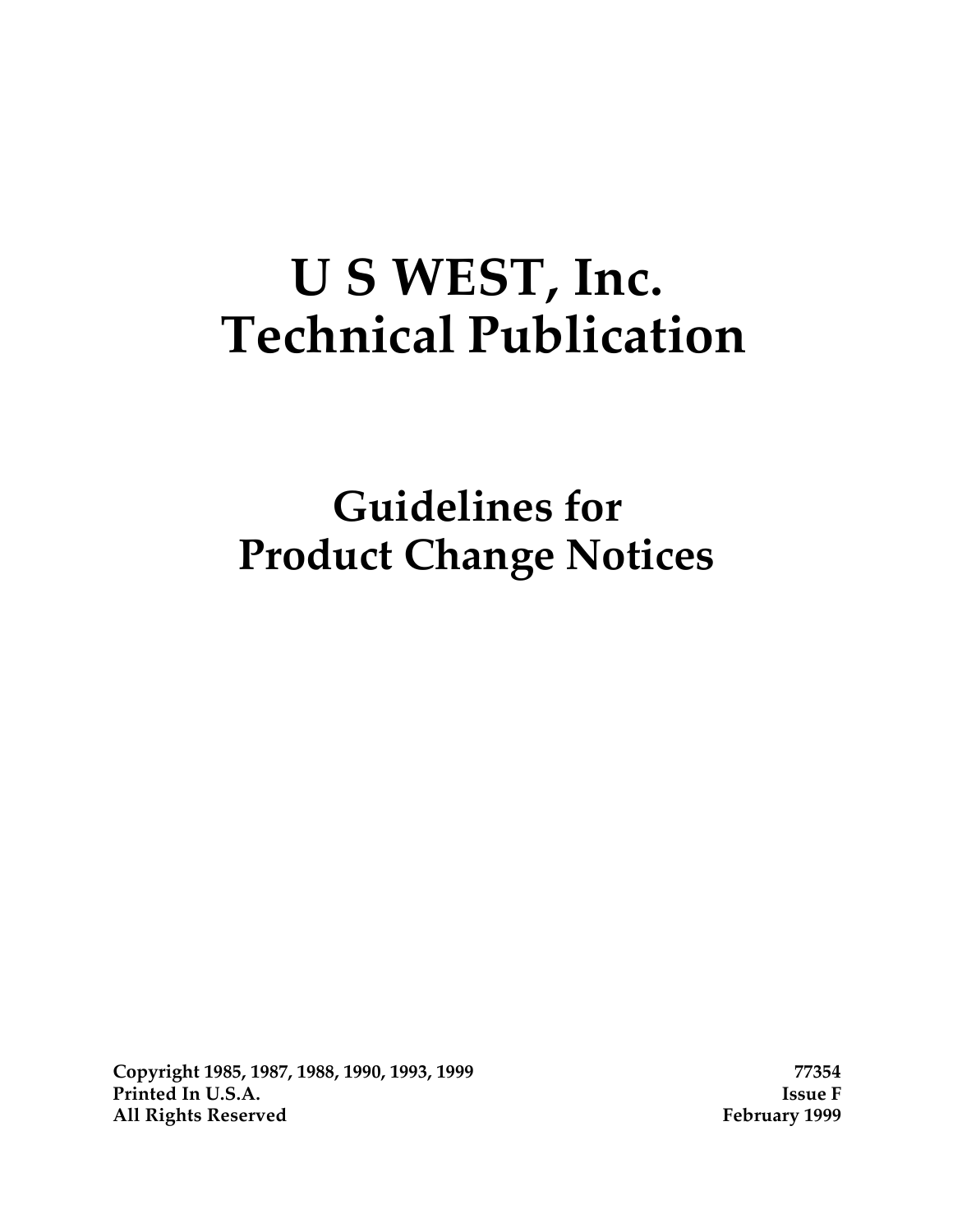#### NOTICE

This publication has been prepared to provide Suppliers of telecommunications equipment with Product Change Notice (PCN) guidelines required to effectively interface with U S WEST concerning Product Changes. To emphasize the importance of the PCN Process, some internal U S WEST functions and responsibilities are also defined. There are no proprietary restrictions governing application of these guidelines; therefore, a Supplier may elect to follow the procedures described herein with customers other than U S WEST.

U S WEST reserves the right to revise this document for any reason, including but not limited to, conformity with standards promulgated by various governmental or regulatory agencies; utilization of advances in the state of the technical arts; or to reflect changes in the design of equipment, techniques, or procedures described or referred to herein.

Liability to anyone arising out of use or reliance upon any information set forth herein is expressly disclaimed, and no representation or warranties, expressed or implied, are made with respect to the accuracy or utility of any information set forth herein.

This document is not to be construed as a suggestion to any manufacturer to modify or change any of its products, nor does this publication represent any commitment by U S WEST to purchase any specific products. Further, conformance to this publication does not constitute a guarantee of a given supplier's equipment and/or it's associated documentation.

Ordering information for U S WEST Technical Publications can be obtained from the Reference Section of this document.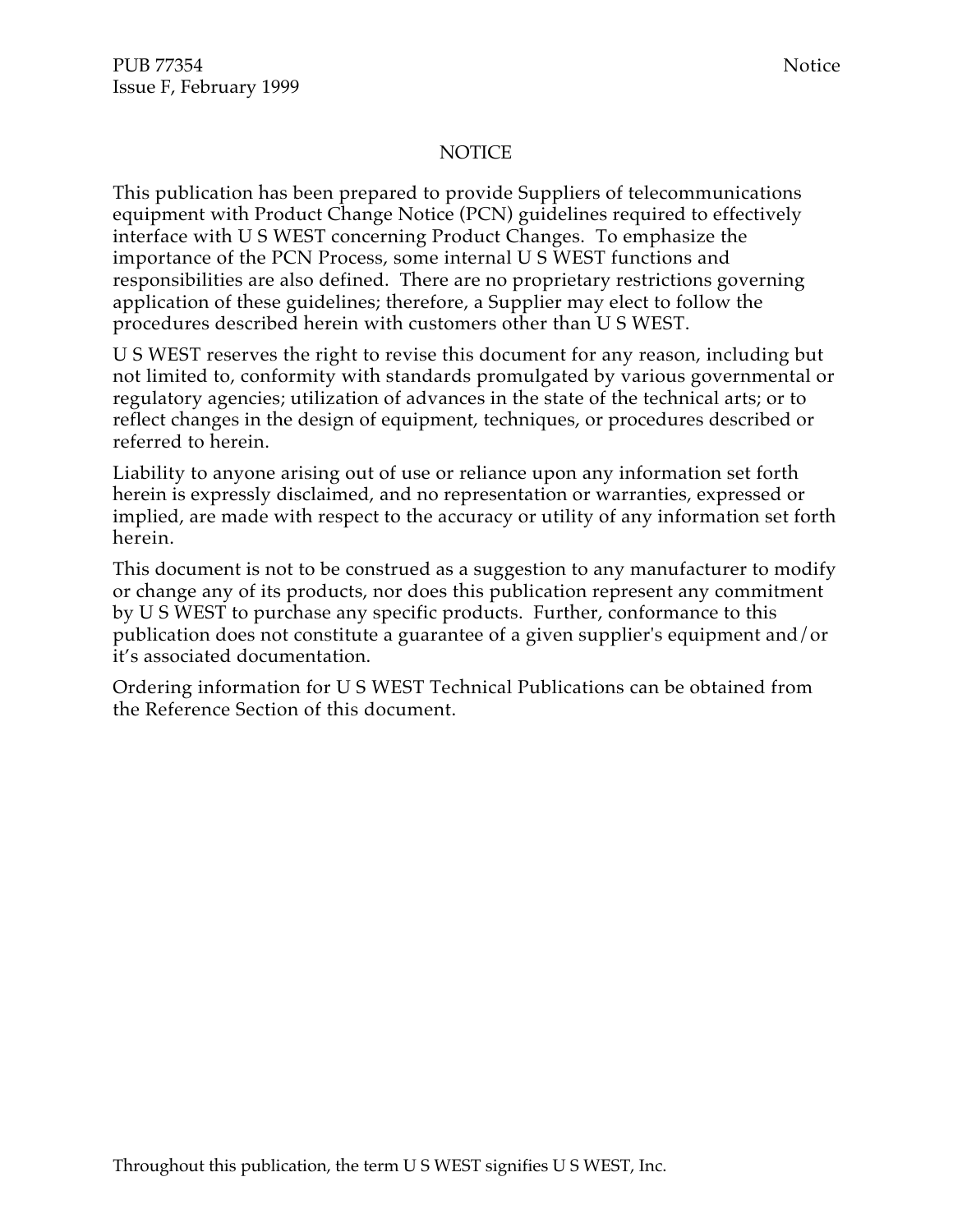$\overline{a}$ 

#### PLEASE TEAR OUT AND SEND YOUR COMMENTS/SUGGESTIONS TO:

U S WEST Manager - Writing Services 700 W. Mineral Ave. IA-B13.34 Littleton, Colorado 80120 (303) 707-7454 E-Mail: sromano@uswest.com

Information from you helps us to improve our Publications. Please take a few moments to answer the following questions and return to the above address.

| Was this Publication valuable to you in determining<br>our requirements?                                                                                | <b>YES</b> | NO. |
|---------------------------------------------------------------------------------------------------------------------------------------------------------|------------|-----|
| Was the information accurate and up-to-date?                                                                                                            | YES.       | NO. |
| Was the information easily understood?                                                                                                                  | <b>YES</b> | NO  |
| Were the contents logically sequenced?                                                                                                                  | <b>YES</b> | NO. |
| Were the printed pages legible?                                                                                                                         | <b>YES</b> | NO. |
| Do you feel the description in the Catalog of Technical<br>Information and/or Digest of Technical Information<br>adequately described this Publication? | YES        | NO  |

If you answered NO to any of the questions and/or if you have any other comments or suggestions, please explain:

|         | (Attach additional sheet, if necessary) |                                                                                                                                                                                                                               |
|---------|-----------------------------------------|-------------------------------------------------------------------------------------------------------------------------------------------------------------------------------------------------------------------------------|
|         |                                         | Date and the same state of the state of the state of the state of the state of the state of the state of the state of the state of the state of the state of the state of the state of the state of the state of the state of |
|         |                                         |                                                                                                                                                                                                                               |
| Address |                                         |                                                                                                                                                                                                                               |
|         |                                         |                                                                                                                                                                                                                               |
|         |                                         |                                                                                                                                                                                                                               |
|         |                                         |                                                                                                                                                                                                                               |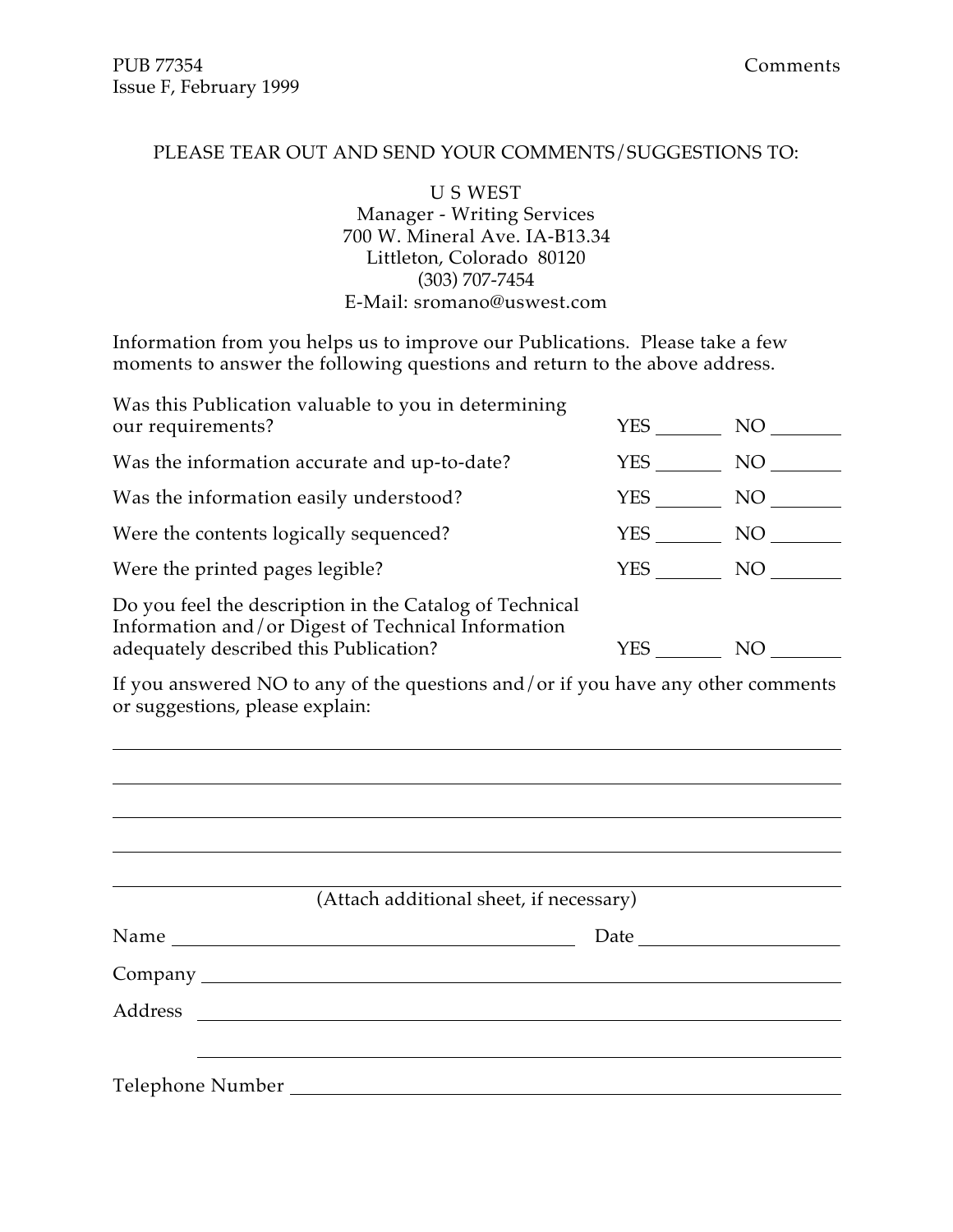|     |     | <b>Chapter and Section</b>                                     | Page |
|-----|-----|----------------------------------------------------------------|------|
| 1.  |     |                                                                |      |
|     | 1.1 |                                                                |      |
|     | 1.2 |                                                                |      |
|     | 1.3 |                                                                |      |
| 2   |     |                                                                |      |
|     | 2.1 |                                                                |      |
|     |     |                                                                |      |
|     |     |                                                                |      |
|     |     |                                                                |      |
|     |     |                                                                |      |
|     | 2.2 | Reportable Product Change Classifications - Software2-3        |      |
|     |     |                                                                |      |
|     | 2.3 |                                                                |      |
|     |     |                                                                |      |
|     |     |                                                                |      |
|     |     |                                                                |      |
|     |     |                                                                |      |
|     | 2.4 | <b>Customer Services Computer Access Network Standards</b>     |      |
| 3.  |     |                                                                |      |
|     | 3.1 |                                                                |      |
|     | 3.2 |                                                                |      |
|     | 3.3 |                                                                |      |
| 4.  |     |                                                                |      |
|     | 4.1 |                                                                |      |
| 5.  |     |                                                                |      |
|     | 5.1 |                                                                |      |
|     | 5.2 |                                                                |      |
|     | 5.3 |                                                                |      |
| 6.  |     |                                                                |      |
| 7.  |     | Additional Supplier Effort Required for Deferrable Plug-Ins7-1 |      |
| 8.  |     |                                                                |      |
| 9.  |     |                                                                |      |
| 10. |     |                                                                |      |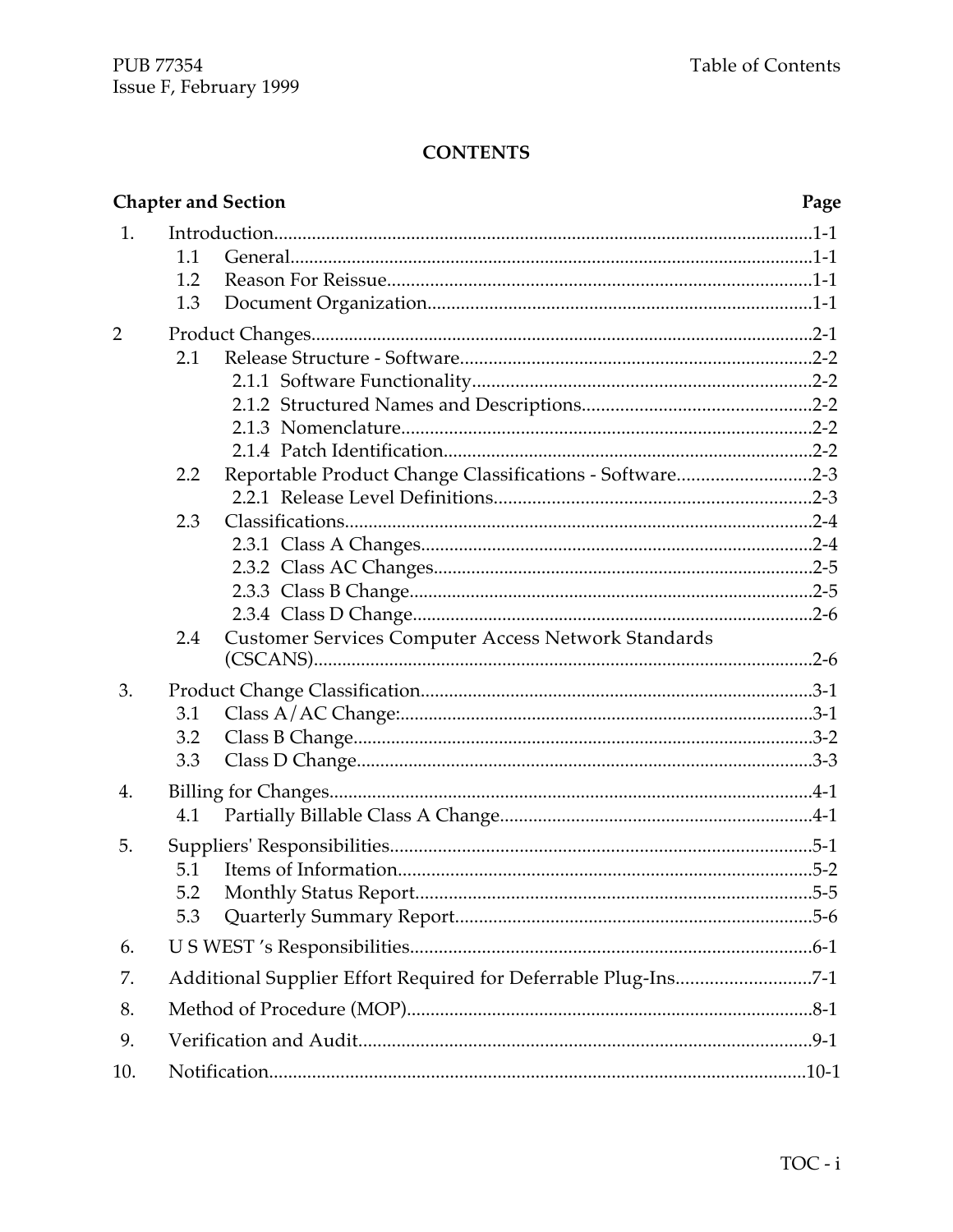# **CONTENTS(Continued)**

| 11. |      |  |
|-----|------|--|
|     | 11.1 |  |
|     |      |  |
|     |      |  |
|     |      |  |
|     |      |  |
|     |      |  |
|     |      |  |
|     |      |  |
|     |      |  |
| 12. |      |  |
|     | 12.1 |  |
|     | 12.2 |  |
| 13. |      |  |
|     | 13.1 |  |
|     | 13.2 |  |
|     | 13.3 |  |
|     | 13.4 |  |

# **Tables**

# Exhibits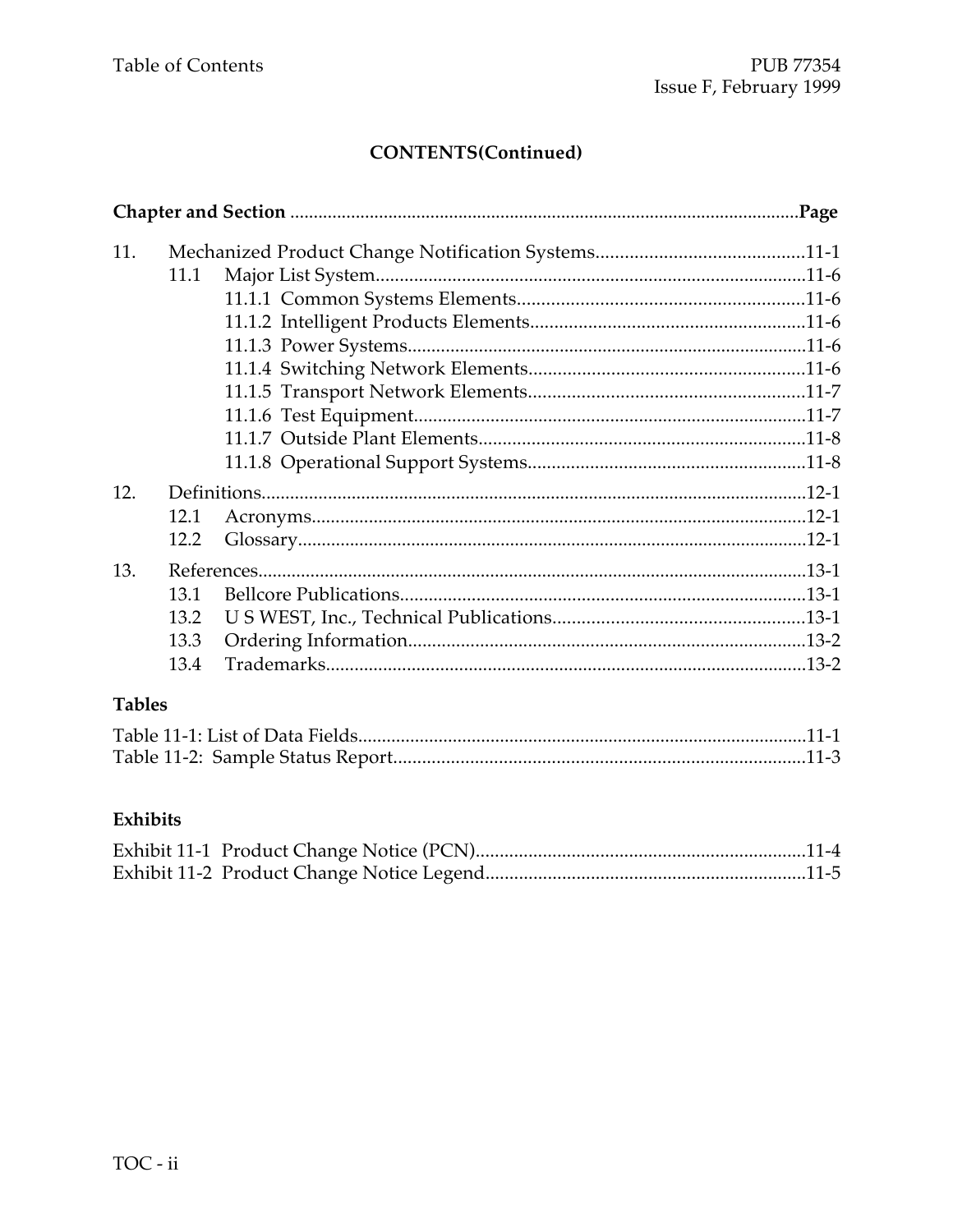# **Chapter and Section**

 $1.$ 

#### Page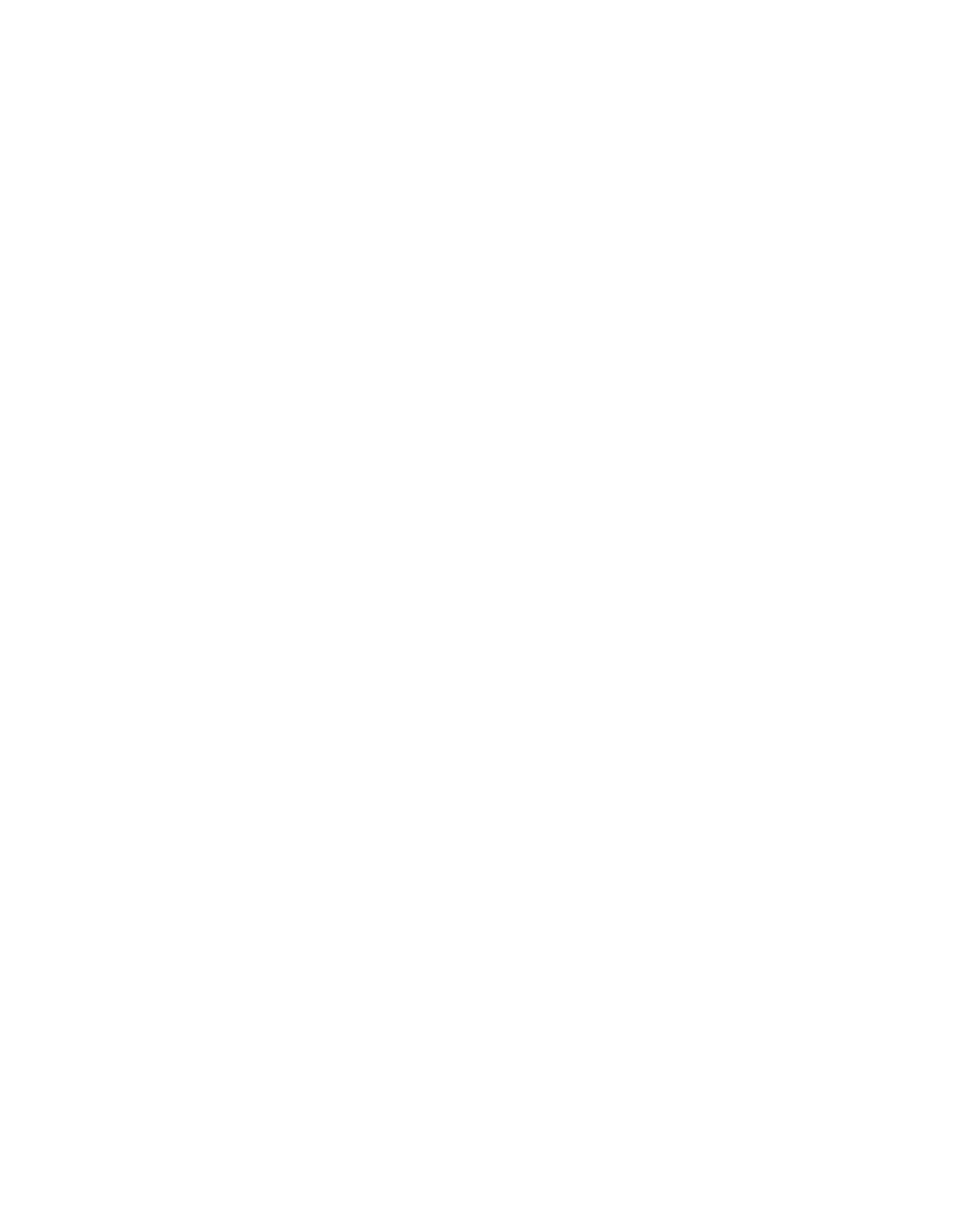#### **1. Introduction**

#### **1.1 General**

This publication has been prepared to provide Suppliers of telecommunications equipment with Product Change Notice (PCN) guidelines required to effectively interface with U S WEST concerning Product Changes. To emphasize the importance of the PCN Process, some internal U S WEST functions and responsibilities are also defined. There are no proprietary restrictions governing application of these guidelines; therefore, a Supplier may elect to follow the procedures described herein with customers other than U S WEST.

#### **1.2 Reason For Reissue**

This Technical Publication is being revised to include Changes that occurred in GR-209-CORE.

#### **1.3 Document Organization**

This document is organized as described in Table 1-1.

| Chapter        | <b>Title</b>                                                   | Contents                                                                  |
|----------------|----------------------------------------------------------------|---------------------------------------------------------------------------|
|                | Introduction                                                   | General information                                                       |
| $\overline{2}$ | <b>Product Changes</b>                                         | Definition of a Product Change Notice                                     |
| 3              | <b>Product Change Classification</b>                           | Class A/AC, B, & D Classifications                                        |
| $\overline{4}$ | <b>Billing For Changes</b>                                     | Responsible Party Billing                                                 |
| 5              | <b>Suppliers' Responsibilities</b>                             | Product Change Notice Supplier<br>Responsibility                          |
| 6              | U S WEST 's Responsibilities                                   | Product Change Notice U S WEST<br>Responsibility                          |
| 7              | Additional Supplier Effort Required for<br>Deferrable Plug-Ins | Details for Implementation for Deferred<br>Plug-Ins                       |
| 8              | Method of Procedures (MOP)                                     | Step-By-Step Procedure for a<br><b>Particular PCN</b>                     |
| 9              | <b>Verification and Audit</b>                                  | <b>Quality Assurance Audits</b>                                           |
| 10             | Notification                                                   | Notification of PCNs Monthly Status &<br><b>Quarterly Summary Reports</b> |
| 11             | Mechanized Product Change<br><b>Notification Systems</b>       | <b>Electronic Means of Delivery</b>                                       |
| 12             | <b>Definitions</b>                                             | A list of acronyms and a glossary of<br>terms used in this publication.   |
| 13             | References                                                     | References used in this publication                                       |

#### **Table 1-1** Document Organization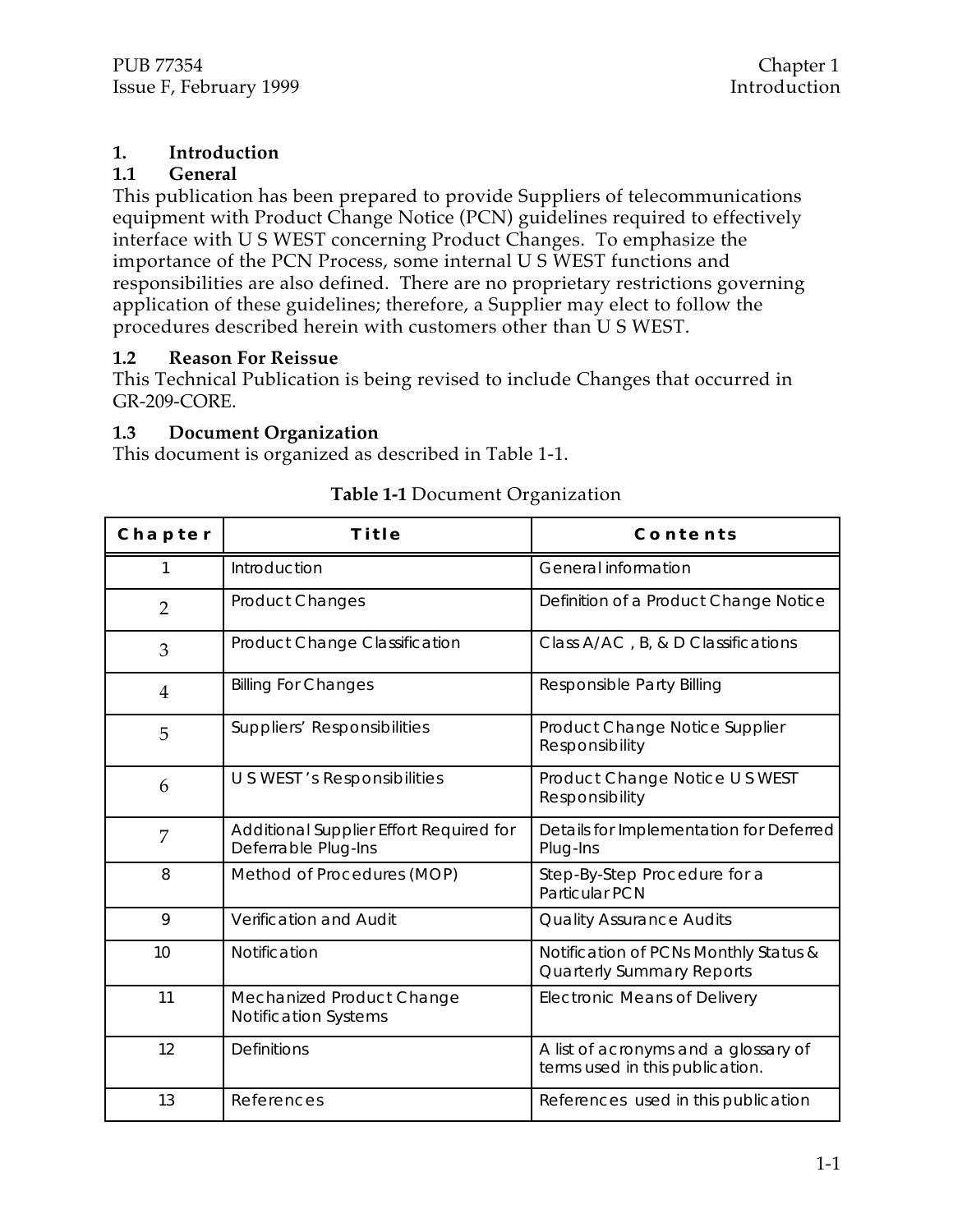# **Chapter and Section**

#### Page

| 2. |     |                                                         |           |
|----|-----|---------------------------------------------------------|-----------|
|    | 2.1 |                                                         |           |
|    |     |                                                         |           |
|    |     |                                                         |           |
|    |     |                                                         |           |
|    |     |                                                         |           |
|    | 2.2 | Reportable Product Change Classifications - Software2-3 |           |
|    |     |                                                         |           |
|    | 2.3 |                                                         |           |
|    |     |                                                         |           |
|    |     |                                                         |           |
|    |     |                                                         |           |
|    |     |                                                         |           |
|    | 2.4 | Customer Services Computer Access Network Standards     |           |
|    |     |                                                         | $.2 - 6.$ |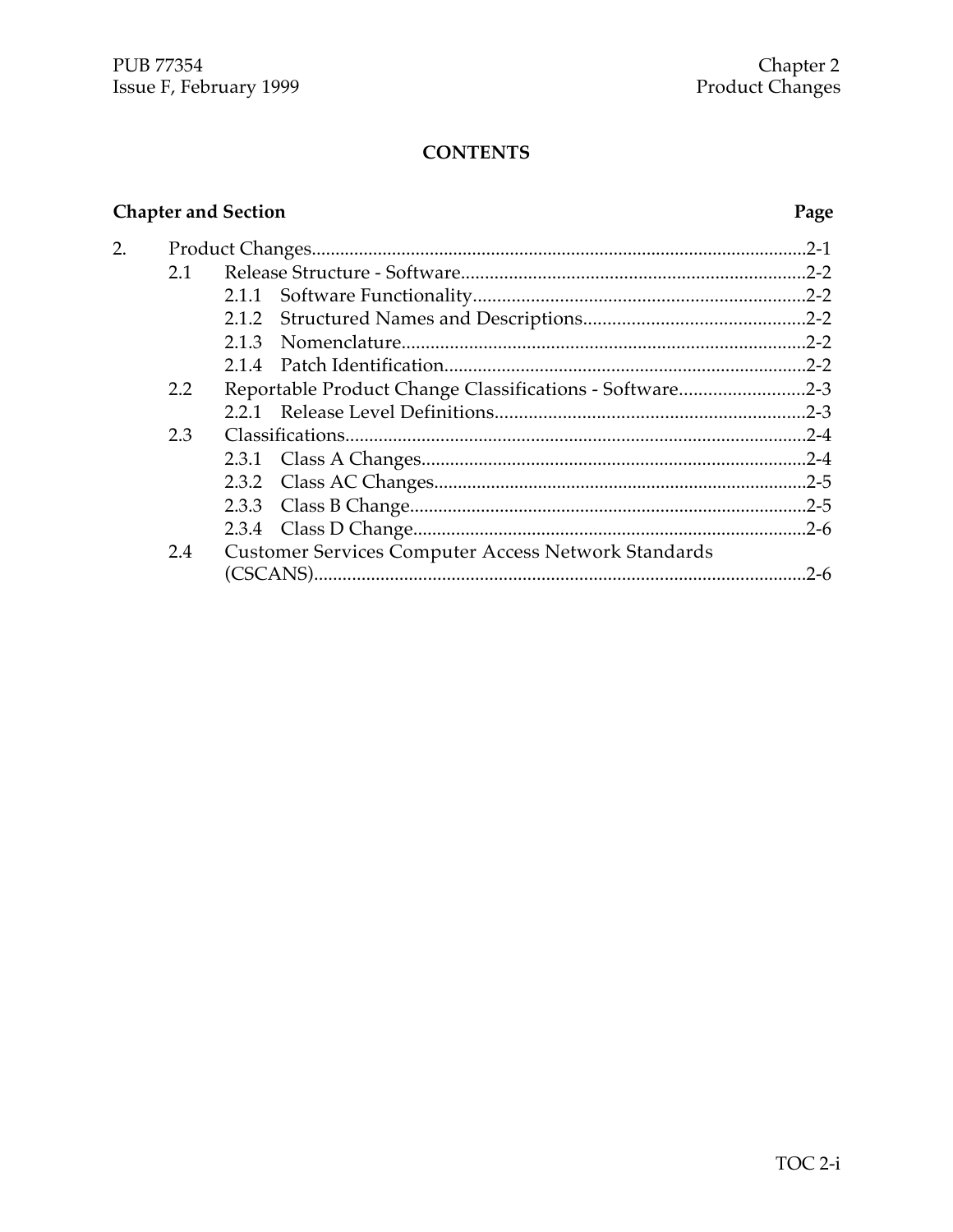#### **2. Product Changes**

Product changes range from those that are considered very minor and not field affecting to those that are significant. Non-field affecting would be those that have no affect on customer use and are completely invisible to the field maintenance force. No component values have changed and the product looks and acts exactly like it did prior to the change. A Product Change, however, does not include the introduction of new products.

Product Changes are considered significant when they affect the performance or life span of the product. Such changes include any that can affect the form, fit, function, product technical specification, safety or reliability of the product. Even a cosmetic change may be considered significant. For example, a cosmetic change that involves painting a product with a new, textured paint which affects the thermal threshold of the product would be considered significant. Since the paint has altered the product's ability to withstand certain temperatures and, therefore, its performance, it must be referred to as a Product Change.

Suppliers are obligated to announce all changes to their products throughout the life of the product.

Other sections of this document discuss situations when it may be appropriate for U S WEST to implement and install a product change. However, because of limited facilities, lack of proper test equipment and personnel available for this type of work, no product change will be accomplished by providing loose parts to U S WEST without prior U S WEST approval. This is particularly relevant where plug-in circuits are involved.

Most of the sections of this publication apply directly to hardware; however, the term Product Change can include changes to hardware, firmware and software. There are some procedures that only apply to firmware and software changes.

Firmware (referenced in the paragraph in Chapter 14 starting with the word "FIRMWARE.") in the loose chip form is very ESD sensitive, the central office field locations usually are not equipped for operations involving the handling and changing of this type of material. Therefore, product changes that involve firmware should be accomplished by changing the complete plug-in unit that the firmware is mounted on. The firmware issue marking should comply to the marking standards as outlined in TR-STS-00485, "COMMON LANGUAGE® CLEI™ Code Assignment and Equipment Marking Requirements".

Program Retrofit or Update This is usually the change of a complete program and is supplied on disk or tape.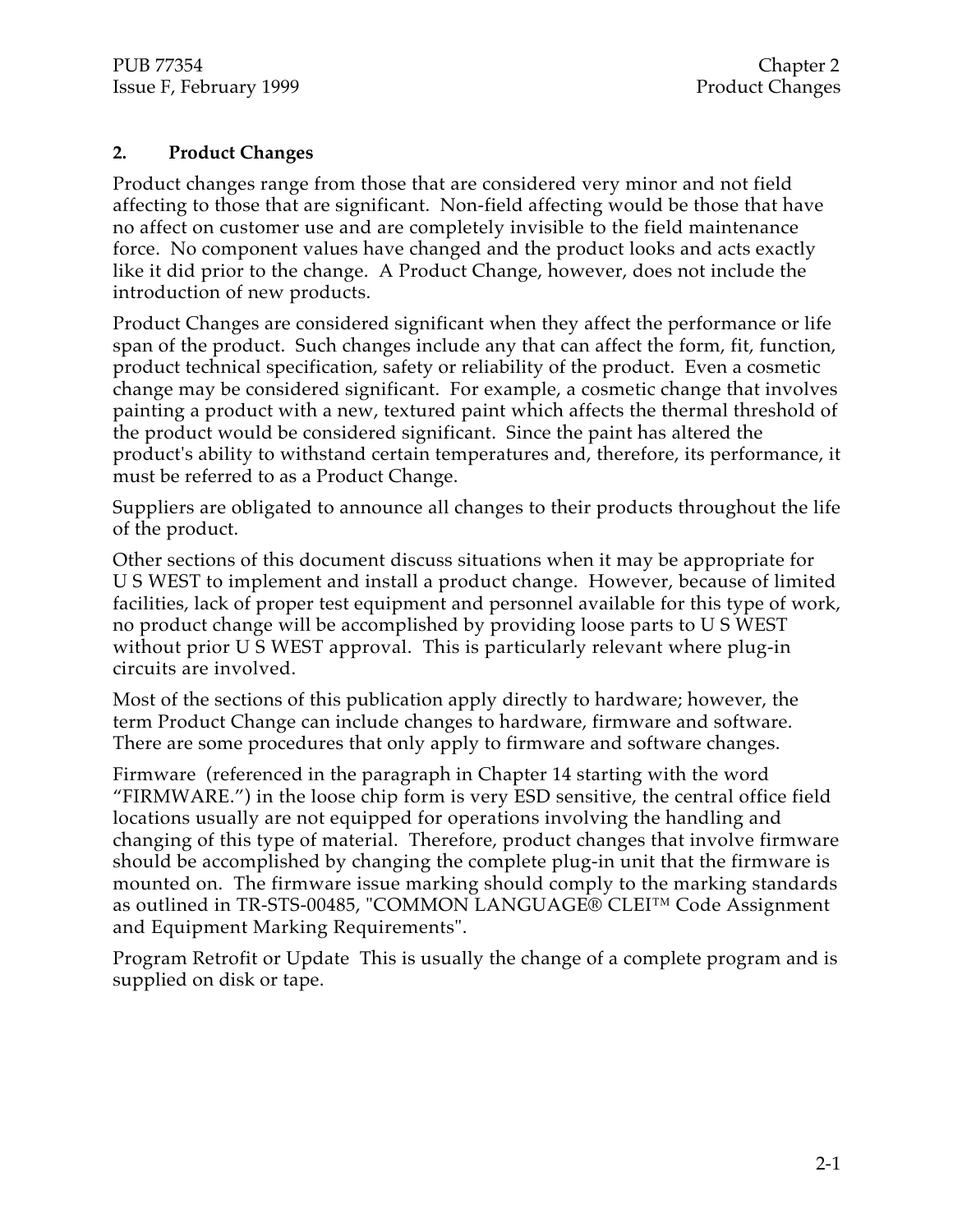#### **2.1 Release Structure - Software**

#### **2.1.1 Software Functionality**

Changes to software product are implemented through modification to the instruction code, resulting in a change in the functionality. This use of functionality is not to be confused with its usage as the equivalent of feature content.

#### **2.1.2 Structured Names and Descriptions**

Each new release, while a separate product, bares a relationship to other Software Product(s) in the way it will be used. Since a given Software Product is not always applied in the same configurations by its various users, the effect of upgrading to it, or from it to another version, is not nearly as predictive as is the case with hardware products. The impact analysis and the importance of implementing the new software product is the responsibility of the customer.

All switches, NE's and additional support systems should be capable of reporting the precise software currently running. The reporting may be accomplished through maintenance terminals, network management systems, or other intelligent systems interface devices.

#### **2.1.3 Nomenclature**

R11-1 [64] Software products representing different functional "streams" shall be identified with a proper name unique within the supplier's company - not a description that could vary in context and interpretation.

#### **2.1.4 Patch Identification**

R11-2 [65] It is critical that the presence or application of one or more patches on any NE or managed system be recognized. The means of requesting information on installed patches, and the manner in which it is displayed shall be consistent with those functions for other software elements or products.

Rules for software changes can be found in the LSSGR, FR-NWT-000064, "LATA Switching Systems Generic Requirements (LSSGR)", Section 8.6, and TR-TSY-000541, "LSSGR: Administration (Traffic Measurements)". This section was primarily issued for switching systems, but applies to any software-based system. Documentation for software standards can be found in the LSSGR, Sections 19.2 and 19.3, TR-TSY-000519, "LSSGR: Documentation, Common" and TR-EOP-000208, "Stored Program Control Proposed Software Documentation Requirements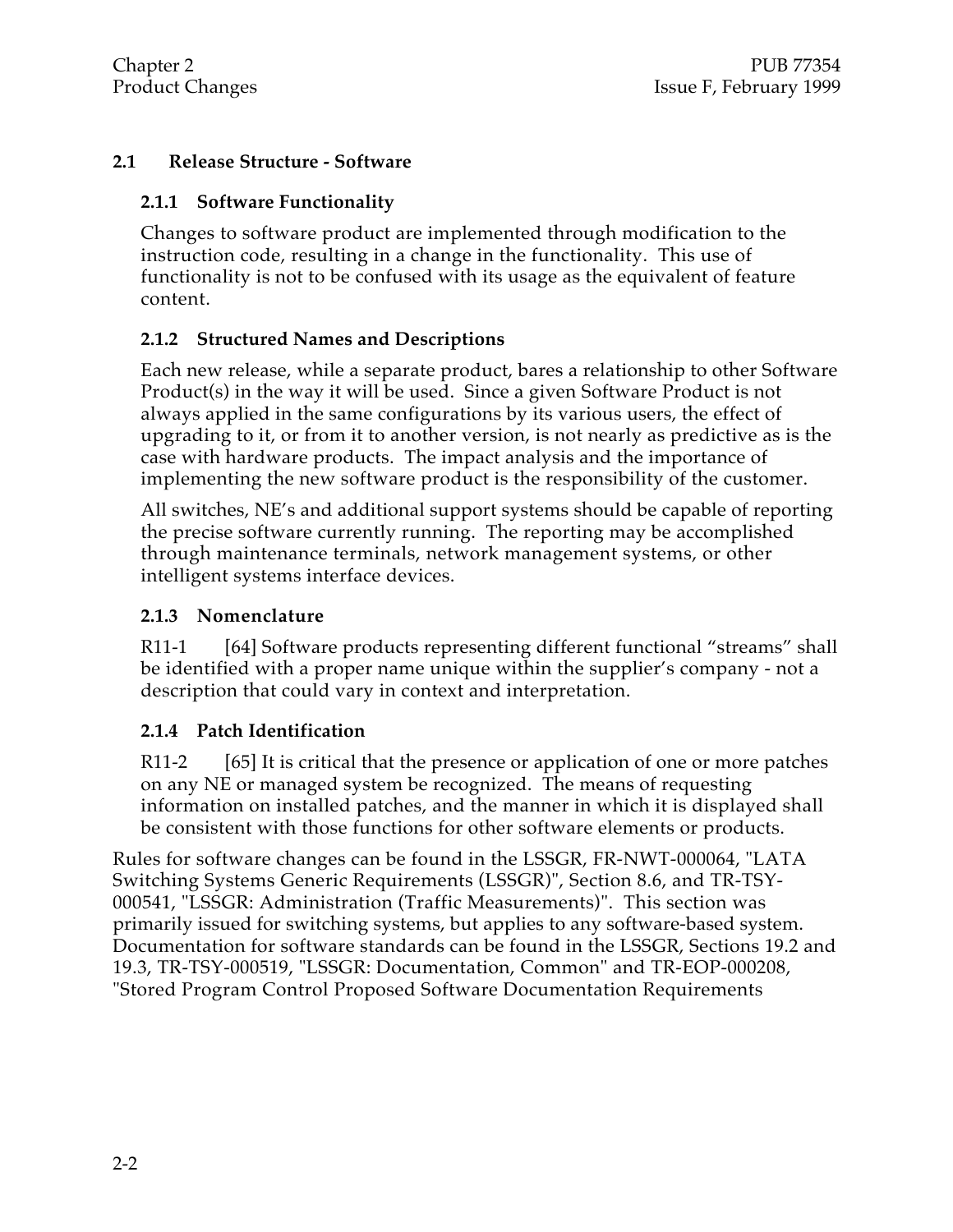#### **2.2 Reportable Product Change Classifications - Software**

The Release Levels in this section are used by suppliers to determine whether a Class B PCN, or a New Product Announcement should be issued. Class A/AC PCNs will always be issued to correct product deficiencies. If the decision is made to write a PCN, the Change Classifications in this section should be used to categorize changes made to software products. While the Release Levels will be used by suppliers to determine if a Class B Pcn will be issued, it is not necessary for the levels to appear in the PCN document.

#### **2.2.1 Release Level Definitions**

#### **2.2.1.1 Release Level 1**

A Level 1 release includes introduction of significant new functionality or features. It may also involve a change of underlying architecture or technology in the software. It may include changes described in Level 2 but should be distinguished as a Level 1 release by the new significant functionality. A Level 1 release is typically identified with an integer change to the release or version nomenclature and is usually available to the general marketplace. A supplier will notify the customer of the new product's existence by means of a New Product Announcement.

#### **2.2.1.2 Release Level 2**

A Level 2 release is typically identified with a change to the release or version nomenclature and is identified with a decimal or sub-level change to the release or version nomenclature. Level 2 releases are usually available to the general marketplace and are considered to be revisions to existing software products. A change to previous software releases involve the following:

- refinements or improvements to existing functionality
- performance or ease-of-use improvements
- new features
- changes made to enhance compatibility with hardware
- regain compliance with applicable external standards
- corrections to software

Upon issuance of a Level 2 change, the supplier will notify the customer by means of a Class A, A/C or B Product Change Notice.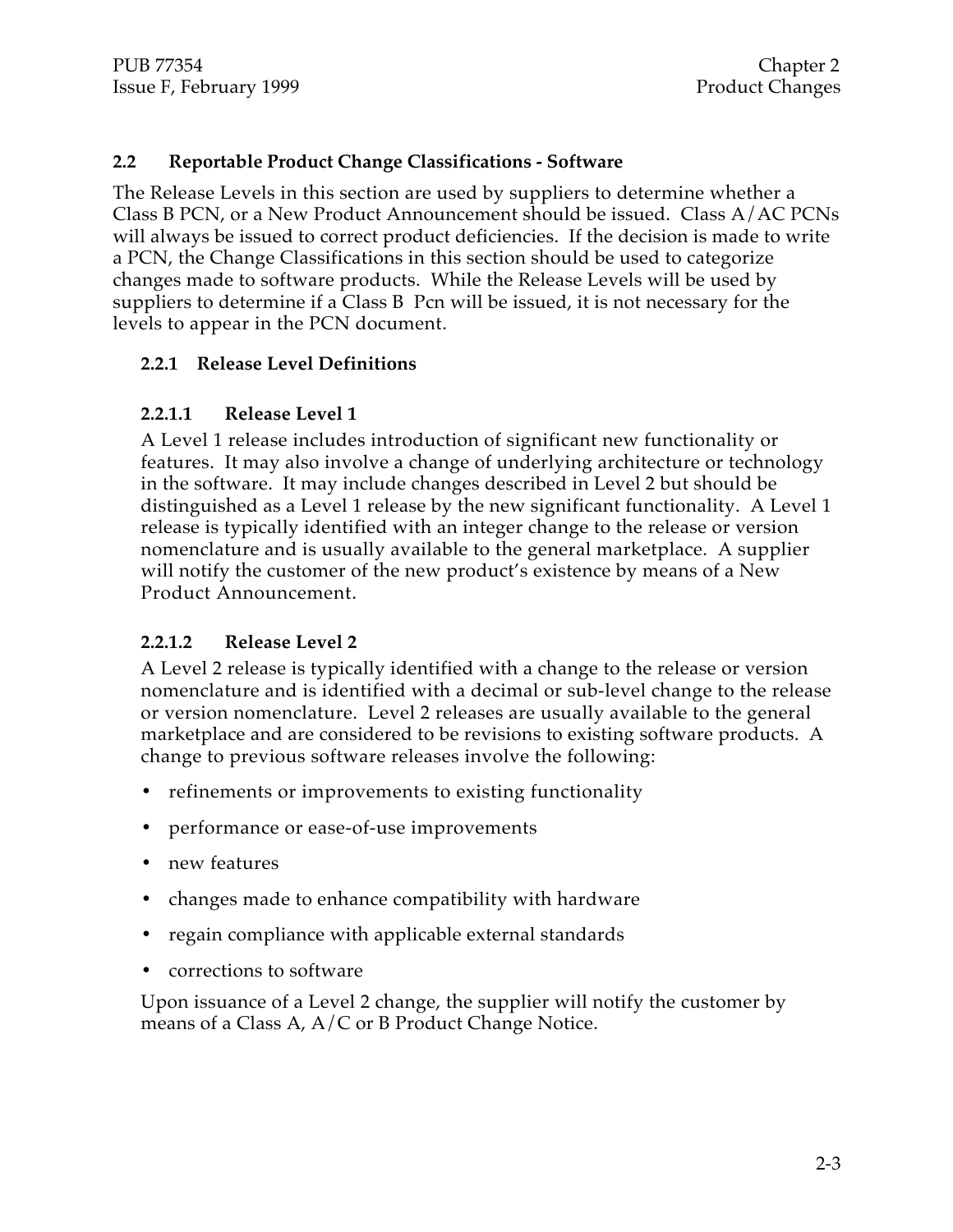### **2.2.1.3 Release Level 3**

A Level 3 release is a restricted distribution release which may be a software patch or a patched monolithic load. It is used to correct service affecting problems that are configuration or application specific and affect a limited number of customers and/or sites. This definition allows a supplier to deliver such a fix to the small affected population in the shortest amount of time by reducing the regression testing required to determine if the release is appropriate for all configurations, applications, and locations in the installed base. Level 3 releases have some distinctive marking, or pattern of nomenclature, that distinguishes them from all other releases, and from general availability releases. Level 3 changes will be documented, tracked and communicated to affected customers by the supplier.

#### **2.3 Classifications**

The classification of changes serves to uniformly categorize changes made to software products. Reportable changes to a Supplier's software product shall be classified by that Supplier to one of the following classification codes: Class A, AC, or B. If the customer disagrees with any classification issued by the Supplier, the Supplier will present evidence that such a classification is justified.

Class A, AC, and B changes are defined in the following paragraphs, along with a general description and the application of each.

#### **2.3.1 Class A Changes**

R12-1 [66] The Class A designation shall apply to changes required to correct a software product deficiency, for example:

> Operational or design defects that cause higher than the supplier's specified product failure rates or cause adverse operational performance of the network in which it operates (including excessive initializations or restarts).

Product does not provide features or functions that are documented in the Supplier's product technical specifications, as warranted by the Supplier, or as specified in the customer contract.

- R12-2 [67] Suppliers shall inform the customers immediately, by means of a PCN, of all Class A changes, because they could affect installation dates or require changes to products that have been dleivered to the customers for installation.
- R12-3 [68] The Supplier shall take immediate action on Class A changes to correct the condition in all of the software products involved (except as indicated in R12-7 [72]). This would include all of the software products to be shipped to the customer and all of the software product owned by the customer.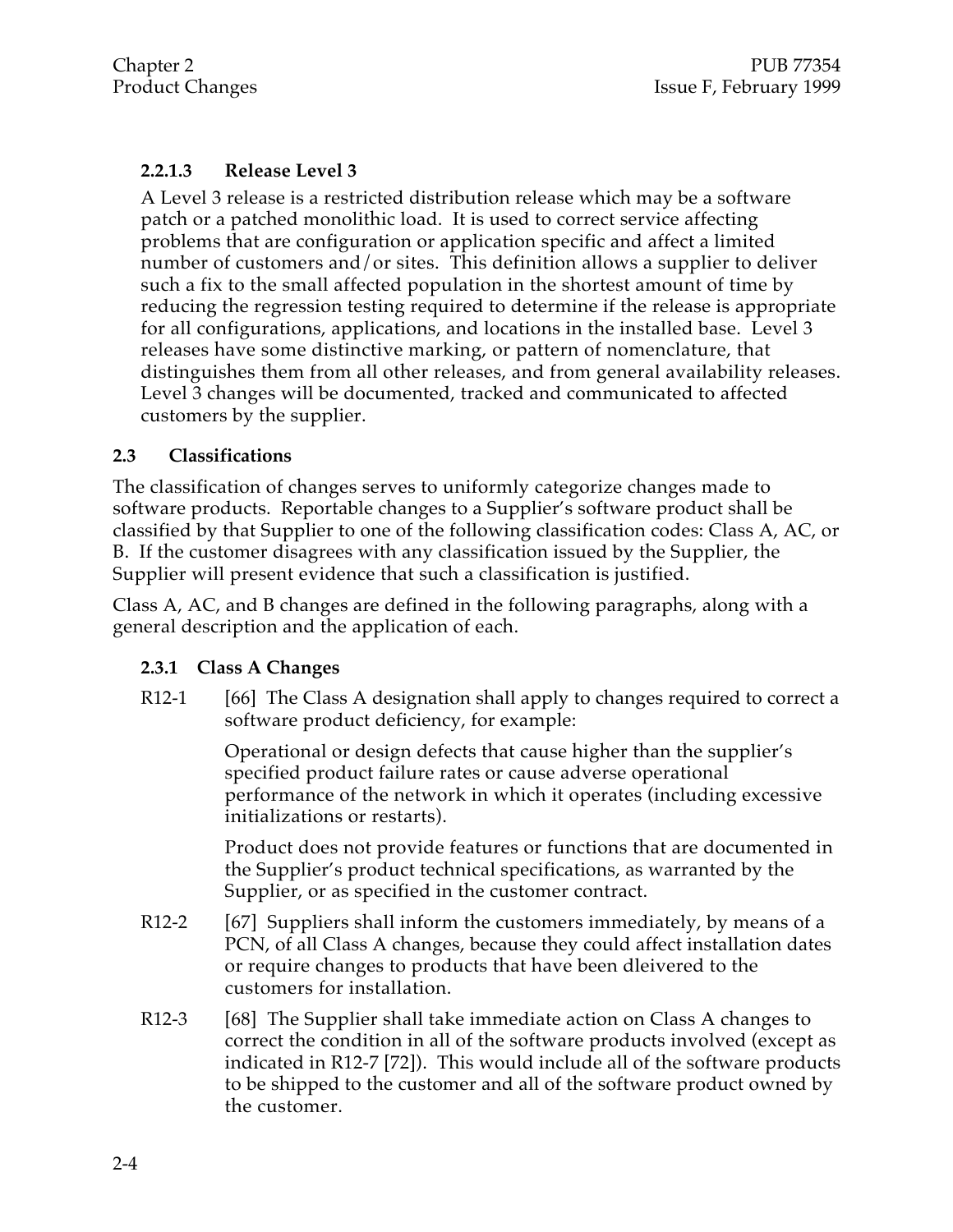- R12-4 [69] Software products within the manufacturing process shall have all available Class A changes applied before shipment.
- R12-5 [70] Software products delivered to the customer but still being installed by the supplier shall have all Class A changes appied before it is turned over to the customer. Where Class A change application could affect job completion dates, the customer maintenance representative will be notified. The changes will then be reviewed and their application negotiated.
- R12-6 [71] A list of all software Class A changes applied during the installation period shall be turned over to the customer maintenance representative.

#### **2.3.2 Class AC Changes**

- R12-7 [72] In some cases it may be necessary to make changes only at selected locations for a particular software product. This might occur when it is necessary to correct a condition that affects a specific product over time, specific subset of products, specific product combinations or with the use of certain products. These conditions shall be described in the Product Change Notice. The determination of which location(s) require shall be subject to negotiation between the supplier and the customer.
- R12-8 [73] All known conditions shall be listed early and prominently in the change notice text.
- R12-9 [74] Except for completion time frames, the items listed for Class A changes shall apply to a Class A change. However, previous versions of software products should remain orderable, after AC changes, for those customers explicitly requiring those previous versions. Completion time frames may be extended when the known conditions may not have immediate impact but could become apparent over time. Any time frame extensions shall be negotiated with the customer.

#### **2.3.3 Class B Change**

The Class B designation normally applies to changes made to incorporate improvements in design resulting in better operation, improved testing and maintenance, longer life, service improvements, cost reductions to the customer, and/or addition of new features. Suppliers may elect to combine software fixes with Class B changes.

- R12-10 [75] Class B changes shall be applied to software products in the manufacturing process or in the field.
- R12-11 [76] Customers shall negotiate to receive software fixes when technically possible, as stand alone items, at no charge. The decision to purchase and apply Class B changes is the responsibility of the customer.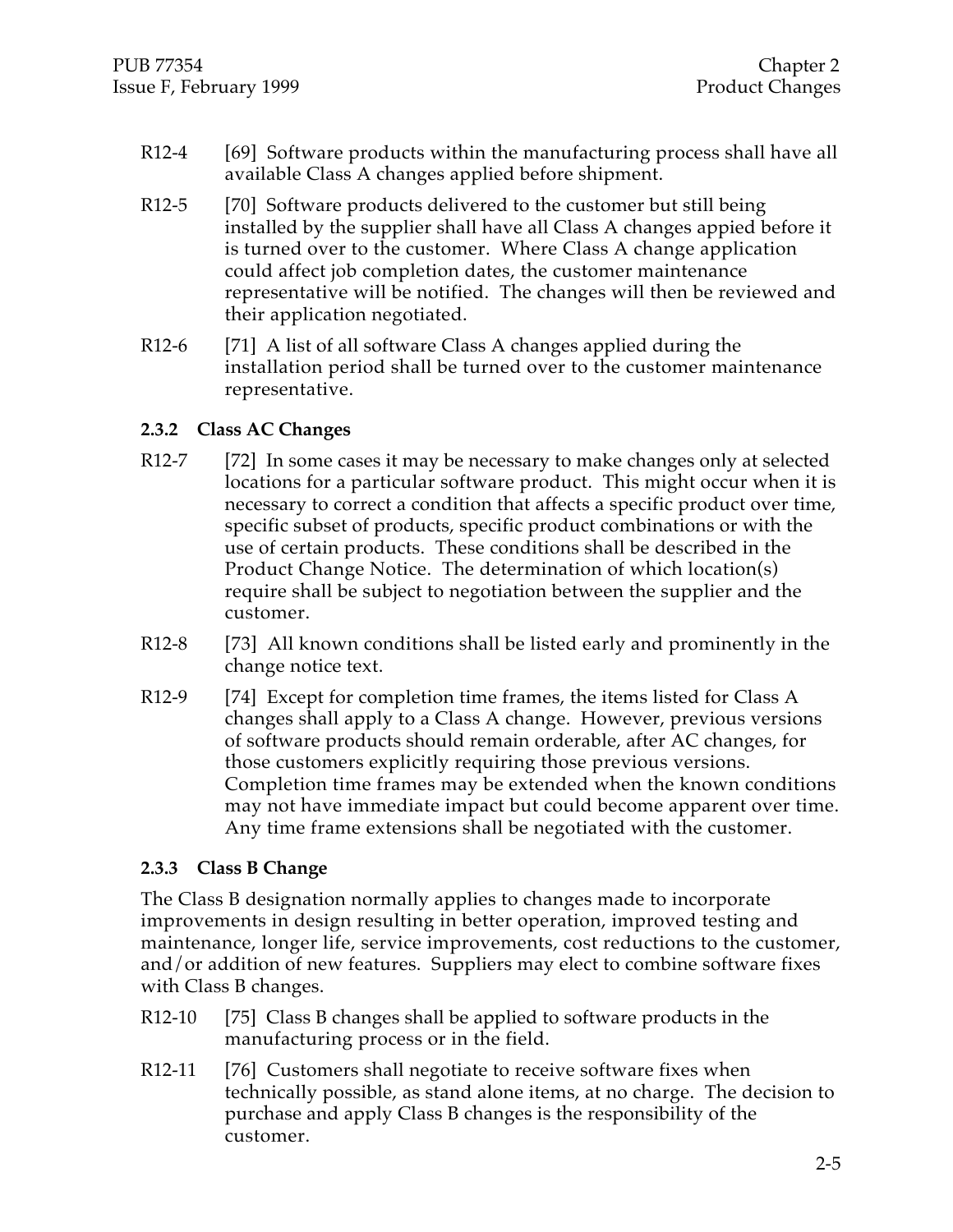# **2.3.4 Class D Change**

R12-12 [77] Class D changes shall not be issued for software products.

### **2.4 Customer Services Computer Access Network Standards (CSCANS)**

Suppliers using or evolving to CSCANS (or equivalent) method of electronic distribution may use unclassified change administration.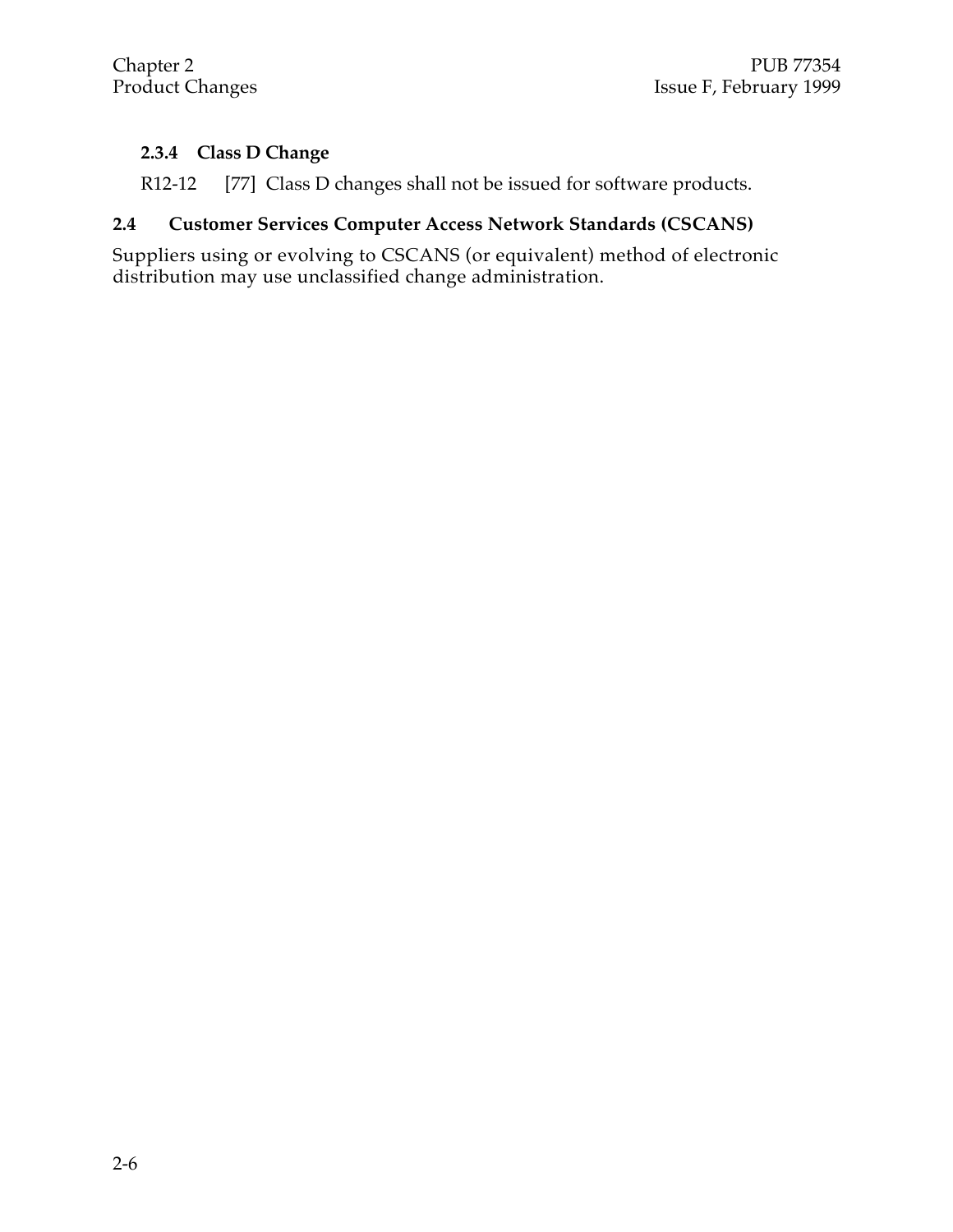# **Chapter and Section Page**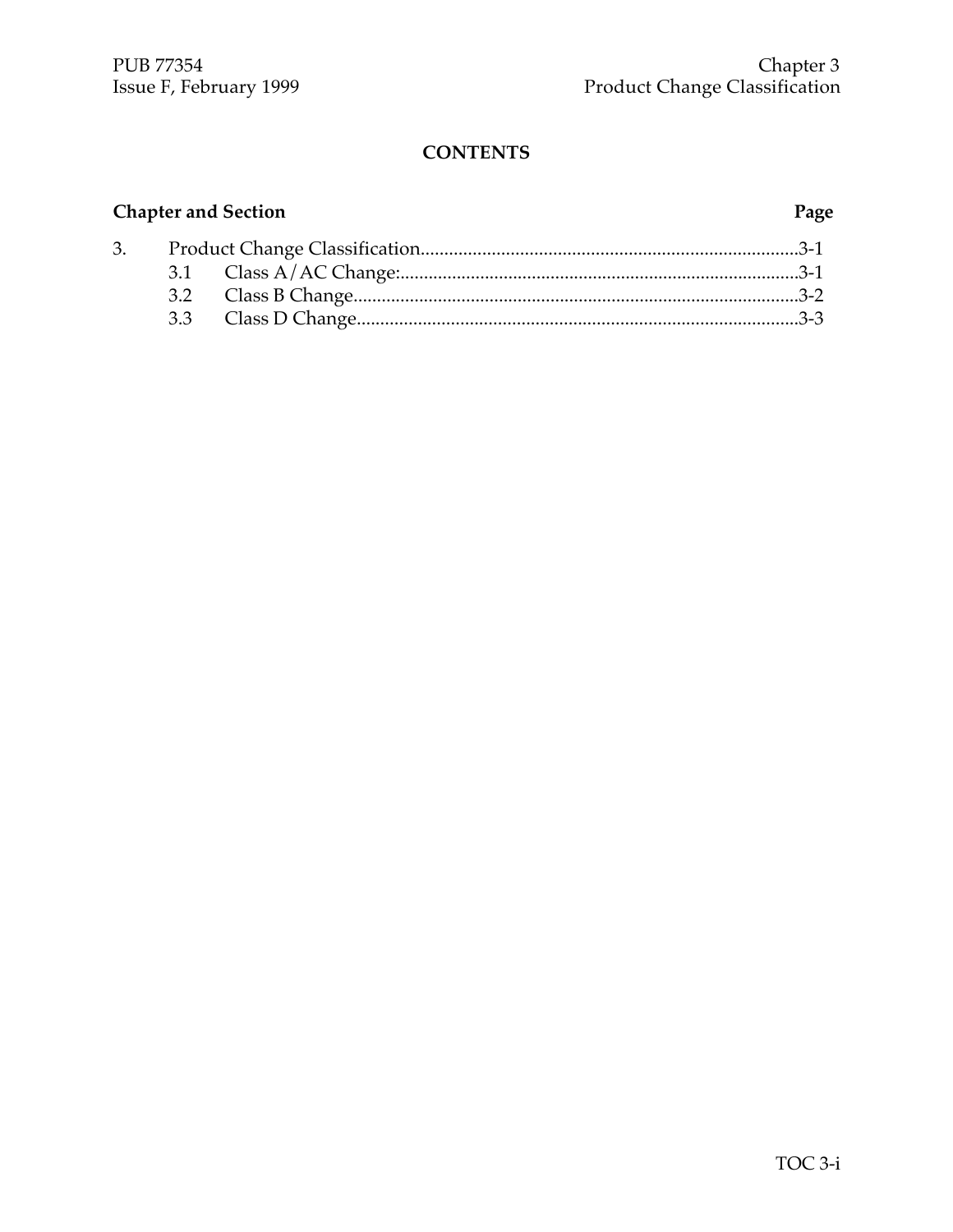# **3. Product Change Classification**

The classification of changes serves to uniformly categorize all changes made to products. All changes to a supplier's product will be classified by that supplier to one of three classification codes. These codes are  $A/AC$ , B and D. The changes range from higher to lower degrees of urgency as they are listed from A to D. A has the highest urgency, while D has the lowest. Each classification code designates the urgency of the change and the party responsible for financing the change (i.e., Supplier or U S WEST ). If U S WEST disagrees with any PCN classification proposed by the Supplier, the Supplier shall present evidence that such classification is justified. Supplier justification of classification shall be presented in writing within 30 days of said request from U S WEST . If U S WEST disagrees with Supplier's classification justification, the Supplier will negotiate with U S WEST until a final resolution is mutually agreed upon by both parties.

Class A/AC, B and D changes are defined in the following paragraphs, along with a general description and the application of each. Certain procedures for application, however, may be subject to negotiation between the Supplier and U S WEST.

# **3.1 Class A/AC Change:**

The Class A designation applies to changes required correcting a product deficiency, for example:

- Safety or fire hazard.
- Electrically or mechanically inoperative.
- Operational or design defects that cause higher than the Supplier's advertised product failure rates, or causes adverse subscriber reaction.
- Product does not operate as documented in the Supplier's descriptive literature and/or product technical specifications, as warranted by the Supplier or specified in U S WEST contract.

The Class A/C changes are those that would otherwise be classified as Class A changes, but have a "Limited Application" or Conditional Application." That is, the change affects only a limited number of a particular product, and/or is a change necessary to correct a condition that affects:

- A specific product over time
- A specific subset of products
- Specific product combinations
- The use of certain options/configurations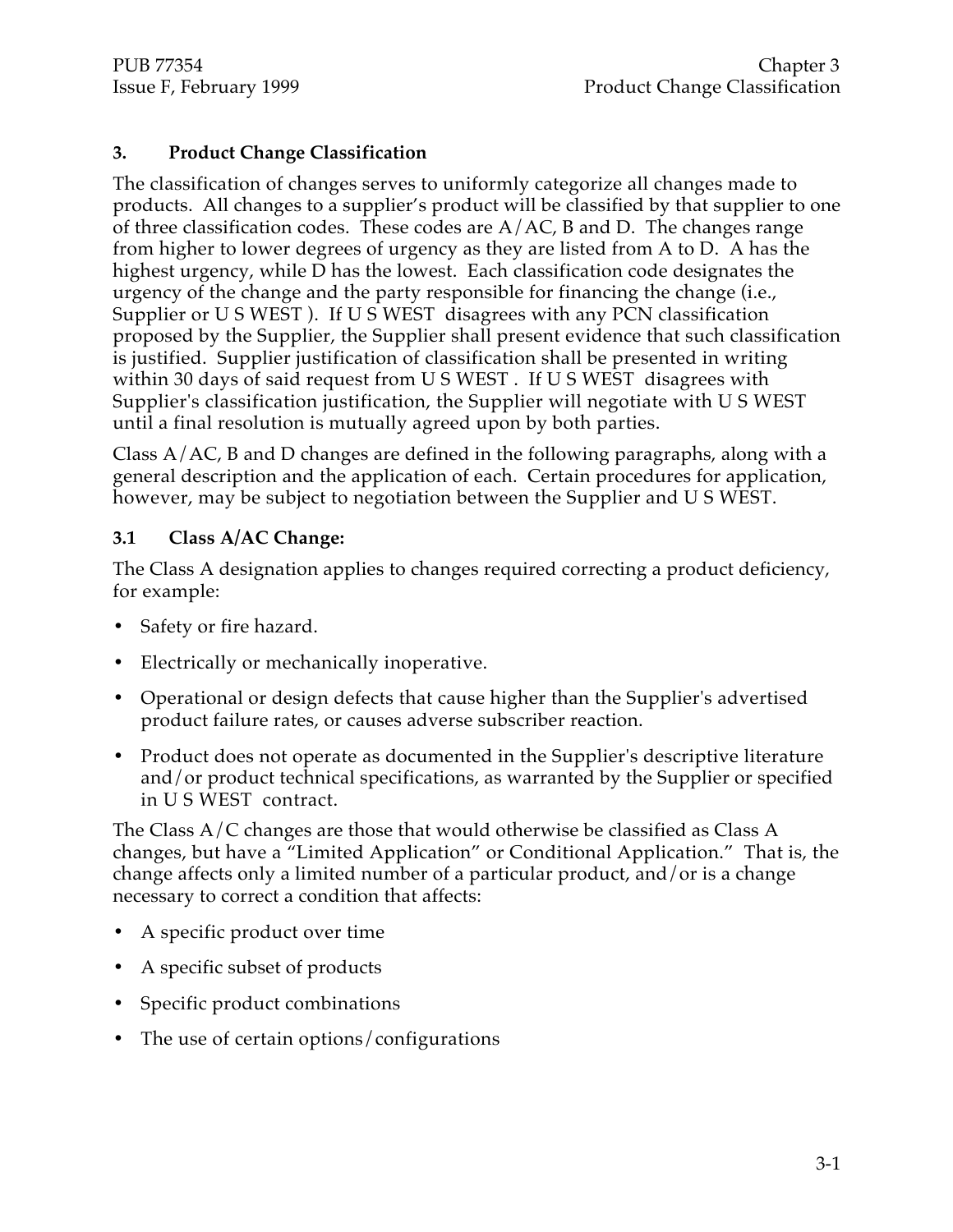All requirements listed for a Class A change shall also apply to a Class AC change, except for time frames.

Completion time frames may be extended when the known conditions may not have immediate impact, but could become apparent over time. The supplier shall negotiate an agreement with customers on any time frame extensions.

Limited Application and Conditional changes shall be designated as "Class AC" changes, and shall be described on a PCN. The determination of which applications require change may be subject to the negotiation of an agreement between the supplier and the customer.

All known limited applications and conditional changes shall be listed in "Reason for Change" field of the PCN.

U S WEST must be informed within 30 days of a change implementation in production of all Class A changes since they could affect installation dates or require changes to products that have been delivered to U S WEST .

Class A/AC changes require action within 30 days of a change implementation in production by the Supplier to correct the condition in all products involved. This would include all of the product still owned by the Supplier and all of the product owned by U S WEST , including spare equipment or products. Class A/AC changes will be performed by the Supplier on a non-billable basis.

Product in manufacture should have all available product changes completed before shipment.

Product delivered to U S WEST , but still being installed, should have all Class A changes applied to the equipment before it is turned over to U S WEST . Where Class A change application could affect job completion dates, U S WEST (Maintenance Engineer) should be notified. The changes could then be reviewed and their application negotiated.

A list of all Class A changes applied during the equipment installation period should be turned over to the PCN Coordinator.

# **3.2 Class B Change**

The Class B designation applies to changes made to incorporate improvements in design resulting in better operation, improved testing and maintenance, longer life, service improvements, cost reductions to U S WEST, and addition of new features. Class B changes are applied to manufactured products and may be recommended for application to existing equipment in the field. The decision to purchase and apply Class B changes is the responsibility of U S WEST.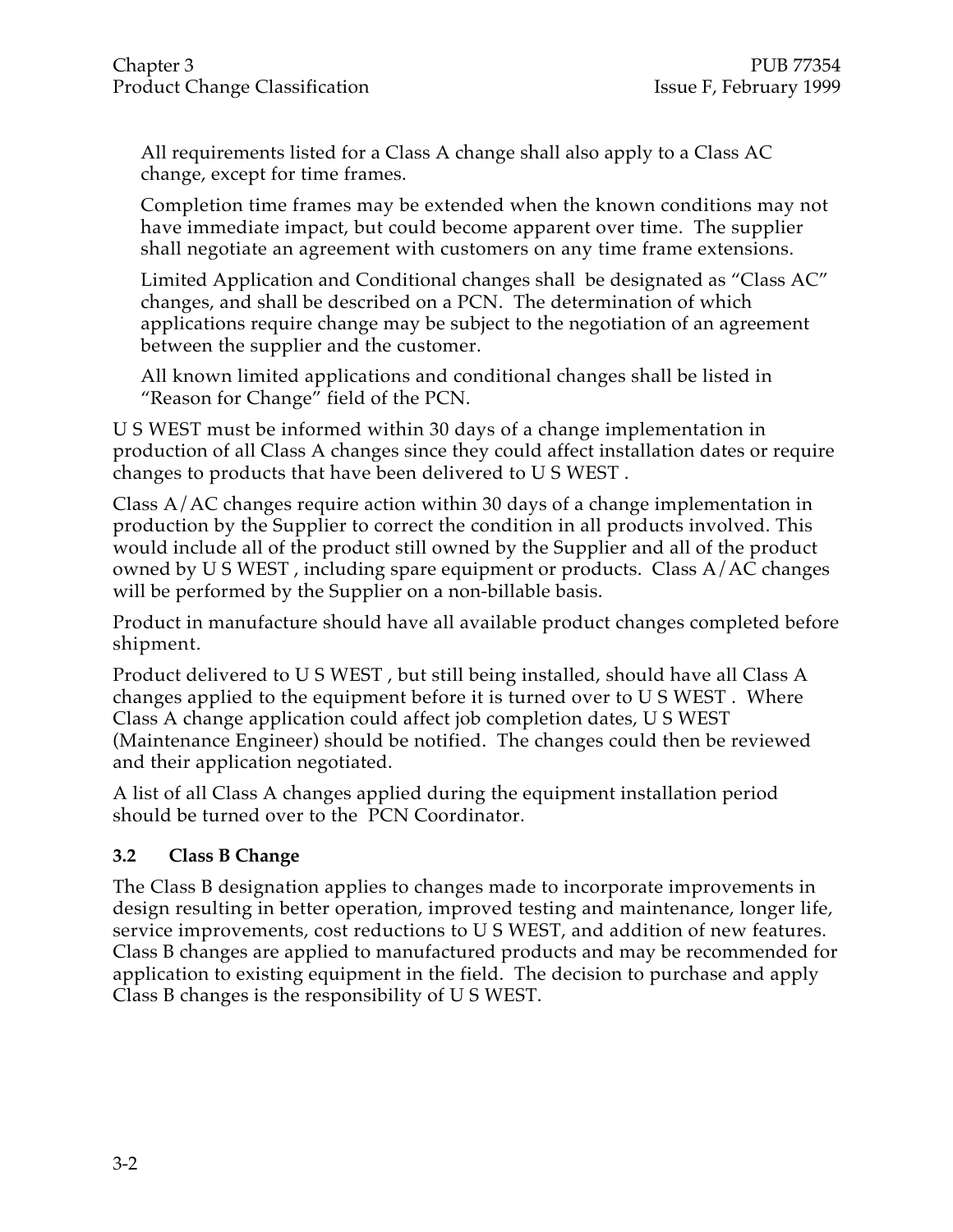#### **3.3 Class D Change**

The Class D designation applies to changes that incorporate minor new features and design improvements that do not affect the existing functionality, component changes, or other minor service improvement, test capabilities, and are not customer or field affecting and not sufficiently significant to require a Class B change. This change class is also used when a change is required to facilitate manufacture or to affect a supplier cost reduction. Routine changes in a product documentation or technical specification; i.e., status/availability, titles, clarification of notes, and correction of drawing errors should also be Class D.

Class D changes should not affect compatibility, U S WEST cost, or customer use of the product. These changes are applied only to Supplier-owned products and are not recommended for application to existing equipment in the field. However, they may, on a non-billable basis, be applied to product during the repair process when necessary for factory test purposes.

Listed below are examples of changes which may be minor, but cannot be considered Class D (they would be Class A).

- Component changes made to meet the product reliability standards (i.e., failure/replacement rates, FIT, RIT, in accordance with the Suppliers reliability statements in the product technical specification or in accordance with U S WEST reliability standards).
- Component changes made to bring a product into agreement with the Supplier's environmental standards (heat loss, temperature/humidity ranges) as stated in the product technical specification.
- Component or design changes made to bring operational standards into agreement with the Supplier's advertised features or descriptions in their product technical specification.
- Component or design changes to eliminate a potential fire or safety hazard.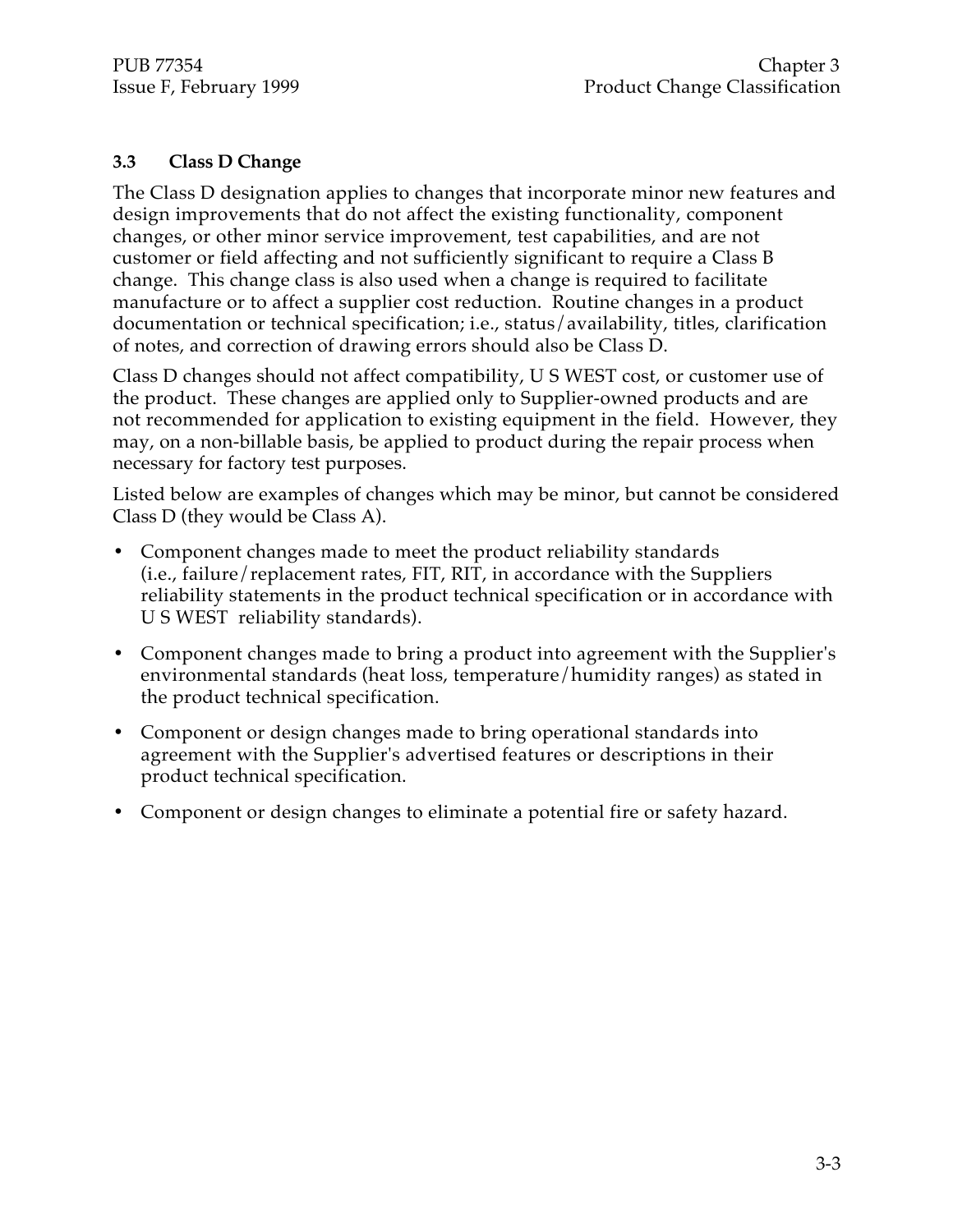# **Chapter and Section Page**

| 4. |  |
|----|--|
|    |  |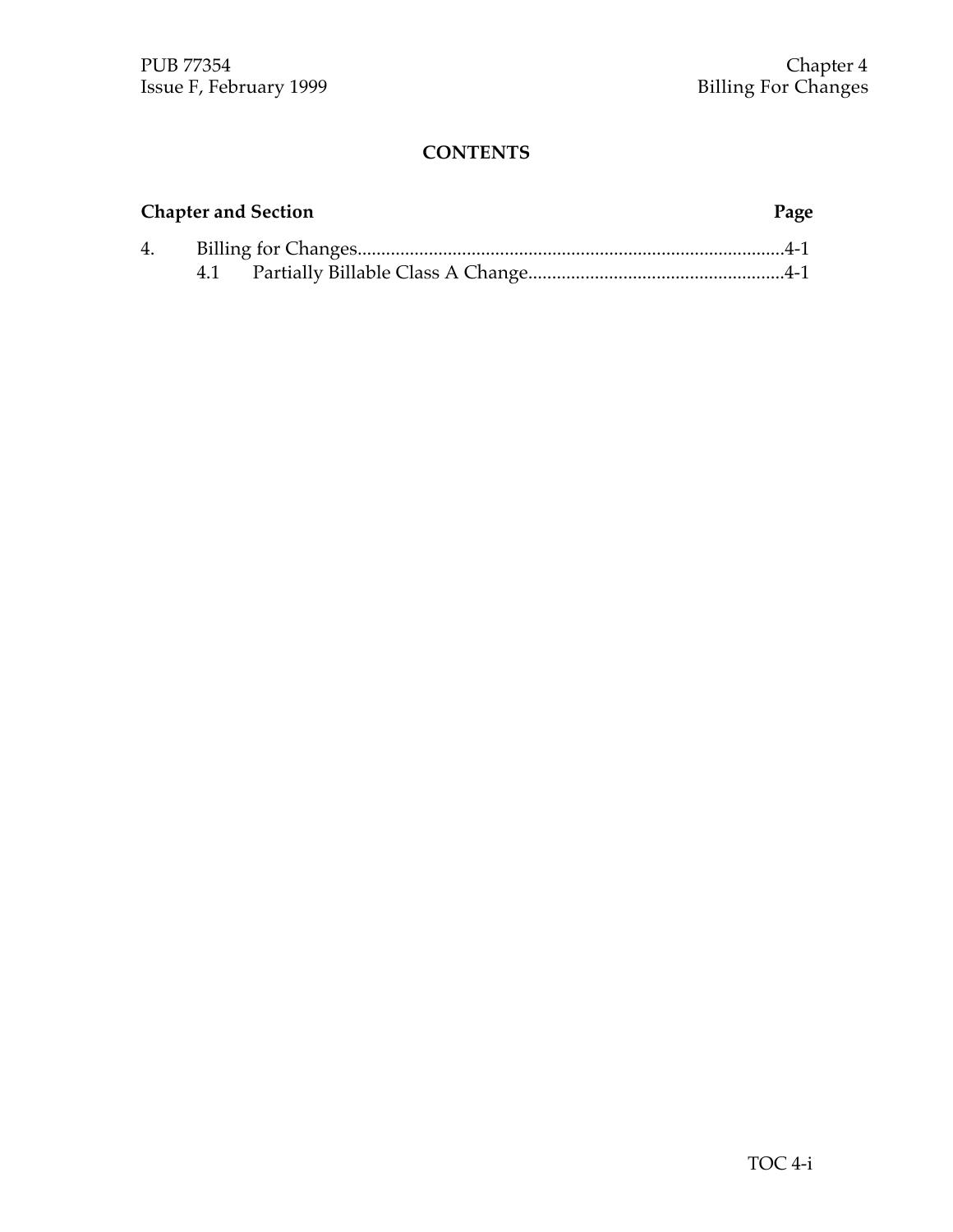### **4. Billing for Changes**

In the following paragraphs, the party normally responsible for financing each type of change is identified. Contracts between U S WEST and its Suppliers may alter this section. Product liability or government regulations may also affect billing responsibility.

Class A changes are paid for by the Supplier and provided on a non-billable basis to U S WEST.

Class B changes normally are provided only upon receipt of a Telephone Company Equipment Order (TEO). Payment is made by U S WEST when the change has been completed according to contractual agreements.

Class D changes normally have no billing associated. If there should be some unusual circumstance that causes U S WEST to request that a Class D change be applied, the billing will be negotiated.

# **4.1 Partially Billable Class A Change**

While the Supplier normally incurs all of the expense associated with the application of Class A changes, billing to U S WEST might occur under the following conditions:

- ENHANCED VALUE. If the change, in addition to resolving a serious condition, adds value to the equipment, the additional value may be billable. The billable difference should not exceed the difference between the previous and the enhanced price.
- EQUIPMENT NOT INITIALLY ENGINEERED AND/OR INSTALLED BY THE SUPPLIER: Material will be furnished at no charge, but any engineering and/or installation effort by the Supplier may warrant billing.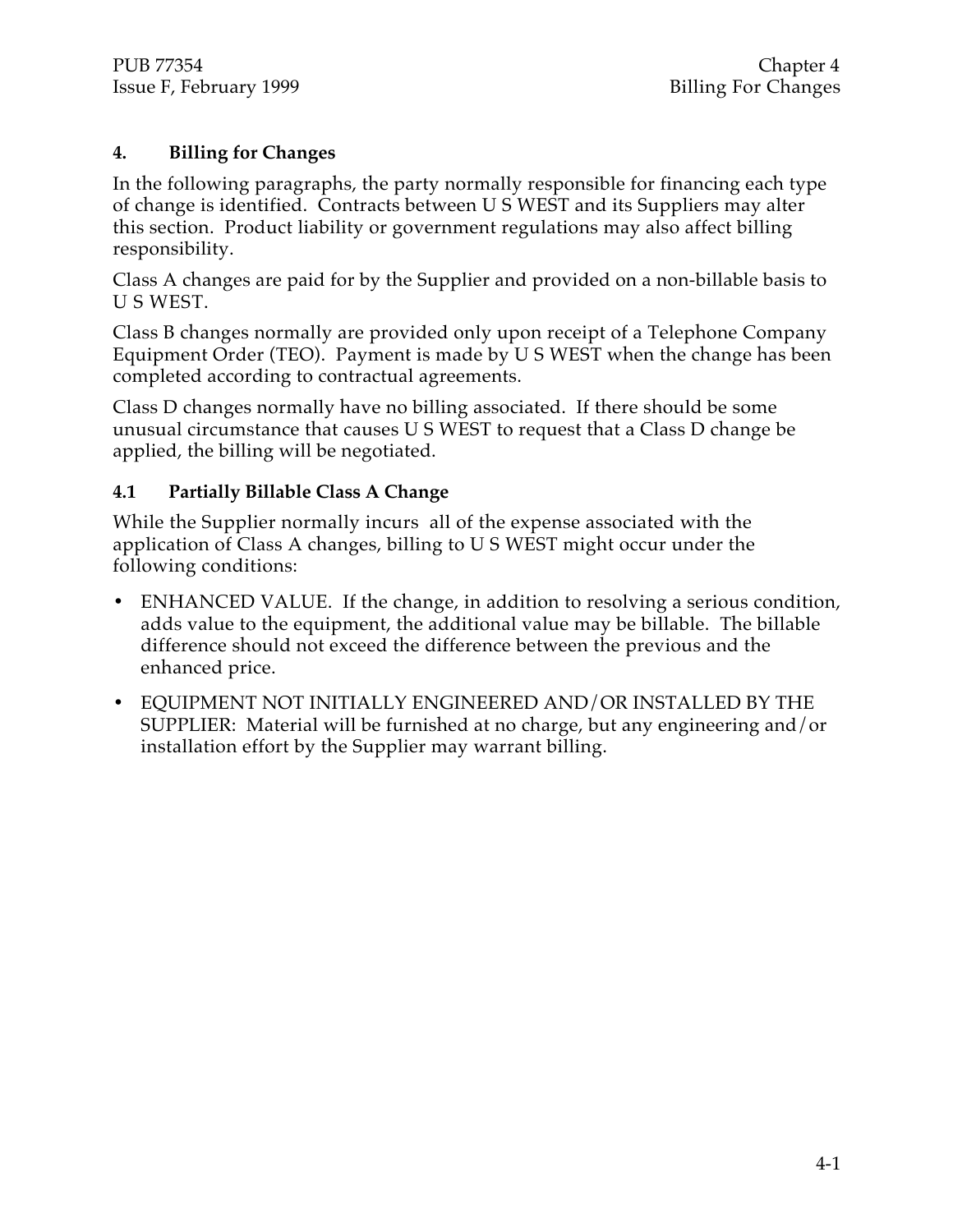# **Chapter and Section Page**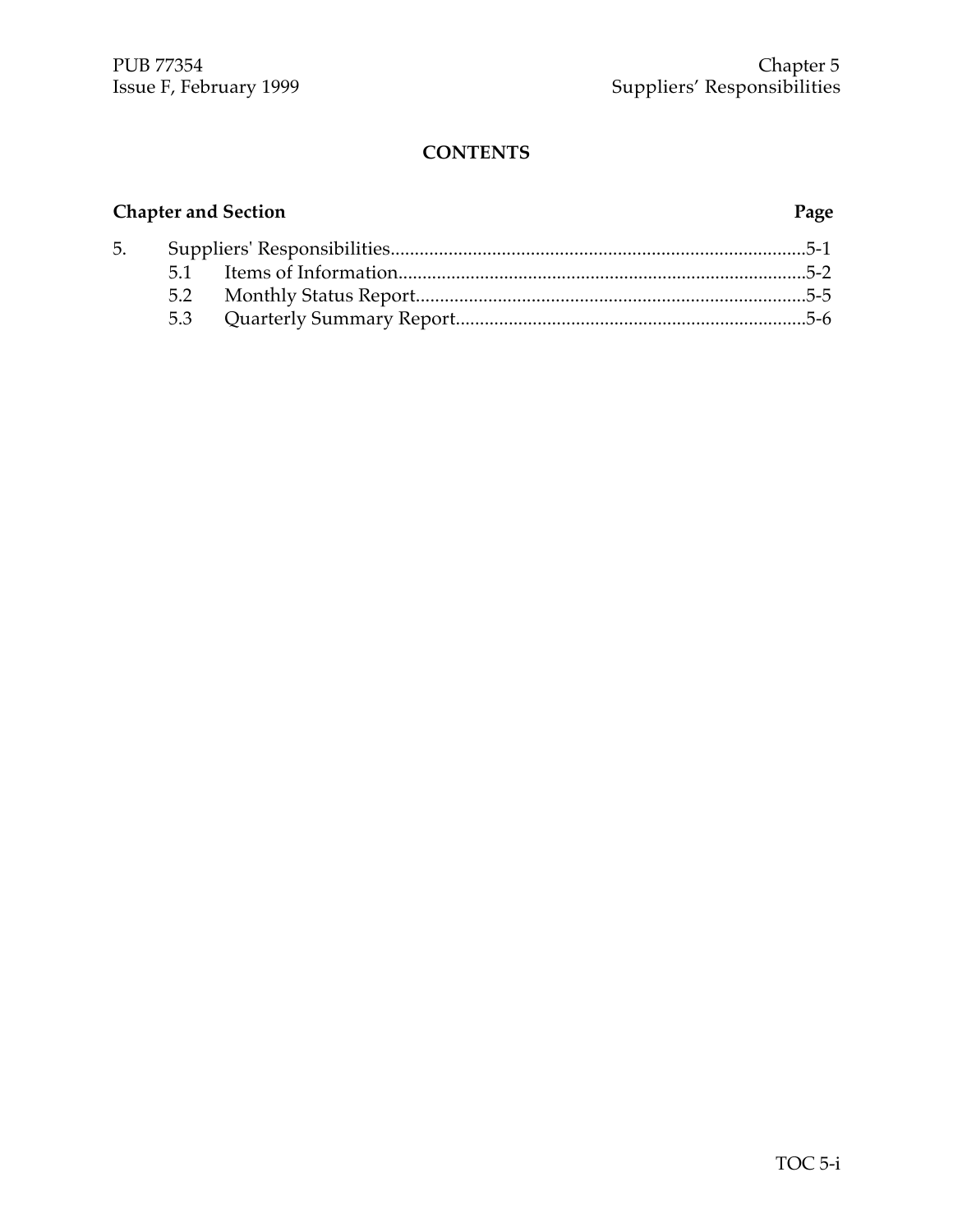### **5. Suppliers' Responsibilities**

The Suppliers will submit a Product Change Notice to U S WEST within 30 days of a change implementation in production. A Product Change Notice form is provided at the end of this publication (see Exhibit 12-1). The form may be used as is, or modified for use, but all items of information listed on the form must be separately defined in the Product Change Notice.

#### **Notes:**

- 1. A Product Change Notice is required for all classes  $(A/AC, B \text{ or } D)$  of product changes. However, when the change is minor and not affecting U S WEST , then U S WEST may agree to waive this notification. Such an instance could be when the change information is made available to on-site U S WEST authorized factory quality representatives.
- 2. Product Change Notices required to resolve an engineering complaint must be provided to the Regional Engineering Complaint Coordinator in accordance with Generic Requirements For Engineering Complaints, GR-230- CORE.
- 3. Any exceptions must be agreed to by U S WEST . Exceptions will not apply to documentation corrections, changes in status and availability, nor changes that require product-marking changes.

The Supplier will be responsible for developing an MOP for accomplishing the change. It will be prepared by the installation supervisor or installer and agreed to by U S WEST (see Chapter 9).

The supplier will be responsible for changes made to all products in regards to Product Change Notices supplied to U S WEST , whether manufactured by the supplier or purchased from other suppliers.

Where the original equipment was installed by the Supplier, the Supplier will be responsible for installing the hardwired change or changed product in all of the U S WEST locations affected by the Product Change Notice. The change should be completed in a timely manner, usually within 180 days of the release of the Product Change Notice (see the following two paragraphs for inclusions).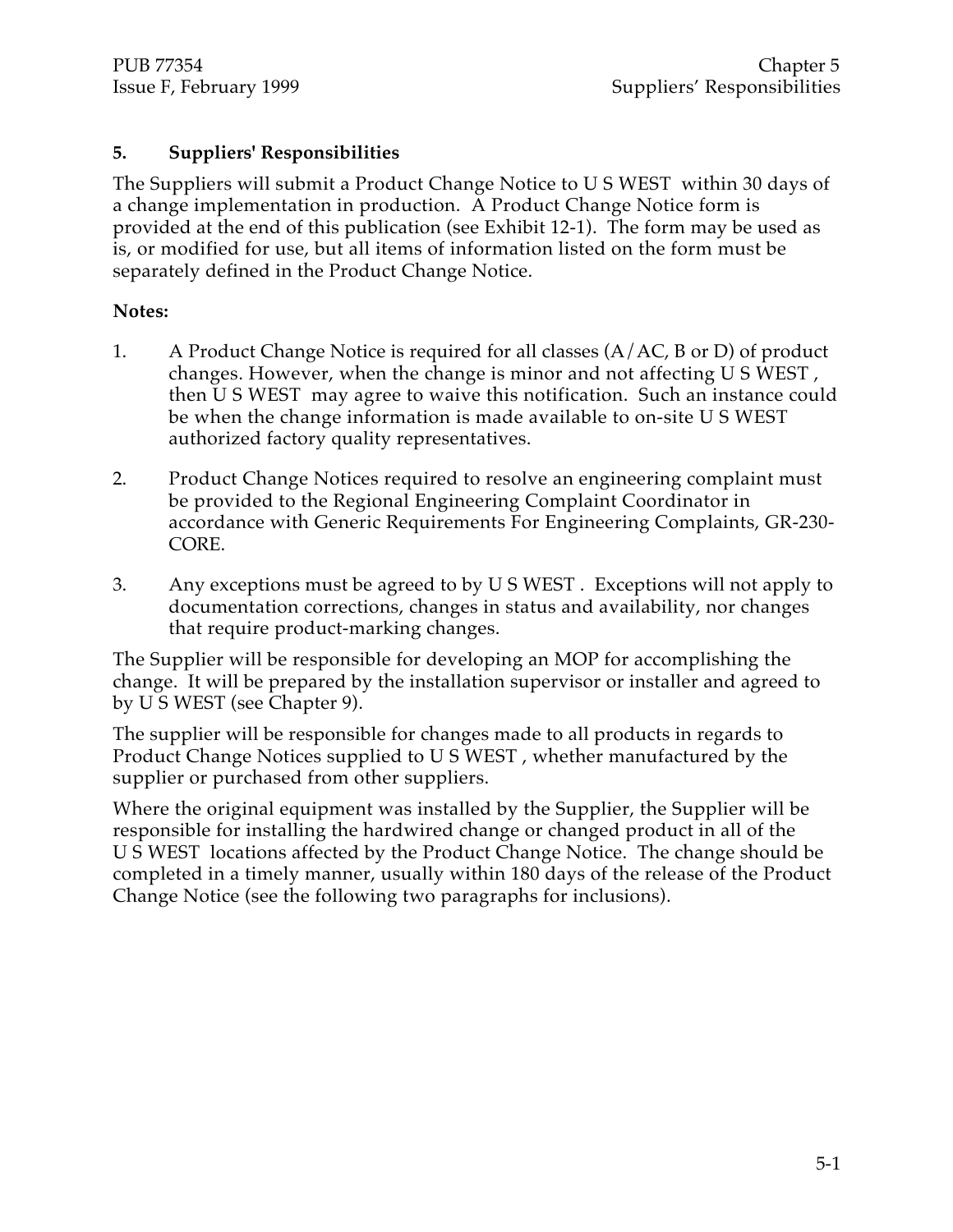With agreement from U S WEST, the time period can be extended to one year where extensive plug-in substitution is being done using pack rotation (see the first paragraph in Chapter 7).

In certain circumstances, U S WEST may elect or agree to install the hardwired change or changed product at one or more locations themselves. The agreement and change procedure will be negotiated between the Supplier and U S WEST . All material required, detailed installation instructions, and any drawings or other documentation required will be supplied to U S WEST without charge.

#### **5.1 Items of Information**

At the time of U S WEST notification, the Supplier is required to provide the following 24 separate items of information. No omissions or deviations from the applicable items of information will be allowed unless changed or excluded in the contract negotiated between U S WEST and the Supplier.

- Supplier Information: Supplier's name, address, technical contact name and telephone number.
- Product Change Notice Number: Number conforming to a single sequential numbering scheme used by Supplier, and the Product Change Notice issue number if applicable.
- Issue Date of Change: Date Product Change Notice is transmitted.
- Major System and Subsystem Description: Description of the product affected; e.g., BMS 700, 2W Line Card.
- New Product Code: Unique identity of the changed product; e.g., Circuit Pack CP 11101, Series 1, List 4.
- Old Product Code: Unique identity of the product being changed; e.g., Circuit Pack CP 11101, Series 1, List 3.
- New CLEI™ Code(s): The alphanumeric CLEI™ code(s) assigned to the changed product.
- Old CLEI<sup>™</sup> Code(s): CLEI<sup>™</sup> code(s) of all equipment associated with this change (see Item 9).
- Associated Products or Coordinated Changes Affected: Coordinated product changes that must be applied in conjunction with, or prior to, this change.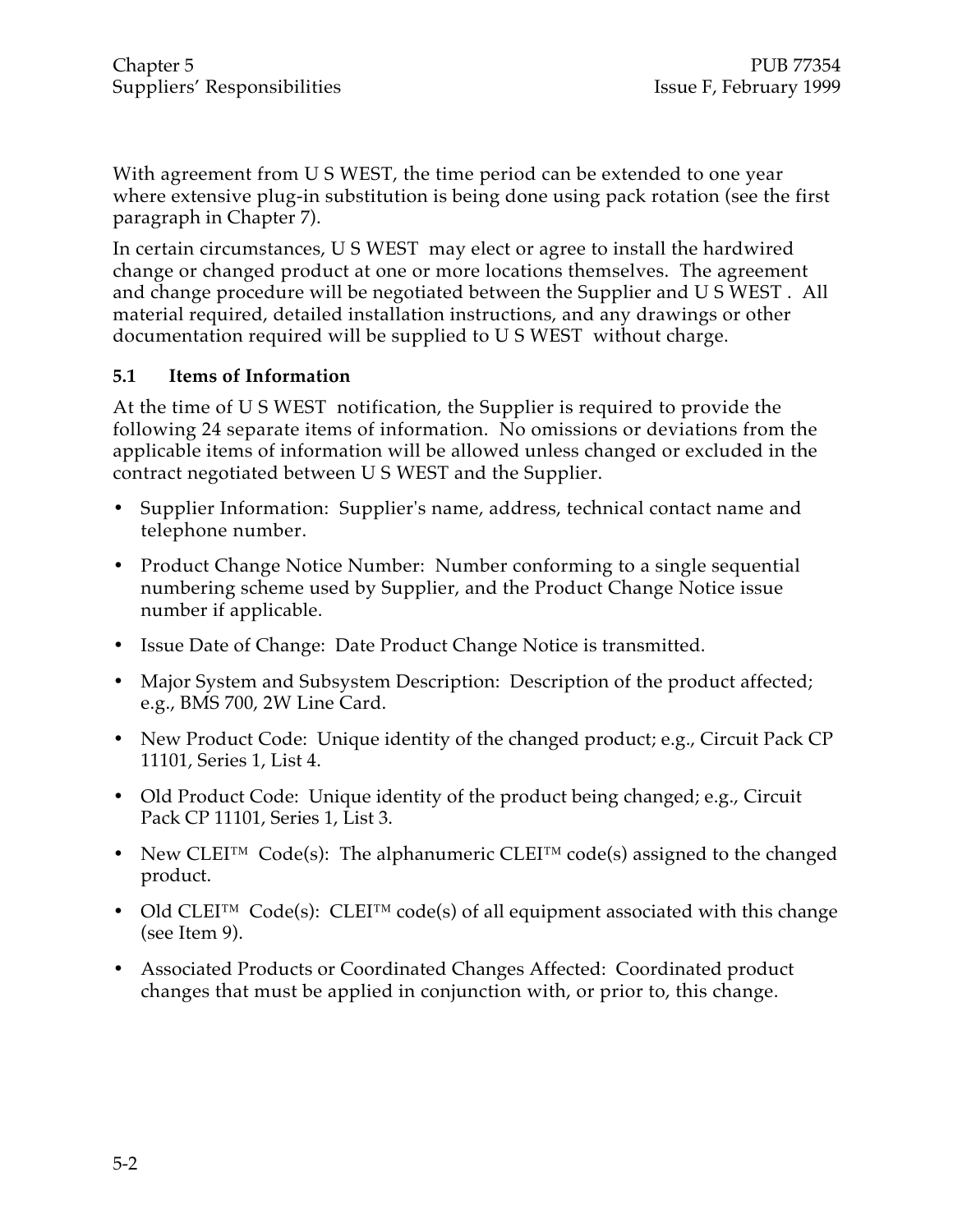- Drawing Number: The circuit (schematic) drawing number and issue that incorporates the change; this is the number of the principal drawing supplied to U S WEST through normal distribution that shows the circuit and/or the equipment being changed.
- Product Change Classification: Classification of the change (A/AC, B or D).
- Classification Substantiation: Details of why this classification is appropriate: Class A/AC changes shall reference applicable Engineering Complaints for U S WEST. Class B or D changes shall provide details of why this classification is appropriate.
- Reason for Change: Detailed explanation of why the change is necessary, for example:
	- Is change a manufacturing change or does it fix a trouble condition or safety hazard?
	- What are the symptoms of the condition being corrected?
- Description of Change: Installation details of the engineered change, for example:
	- What is to be changed?

If acronyms are used for equipment descriptions supplier must define.

- How is it to be changed?
- How can the change be tested/verified?
- Effect of Change: Description of the effect of the change on:
	- Service
	- Transmission
	- Traffic
	- Maintenance
	- Reliability
	- Commercial Specifications (defined in the paragraph in Chapter 12 starting with "COMMERCIAL SPECIFICATIONS").
	- Control Specifications (defined in the paragraph in Chapter 12 starting with "CONTROL SPECIFICATIONS").
	- Safety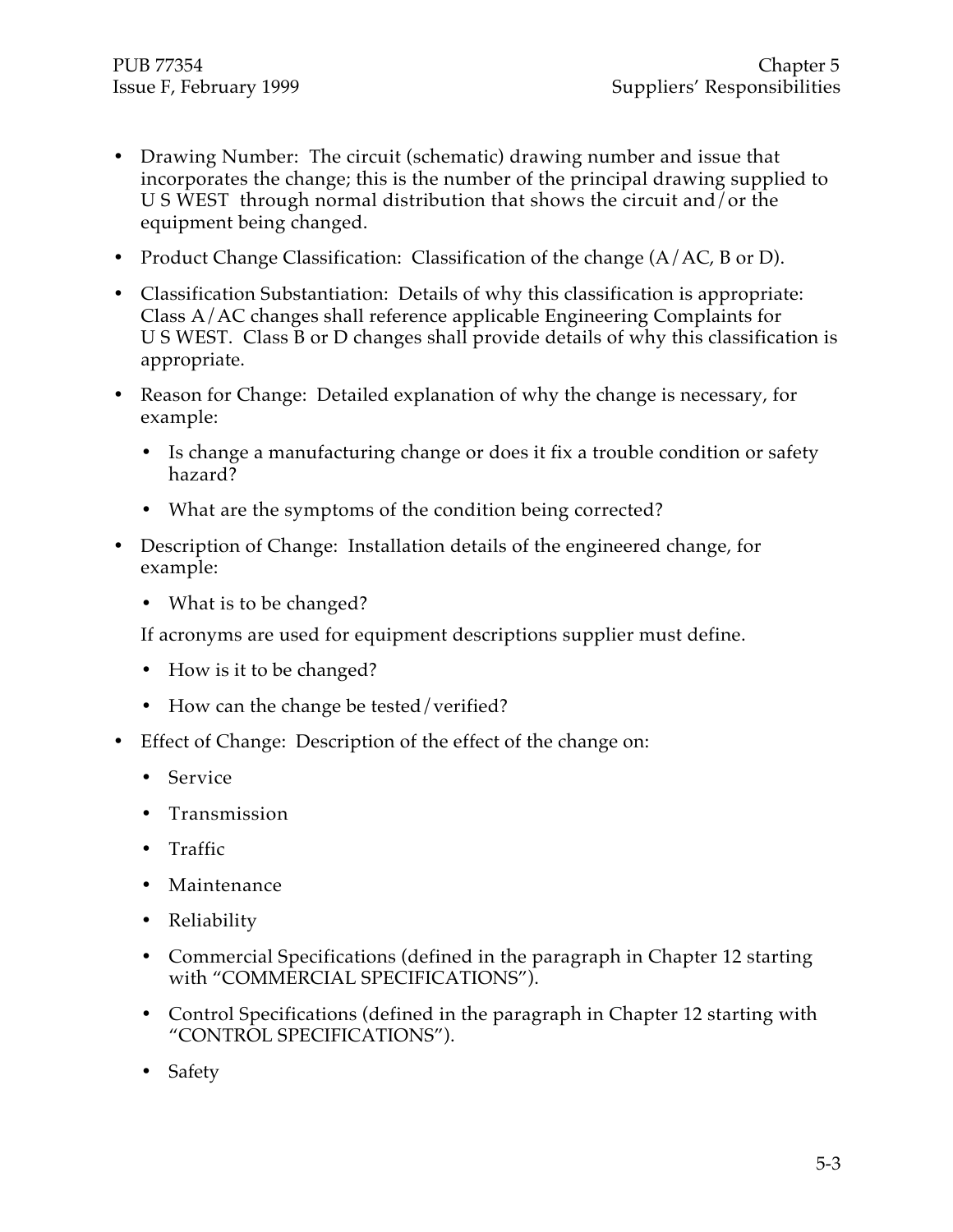- Material Affected: Apparatus, wiring, plug-in circuits, etc., that are affected by the change.
- Documentation Affected: List of associated drawings, programs, practices, manuals, nomenclature, etc., affected by the change.
- Supplier Implementation Date: Date after which all newly manufactured products will incorporate the change
- Modification Expiration Date: (for Class A changes only): Date after which Supplier terminates responsibility for applying the change, providing modification material, etc., on a non-billable basis.
- Modification Location: Supplier recommendation for Field and/or Factory installation of the change and Supplier's Factory Address, Technical Contact Person and Telephone Number of where to ship U S WEST 's equipment to be modified.
- Modification Cost (Class B and D only): Total Modification Cost per circuit or unit to include Material, Engineering and Labor where applicable.
- Location and Quantity of Equipment: Quantity shipped to U S WEST . If the Supplier has access to these records, the location and quantity of working or spare equipment owned by U S WEST that requires the change.
- Attachments: Any supplementary reference information relative to the change.
- Comments: Additional comments or recommendations of the Supplier.

If the equipment being changed requires a CLEI™ code change, the Supplier will contact Bellcore, Language Standards Division, per TR-STS-000485 for the new code. A CLEI™ code change is required if:

- Any component on the plug-in product has been changed for another of different value or tolerance, regardless of the interchangeability and functional characteristics of the resulting product.
- A changed plug-in product is not bi-directionally interchangeable physically, electrically or functionally, with its predecessor.
- A changed hardwired product is functionally different (features added, deleted or changed) from its predecessor.
- A manufacturer's part, model, drawing, issue/vintage or identification number is changed for that product
- A manufacturer's company name is changed.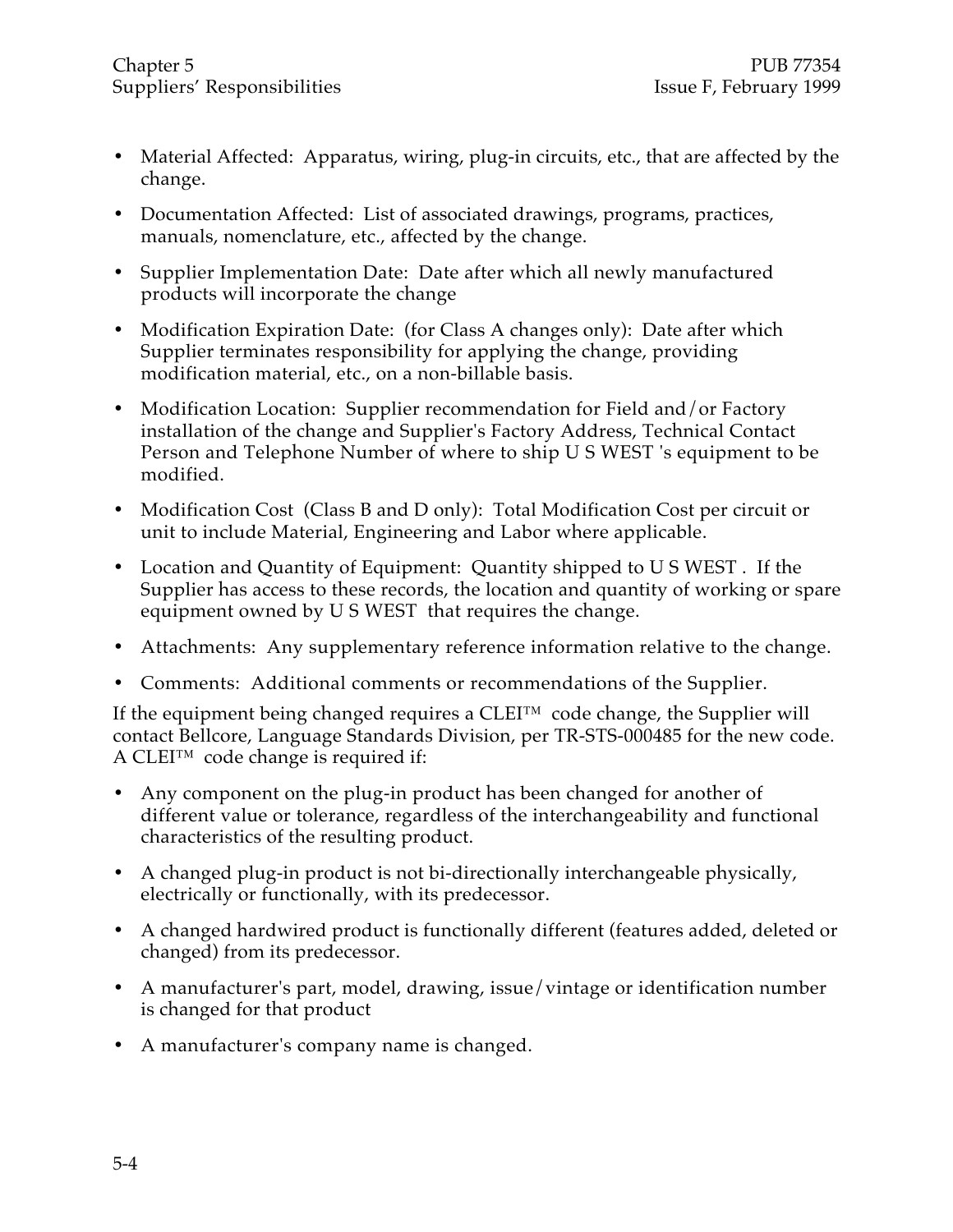#### **NOTES**

- 1. For hardwire and plug-ins, all Class A and many Class B changes require CLEI™ code changes. A Class D change would require a CLEI™ code change only if the drawing issue number or the identification number of the product has changed. When a Class A change or a Class B change affecting interchangeability is issued for a plug-in, a new  $CLEI^{TM}$  code, changed within the first 7 characters, must be assigned to the new version of the plug-in. For any other type change, the code will change in the 9th and 10th characters. For hardwire products, a feature affecting change will require a change at the 7-character level. For more information on CLEI™ codes, see the paragraph in Chapter 12 starting with COMMON LANGUAGE® .
- 2. There may be instances where a product will require remarking when it has not been changed.

One instance of this could be when a change only affects a limited number of the product and a screening or physical examination is required to identify the affected units. To avoid constant rechecking or future identification problems, a marking change would be required to identify it as having been examined and found not to require the change.

Only the standard markings as described in the documents listed in the paragraph in Chapter 12 starting with COMMON LANGUAGE® will be acceptable.

#### **5.2 Monthly Status Report**

The Supplier will furnish monthly status reports to U S WEST for all Class A/AC changes on plug-ins and hardwired equipment that are to be installed or tracked to completion by the Supplier (see Chapter 10). This report will contain the following 11 items:

- Product Change Notice Number
- Identity of the product
- Model or part number and issue
- CLEI<sup>TM</sup> code, if applicable
- Date Product Change Notice sent to U S WEST
- Material ship date
- Installation or application responsibility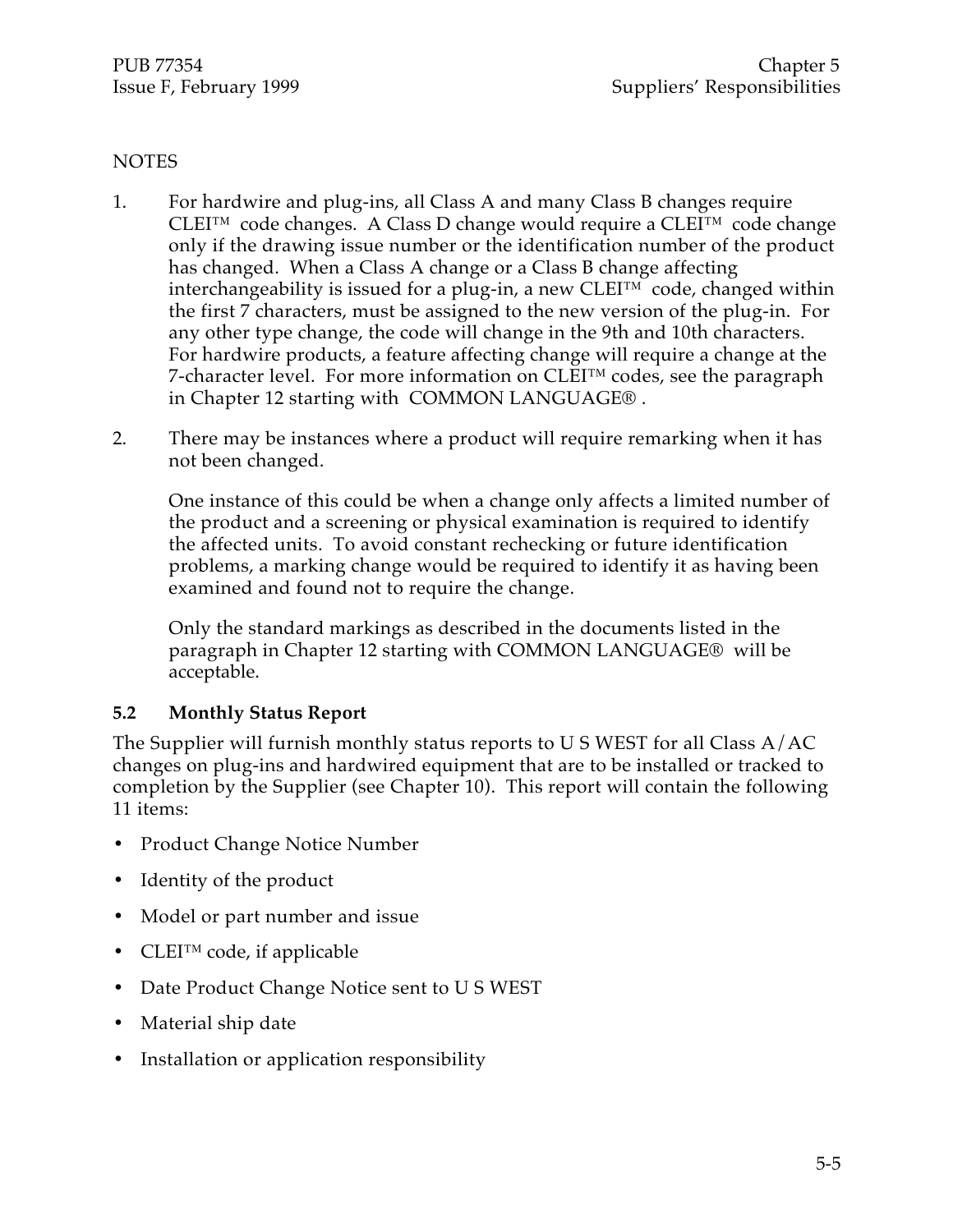- Locations at which change is to be made (if the Supplier maintains these records.)
- Date completed, by location
- Changes on hold at any location. Are they held by Supplier or U S WEST ?
- If the change is on hold, why? (For example: waiting for material, manpower, related work, etc.)

# **5.3 Quarterly Summary Report**

The Supplier will furnish U S WEST a quarterly summary report listing all Product Change Notices released to U S WEST during the previous 12 months (see Chapter 10). This report will contain the following 5 items:

- Product Change Notice Number
- Issue Date of Change
- Drawing Number
- Supplier Change Classification
- Modification Expiration Date

If the Supplier cancels a change, U S WEST must be notified through the same channels that announced the change. The Supplier must state the reason for cancellation and what action is to be taken in locations where the change may have been already implemented.

If a Supplier changes the Status/Availability (defined in the paragraph in Chapter 12 starting with SUPPLIER. ) of a product, the change must be announced in a Class D Product Change Notice. This information must be available to U S WEST for ongoing and future Product Change Notice implementation plans.

Defects found by U S WEST verification/audits (see Chapter 9) of an installed product change, will be corrected by the Supplier within 30 days of notification of the defect. Defects that are serious and/or service affecting will be corrected immediately.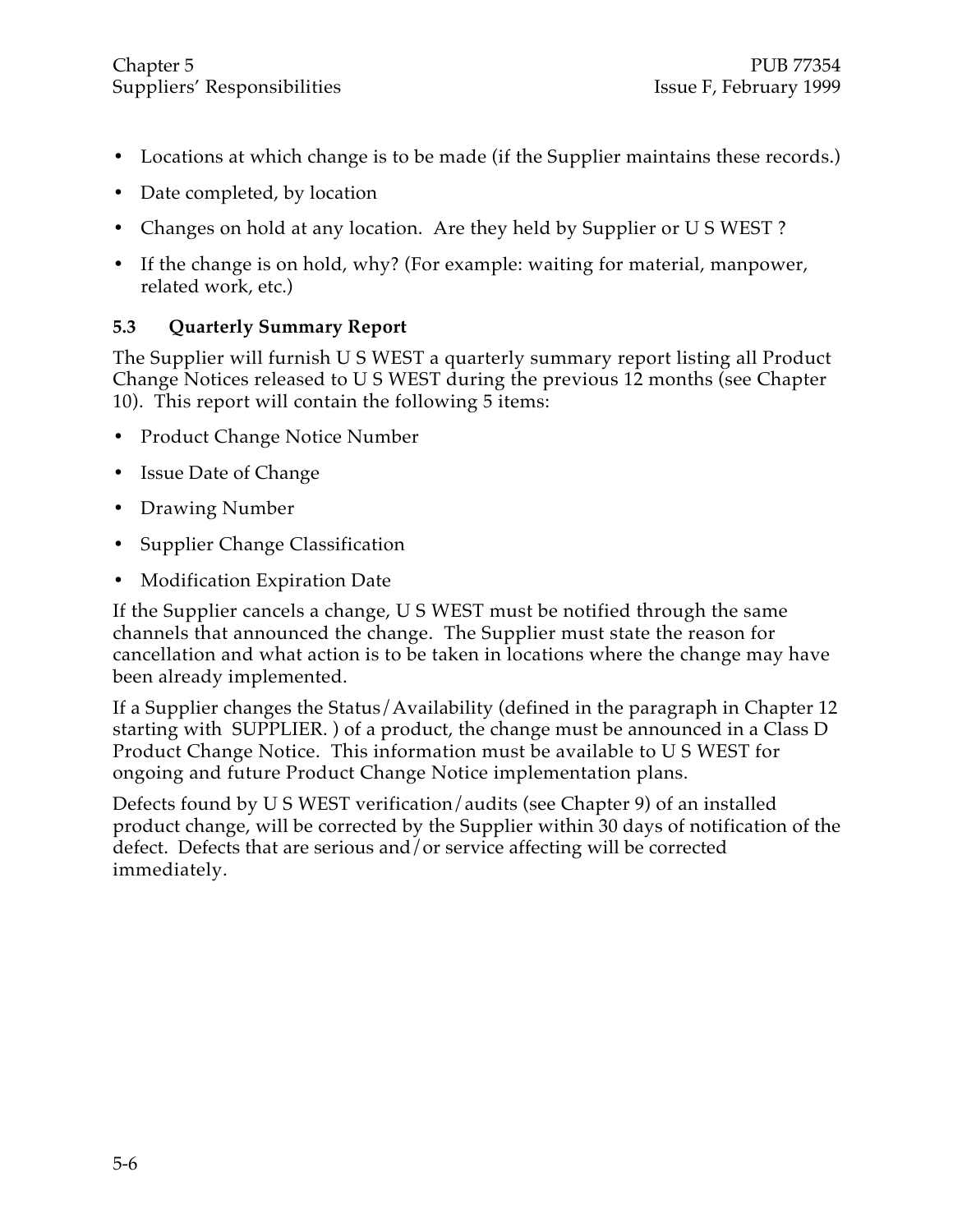The following U S WEST Technical Publications must be adhered to when performing Product Changes:

- PUB 77350 Central Office Telecommunications Equipment Installation and Removal Guidelines.
- PUB 77351 Module 1 U S WEST Engineering Standards General Equipment Requirements. Issue D, May 1998.
- PUB 77351 Module 2 U S WEST Communications, Inc. Central Office Records Engineering Standards Requirements. Issue C, January 1993.
- PUB 77351 Module 3 U S WEST Communications, Inc. Engineering Standards General Output Requirements for Engineering Services Suppliers. Issue C, January 1993.

All changes to the office records not corrected nor changed during the engineering of the job will be marked and manually changed by the installer and returned to U S WEST.

If the Supplier has access to or maintains the office equipment record that defines the equipment affected by the Product Change, they are responsible for updating the records. If the Supplier does not have access to the office equipment records, they must provide the Product Change information and related equipment information to U S WEST PCN Coordinator.

The Supplier shall furnish U S WEST a copy of all drawings and associated documents that are affected by the Product Change. The documents will be supplied to each location that will have the Product Change applied.

Class A PCNs for products originally purchased from and installed by the Supplier on an Engineer Furnish and Install (EFI) or Furnish and Install (FI) basis will also be installed by that Supplier at no charge. The sole exception to this agreement is noted in the last paragraph in this chapter.

Class A PCNs for products originally ordered and purchased from a Supplier, on a Furnish (F) only basis, will be installed at Suppliers expense and at the location(s) designated by U S WEST PCN Coordinator or representative. The sole exception to this agreement is noted in the last paragraph in this chapter.

Class A PCN's for hardwired products will be installed by the Supplier in every applicable product equipment location within 180 days after Supplier issues the PCN. The sole exception to this agreement is noted in the last paragraph in this chapter.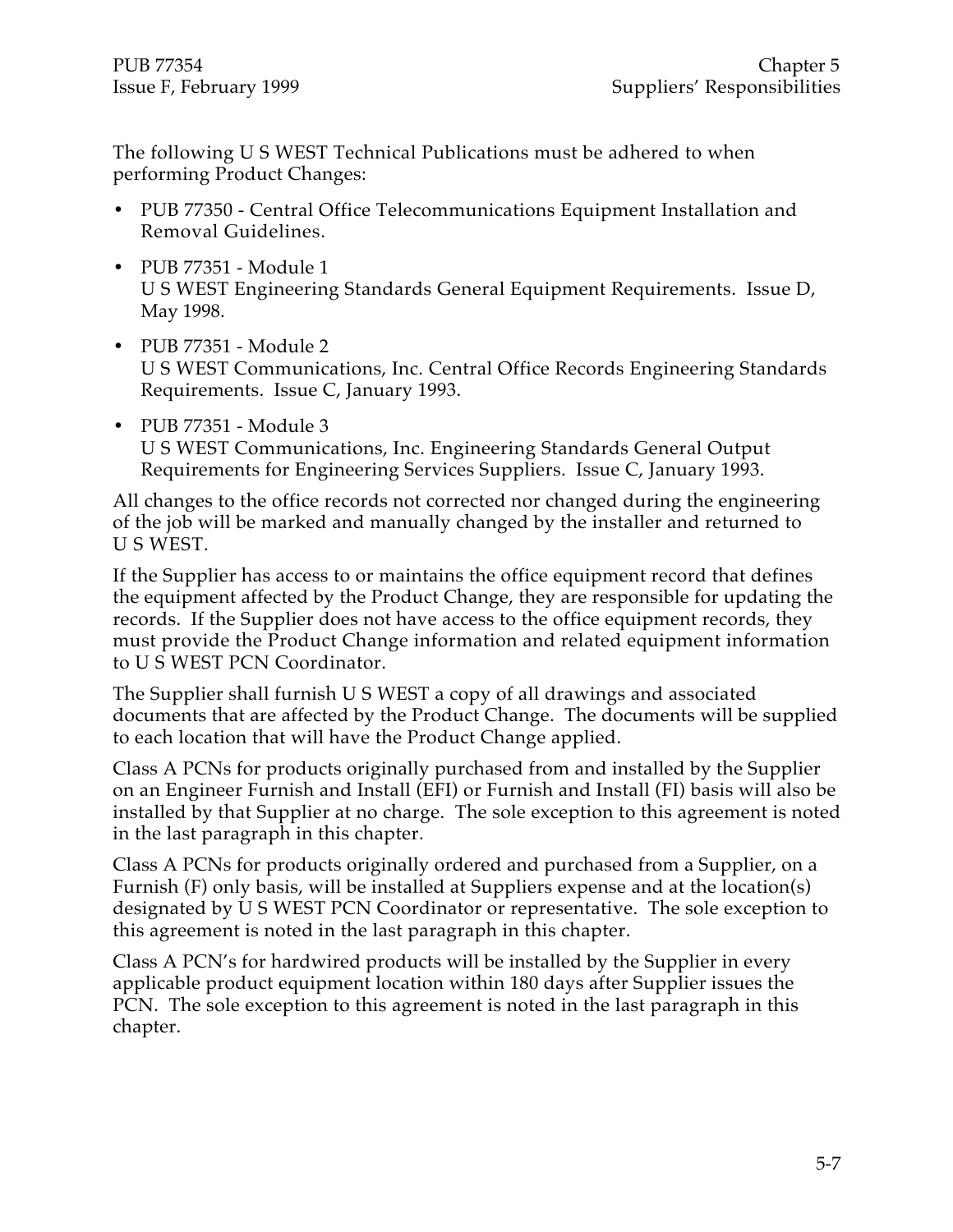Class A PCN's for plug-in products will be installed by the Supplier in every applicable product equipment location or other designated location (i.e., spare stock) within 180 days after Supplier issues the PCN. The designated location sites and 180 day time period are negotiable between the Supplier and the U S WEST PCN Coordinator. Before negotiations take place, the Supplier must show good cause for wanting an exception to this requirement and must propose a suitable alternative to U S WEST PCN Coordinator. The sole exception to this agreement is noted in the following paragraph:

In certain circumstances, U S WEST may elect to install a Class A PCN in one or more locations themselves. In these cases, PCN materials, records and detailed installation instructions will be provided to U S WEST by the Supplier at no charge.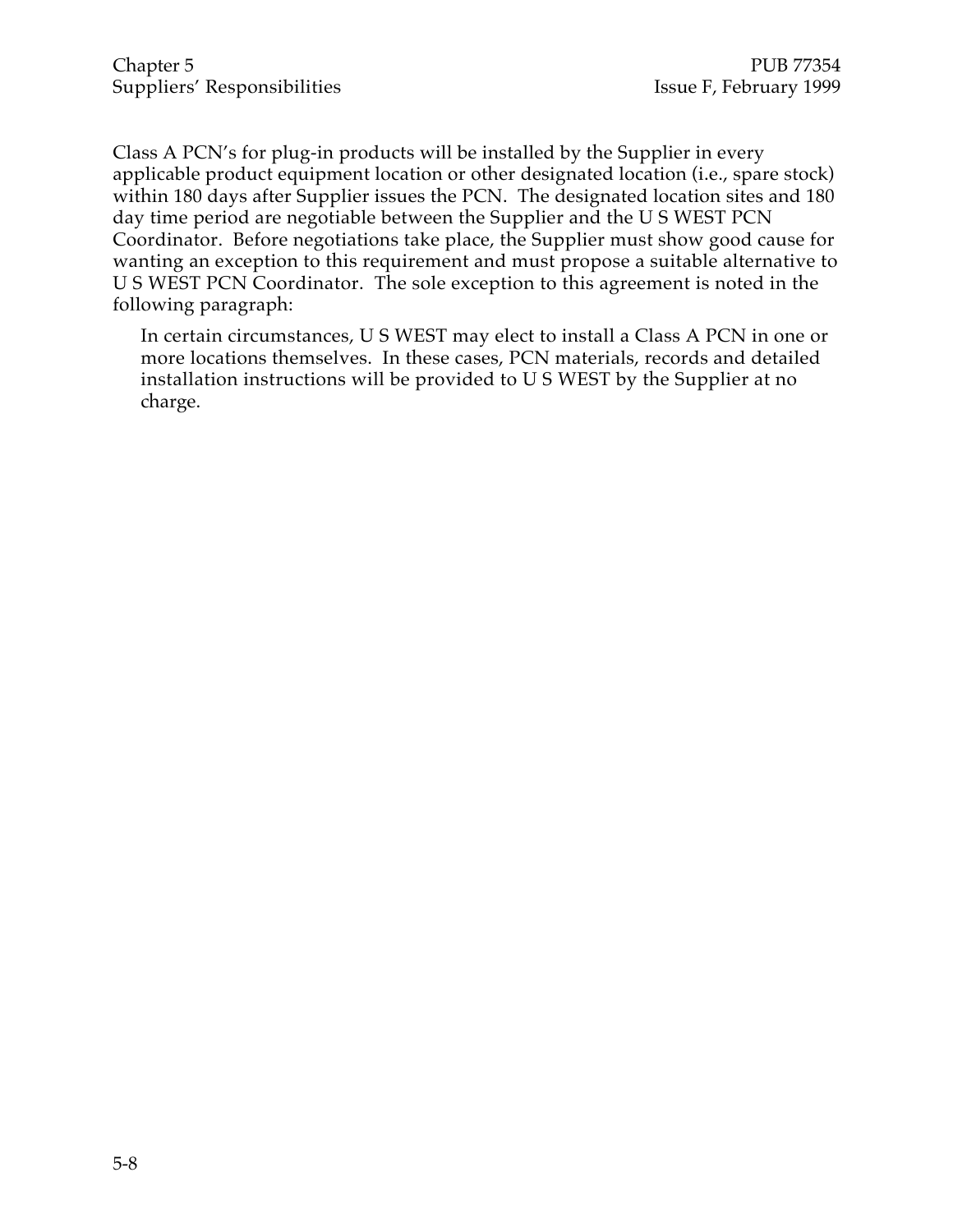| <b>Chapter and Section</b> | Page |
|----------------------------|------|
|                            |      |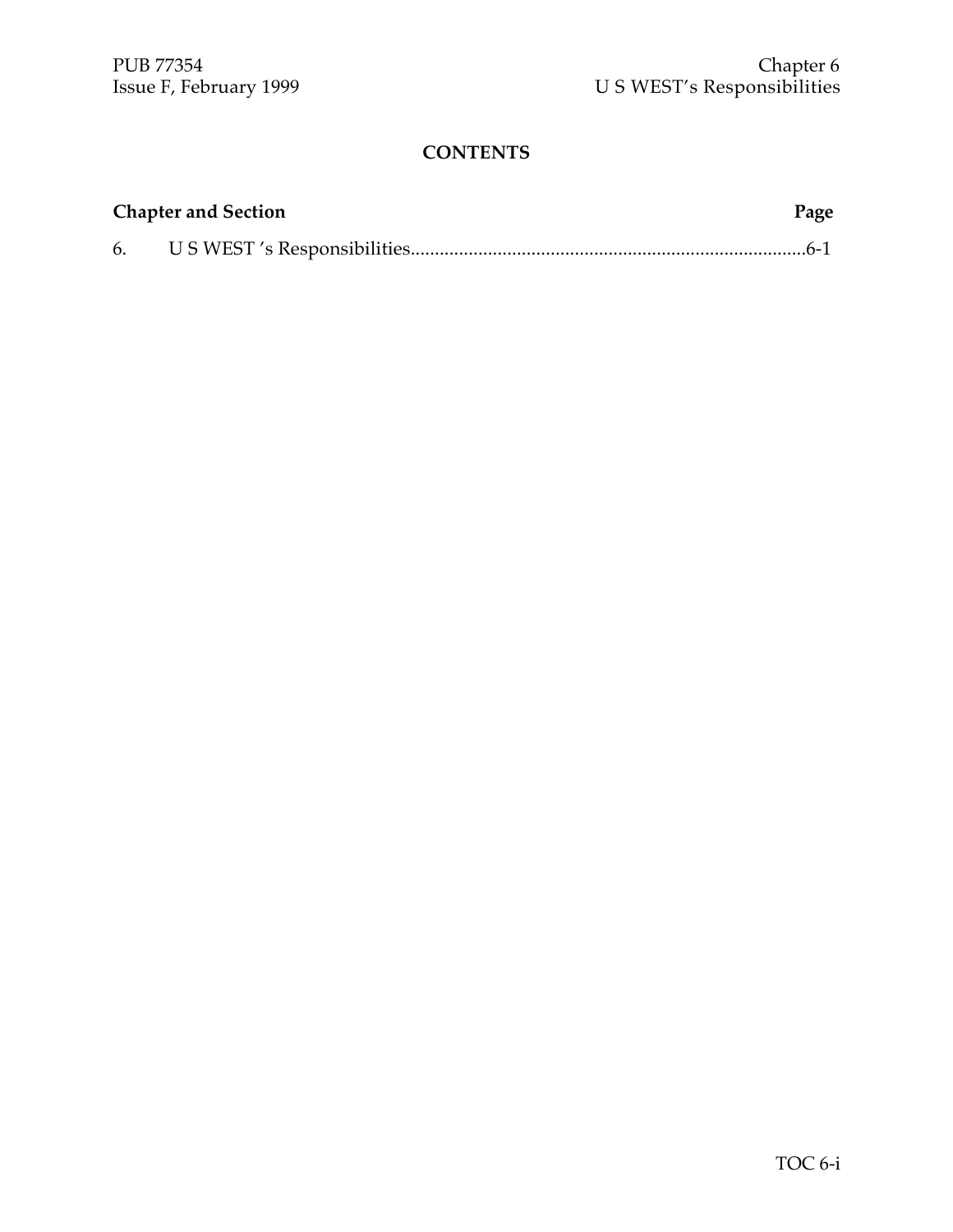#### **6. U S WEST 's Responsibilities**

The U S WEST SME/PCN Coordinator, or other organization representative designated by U S WEST, will check the Product Change Notice for completeness and evaluate the change. Some considerations used in the evaluations are:

- Need to make the change?
- Compatibility?
- Function of Product Change?
- Who will pay for the change?
- How will the change be implemented?
- Will it be done at U S WEST or Supplier location?
- What are possible service impacts?
- Is the purpose of the Product Change written clearly enough for U S WEST personnel to understand?
- Is the Product Change classification valid?
- If the change is to be made by U S WEST forces, is it described in sufficient detail as to be easily understood?
- Is the test and verification information adequate?
- **Note:** If the U S WEST SME/ PCN Coordinator finds fault with any of the above items, the Supplier must be notified in writing. The reasons for finding fault must also be stated.

The U S WEST representative will ensure that a proper MOP (see Chapter 9) has been written to implement the change and that it is followed until the job completes.

Class A changes will be promptly implemented unless the change is canceled by the Supplier. The right to waive or defer the implementation of any Class A change for any reason is retained by the U S WEST PCN Coordinator or other designated personnel. If the implementation is waived or deferred, written notification to the Supplier is required.

For safety or service protection, it may be necessary for the maintenance forces to halt or defer the installation of a change. The PCN Coordinator should be notified. If the Supplier is installing the change, and the need to halt or defer the change results in failure to meet a previously arranged installation date, every effort should be made to establish a new date at the time of delay.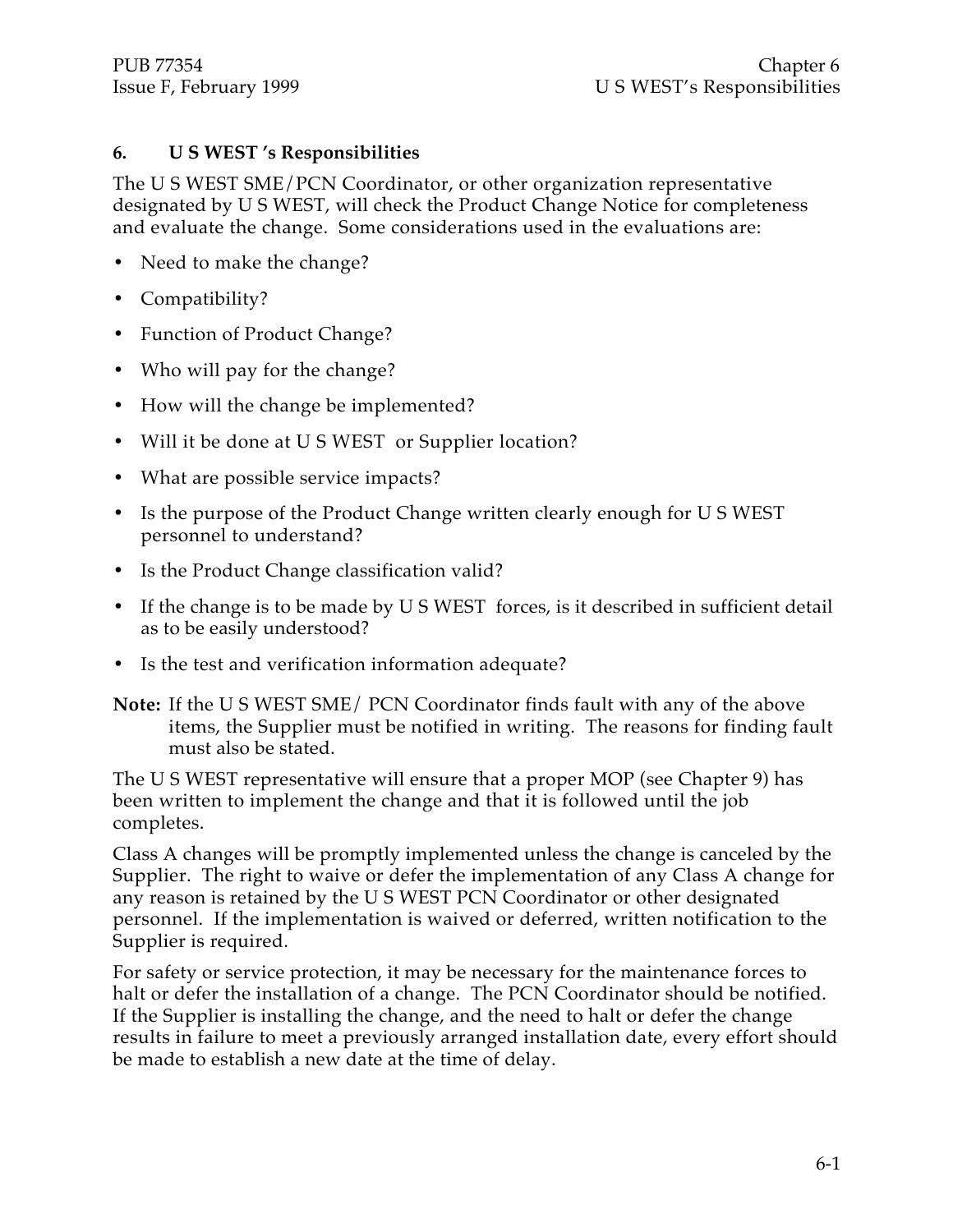| <b>Chapter and Section</b> | Page |
|----------------------------|------|
|                            |      |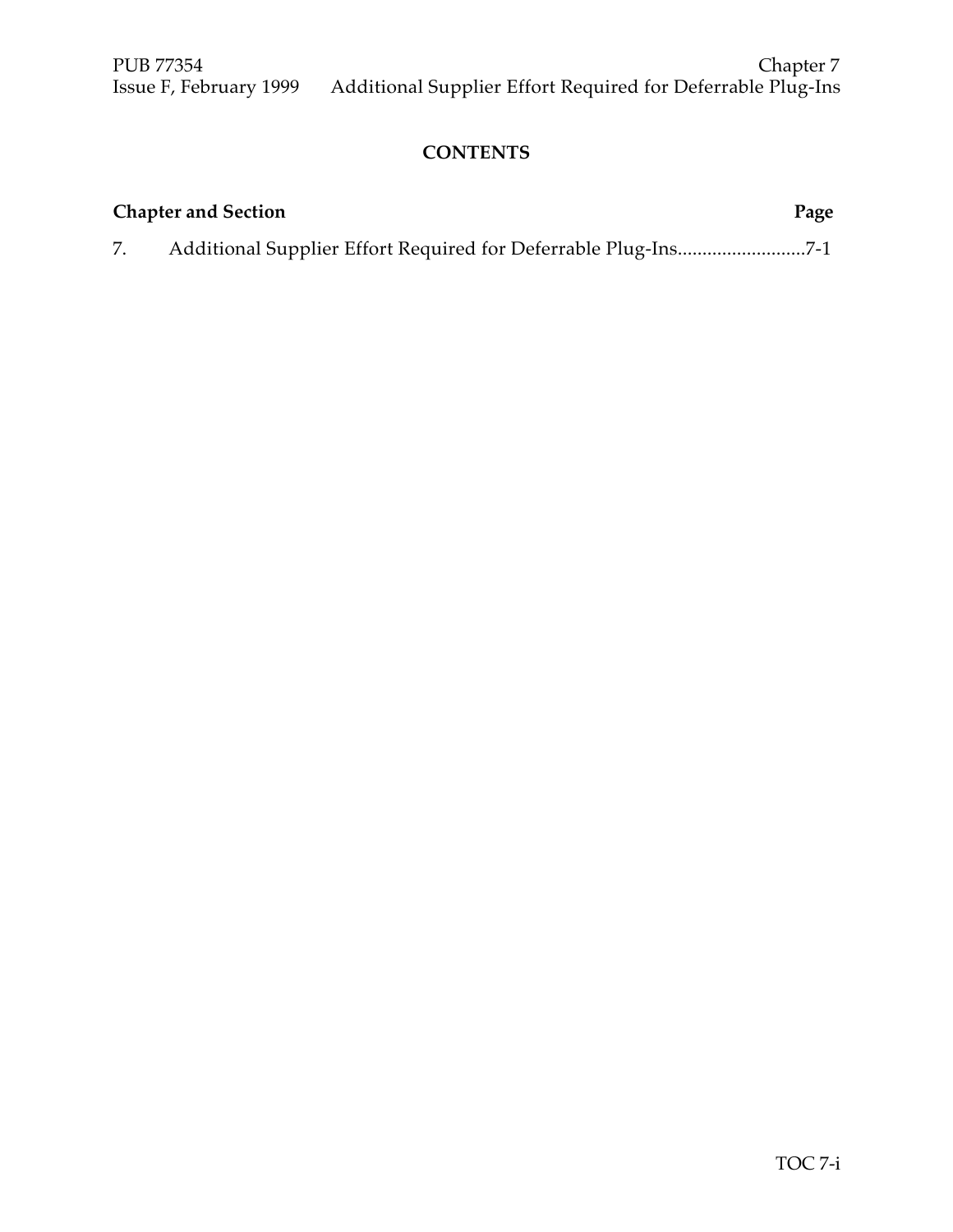# **7. Additional Supplier Effort Required for Deferrable Plug-Ins**

When a PCN is received for deferrable plug-ins, it is necessary that U S WEST, using the CLEI™ code, search the PICS computer inventory to learn the locations and approximate quantities of the circuits to be changed. The installation method used for implementation is called the "seed stock rotation method". The Supplier will furnish U S WEST with a seed stock of plug-in circuits. The minimum seed stock is 5 percent of the total to be replaced. U S WEST will replace as many circuits (working and spare) as possible with the seed stock and return the replaced circuits to the Supplier. The Supplier will update these circuits and return them to U S WEST . This rotation will continue until all circuits have been replaced and a number of old circuits equal to the seed stock has been returned to the Supplier.

Two additional methods of making changes to deferrable plug-ins are:

- A)U S WEST notifies the Supplier of the locations and quantities of the circuits, and the Supplier makes on-site modifications.
- B) The Supplier sends U S WEST a number of modification kits equal to the number of circuits to be modified and U S WEST installers implement the change.

The Supplier should recommend, in the Product Change Notice, the method for implementing the change. The method may be dictated by the need to make factory adjustments or tests, or the need to test in the field. U S WEST will select a method of implementation that is in the best interest of U S WEST , considering cost and service.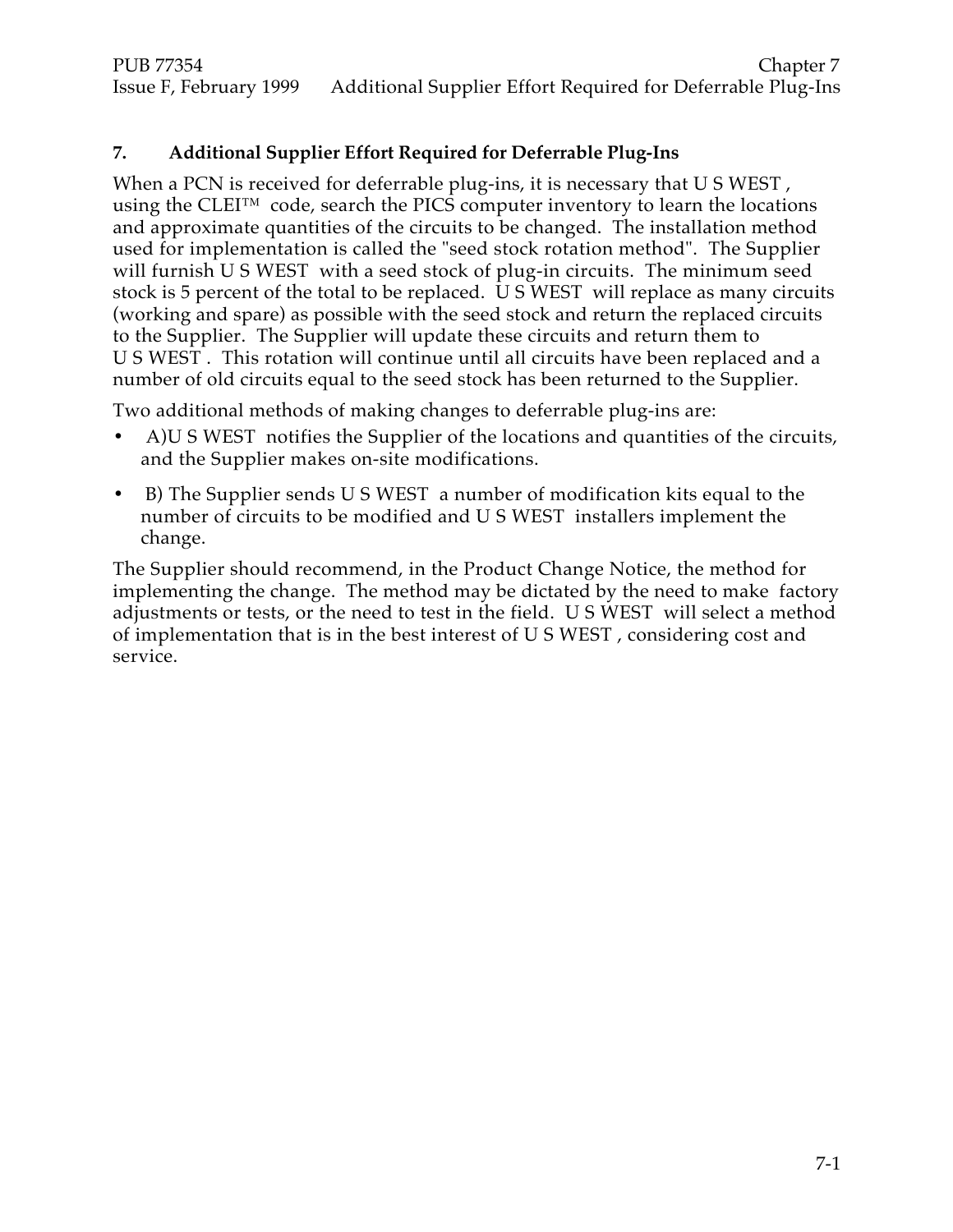|    | <b>Chapter and Section</b> | Page |
|----|----------------------------|------|
| 8. |                            |      |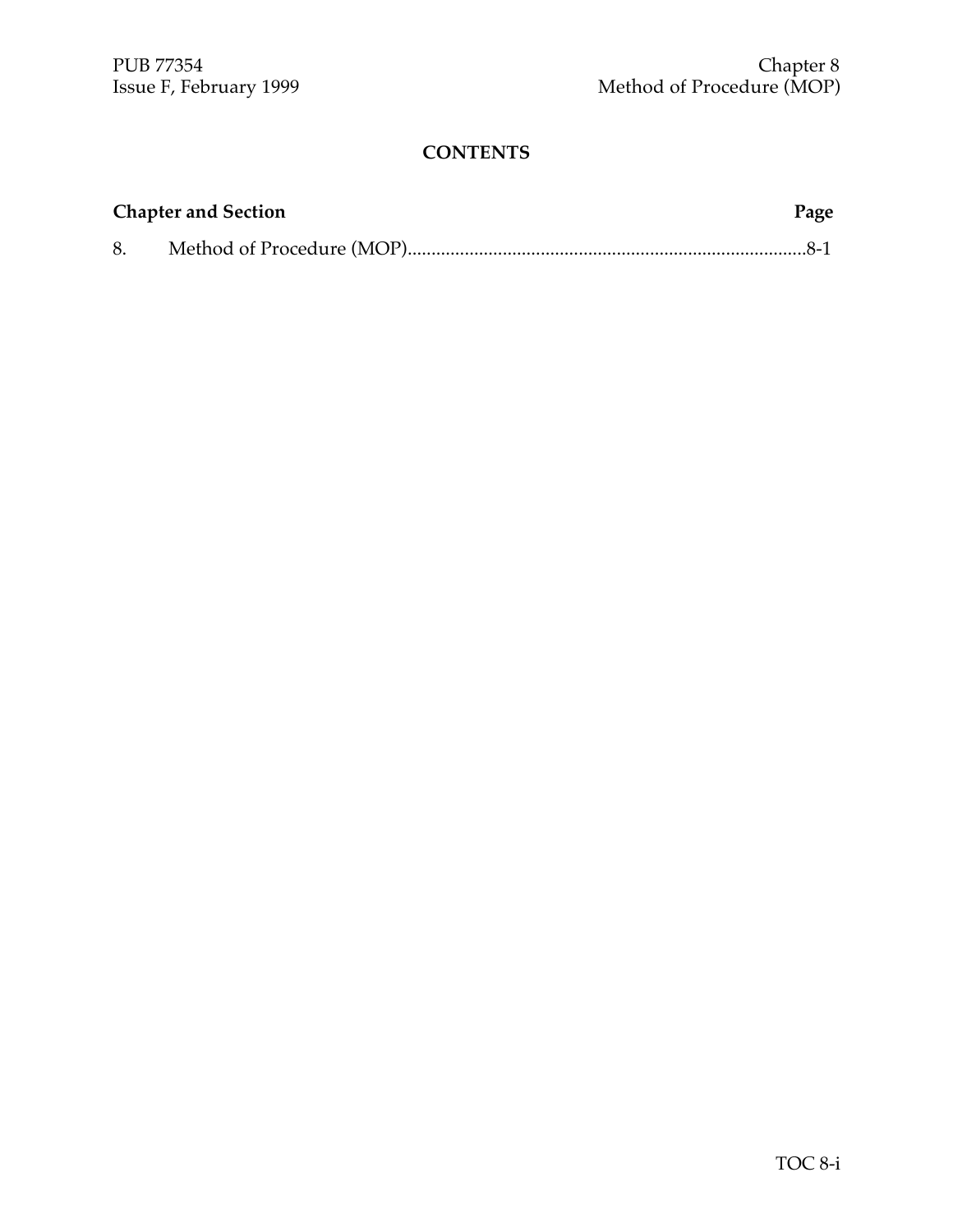#### **8. Method of Procedure (MOP)**

A MOP is a written, step-by-step procedure for a particular Product Change which has been agreed upon and signed by the U S WEST representative and installation representatives prior to the beginning of installation. It will be prepared by the installer or the installation supervisor. The U S WEST representative may be the Subject Matter Expert. The MOP may be prepared on the following U S WEST forms:

- RG 47-0005 Method of Procedure Authorization RG 47-0006 Method
- RG 47-0006 Method of Procedure Checklist
- RG 47-0007 Method of Procedure Step-By-Step Procedure
- RG 47-0008 Method of Procedure (Continued Form)

Forms may be obtained from the U S WEST SME or other U S WEST authorized representative.

Completed MOP forms must be presented to the U S WEST SME/PCN Coordinator or other designated representative no later than fourteen (14) working days prior to Supplier installation start date. This will allow sufficient time to review the MOP for completeness, scheduling and effect on employee safety and customer service.

When installation work is being performed on or near working central office equipment, every effort must be made to prevent the occurrence of a service interruption or jeopardize employee safety. A written MOP is used to detail how, when, and where installation work is to be performed on service affecting equipment, to minimize the possibility of a service interruption.

All changes to central office records (drawings) that were not corrected or changed during the installation of the Product Change will be marked by the installer and returned to U S WEST. These marked drawings should be returned to the U S WEST PCN Coordinator or Central Office Equipment Facilities Management (COEFM).

The following 16 areas of concern should be thoroughly understood and included in the written Method of Procedure:

- The service-affecting hazards involved and degree of risk imposed.
- Safety precautions to be used and any special equipment required for safety will be listed.
- The installation methods, tools, and test sets to be used.
- The experience of the personnel on the job.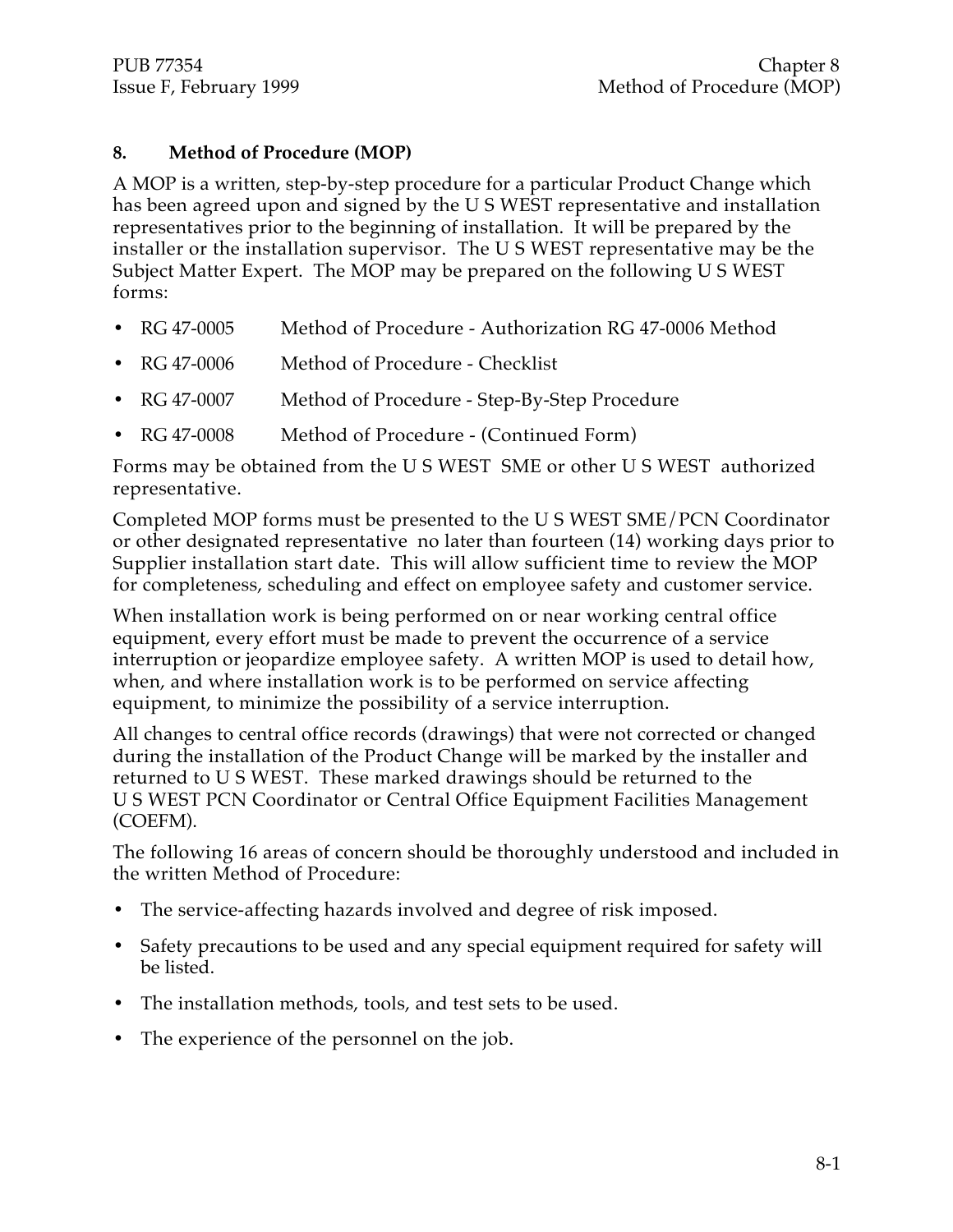- Protection required for the equipment and tools.
- The time during which the various work steps will be performed.
- Which work steps will require notification to the U S WEST representative before starting?
- Procedures to be followed and tests to be made before additional or modified equipment is connected to any working equipment. This is particularly true of equipment to be connected to common power supply leads or any other common leads that would affect the integrity of other equipment.
- Steps to be taken by the installer before any alarm associated with the work is disconnected.
- Procedures to be followed to ensure that the stamping and/or fuse record will be checked with the proper drawing before any fuse is removed at the request of the installer.
- Time of day or night the equipment removed from service must be restored. PCN activity will be performed during maintenance window (between 10:00 P.M. & 6:00 A.M. Monday through Saturday and all day Sunday) unless otherwise negotiated between U S WEST and supplier and customer.
- Reports of progress required during the scheduled interval and, in case of unforeseen delays, what additional measures can be taken to ensure that the equipment will be restored to service on time.
- Identification of safe stop points if the work will extend beyond a work shift and/or if trouble is encountered with working equipment.
- Which work steps will require the assistance of U S WEST employees?
- Installer Handbook (or other) tests that are applicable for all wiring operations. If Supplier documents are referenced in the MOP, they must be furnished to U S WEST . If Supplier documents cannot be furnished because of proprietary information, the pertinent narrative in the document must be included in the MOP.
- Name, Title, Location and Telephone Number of responsible installation and U S WEST supervisors.

All work will be completed during maintenance window, as specified above.

The MOP shall include adequate testing time after a transition or modification. If the actual transition or modification extends beyond the estimated allotment of time, testing shall not be compromised to comply with the estimated schedule on the MOP.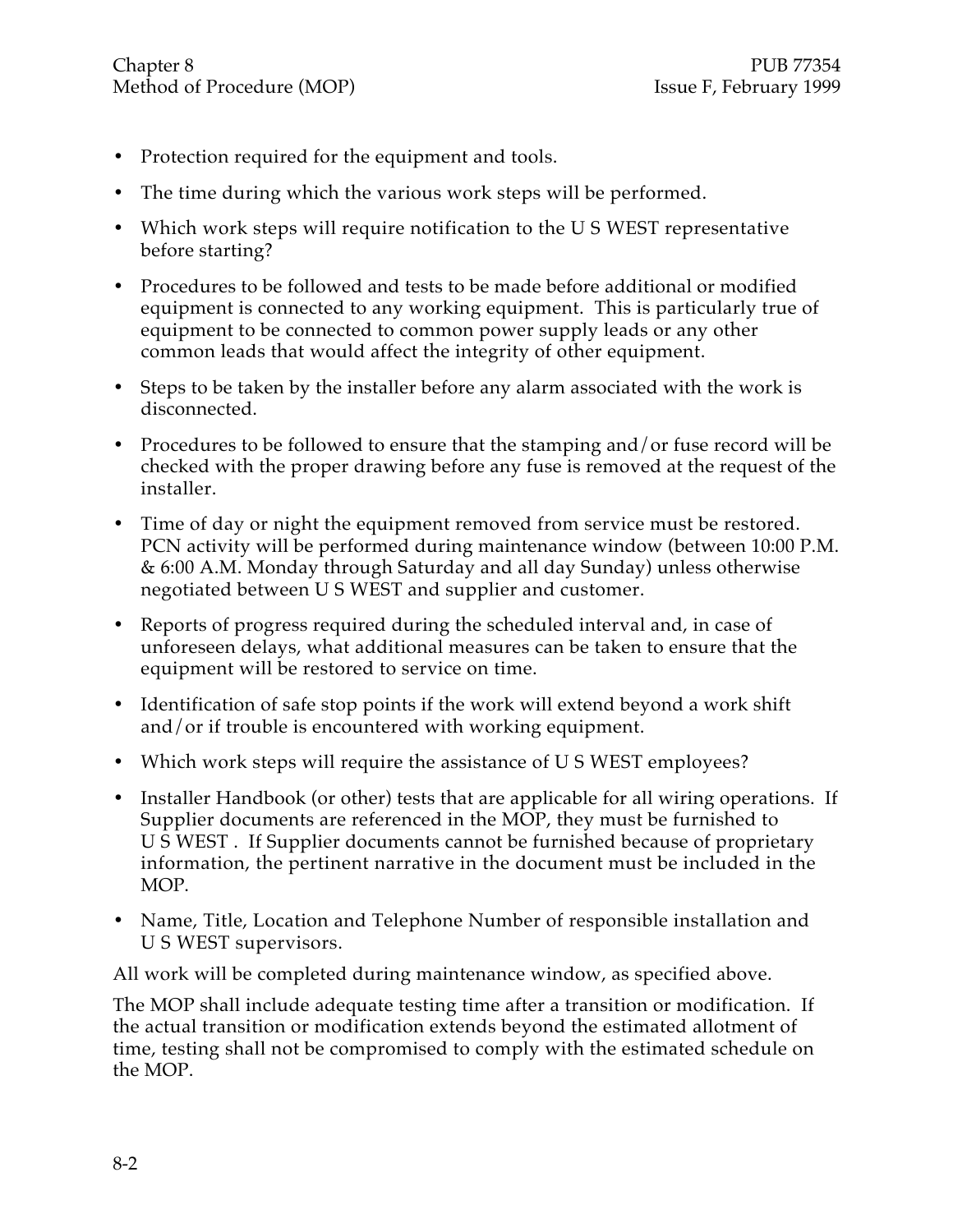| <b>Chapter and Section</b> |  |  |
|----------------------------|--|--|
| 9.                         |  |  |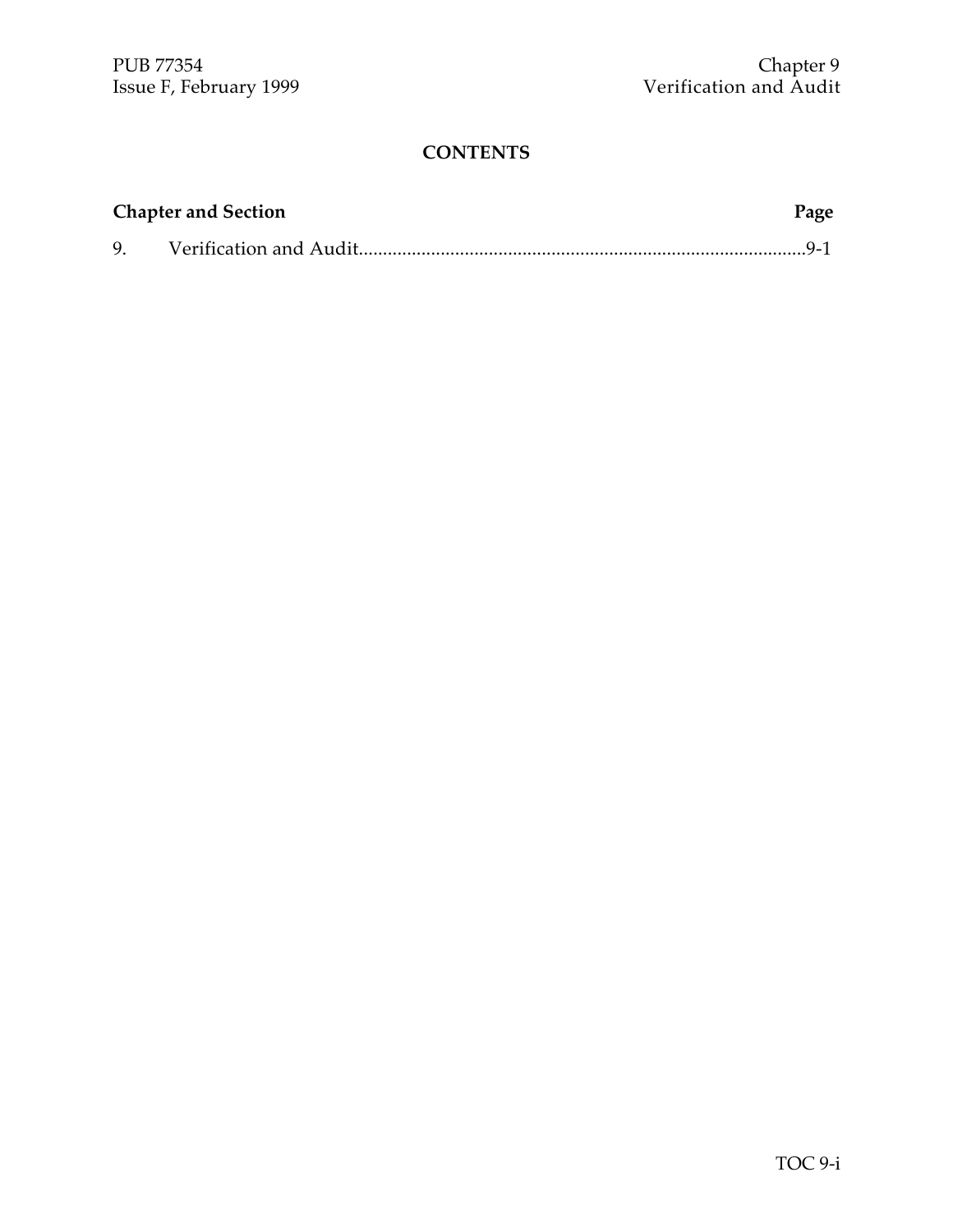### **9. Verification and Audit**

The U S WEST SME, or other organization designated by U S WEST, will perform Quality Assurance Audits on the applied Product Change Notice. The audit will ascertain whether:

- A) The change has been applied according to the Product Change Notice and any associated drawings and documentation.
- B) Installation workmanship conforms to prescribed guidelines.
- C) The modified equipment is performing as documented.
- D)The proper bar code label with the correct CLEI<sup>TM</sup> code is affixed to the modified equipment.
- **Note:** Defects found by the audit will be corrected by the Supplier within thirty (30) days. Serious defects will be corrected immediately.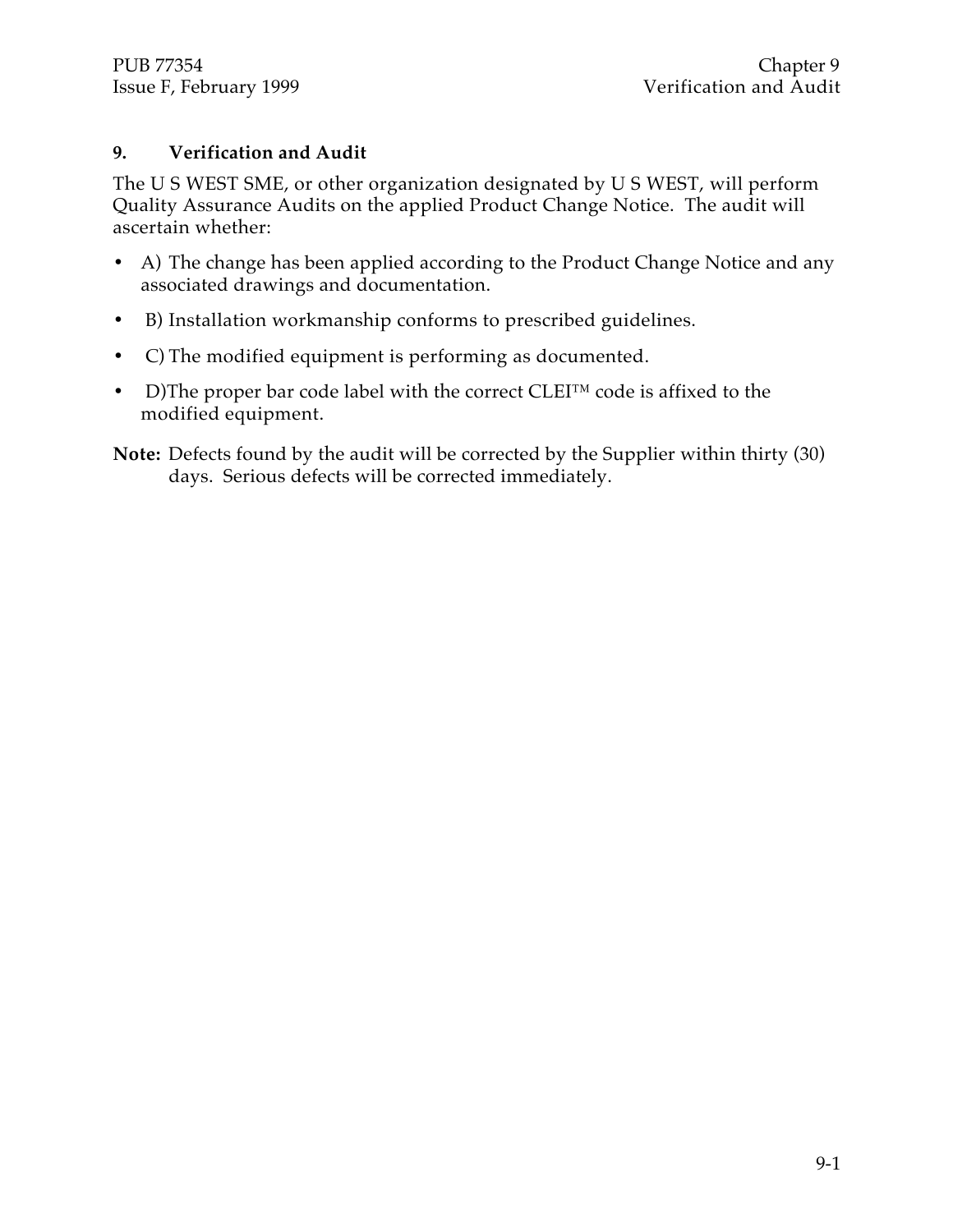|     | <b>Chapter and Section</b> | Page |
|-----|----------------------------|------|
| 10. |                            |      |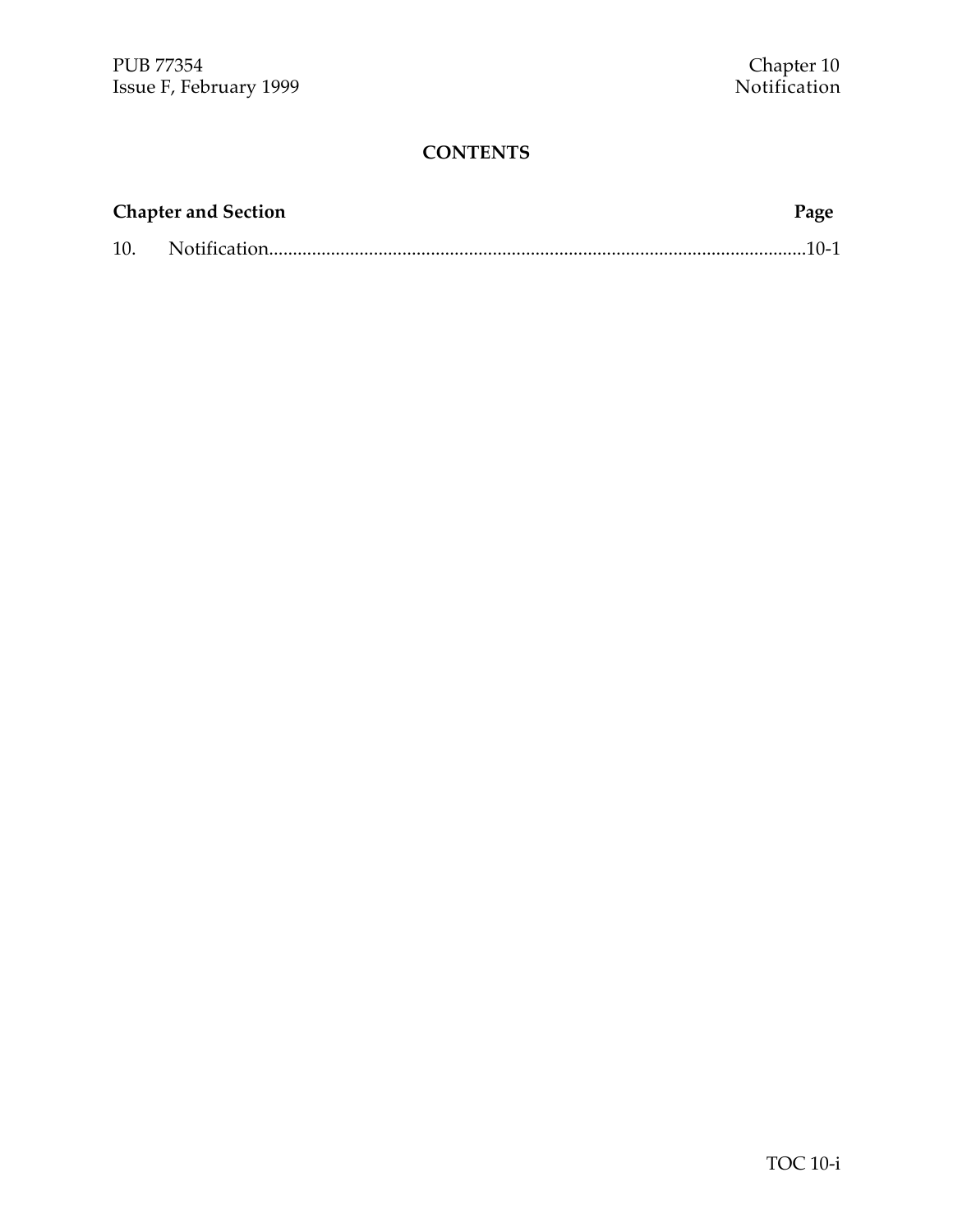#### **10. Notification**

Product Change Notices, Monthly Status Reports and Quarterly Summary Reports will be sent to U S WEST electronically unless otherwise specified. Hard copies of PCNs will be accepted until Supplier has set up electronic means of delivery. They should be mailed to PCN Coordinator, 700 W. Mineral, Room MTOSC, Littleton, CO 80120.

Status and summary reports will be delivered by mechanized systems unless otherwise negotiated. All mechanized systems and outputs must be agreed upon and approved by U S WEST.

A completion notification, by work location, will be sent to a location designated by U S WEST. The completion notification shall be signed by both the Supplier's representatives responsible for making the change and the U S WEST person designated as responsible for accepting and approving the change. This notification should be received within 7 working days of the change completion.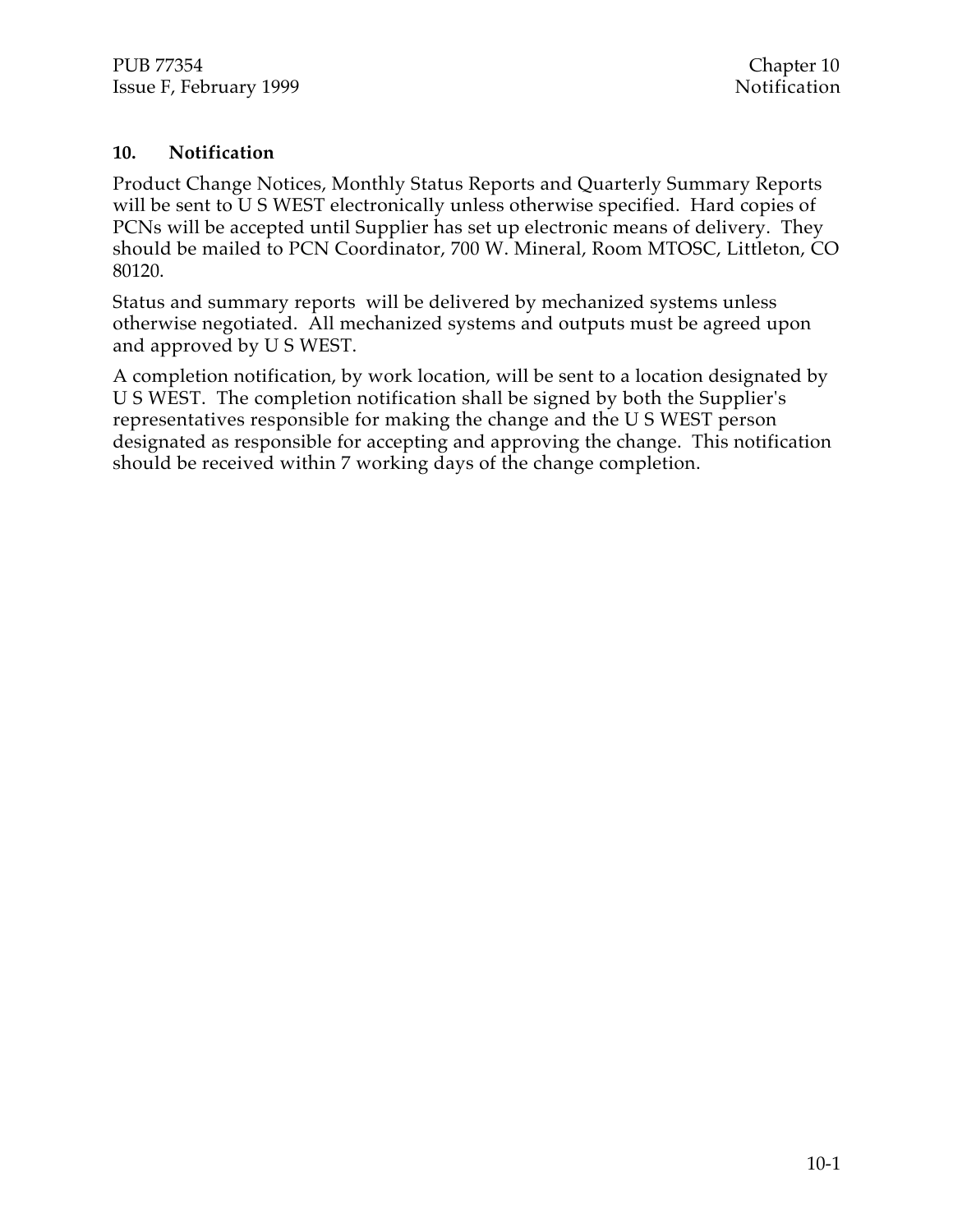|     | <b>Chapter and Section</b> | Page |
|-----|----------------------------|------|
| 11. |                            |      |
|     |                            |      |
|     |                            |      |
|     |                            |      |
|     |                            |      |
|     |                            |      |
|     |                            |      |
|     |                            |      |
|     |                            |      |
|     |                            |      |
|     |                            |      |

# **Tables**

# **Exhibits**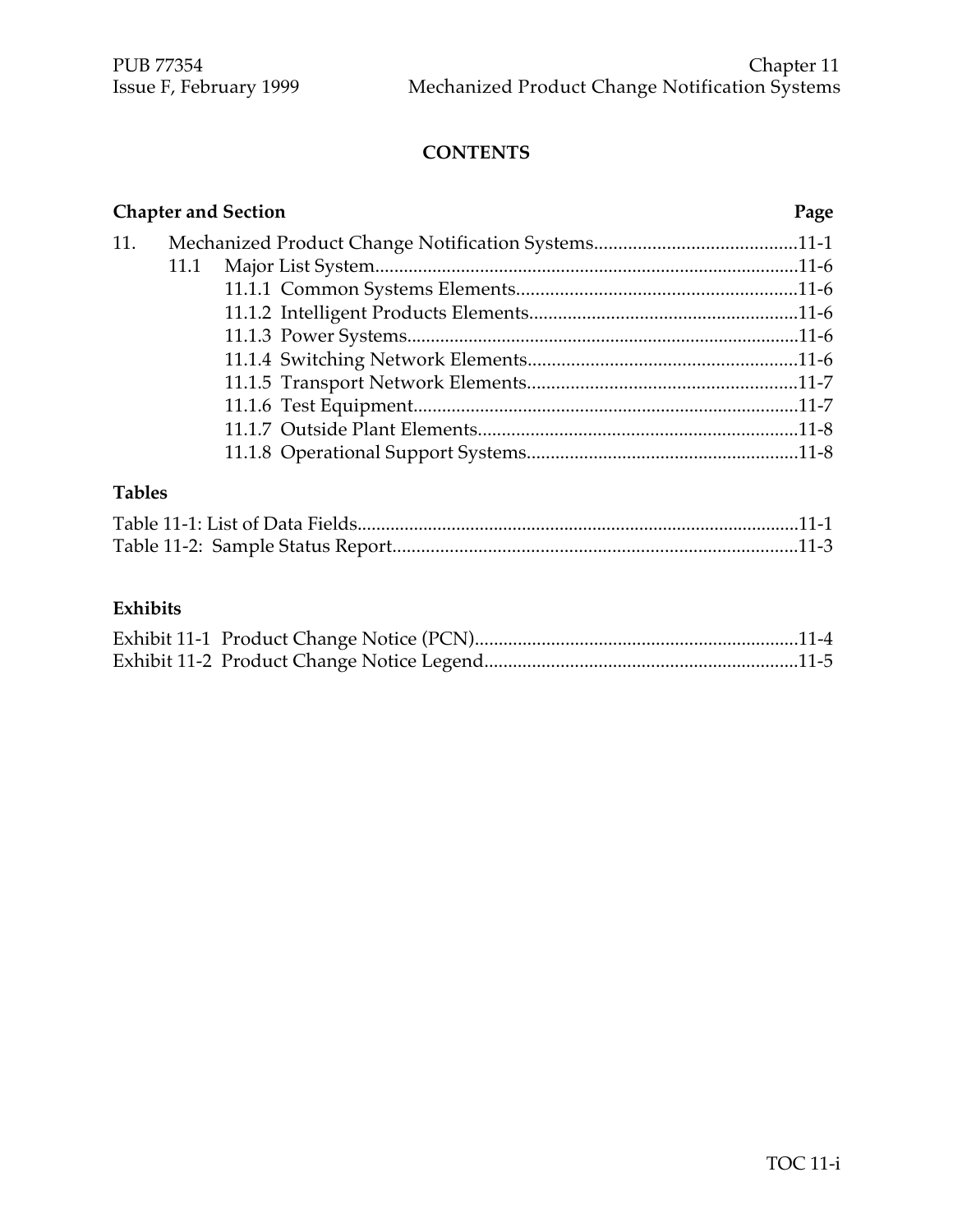#### **11. Mechanized Product Change Notification Systems**

PCNs and related Status Reports may be delivered via electronic systems, as agreed between a supplier and a customer. It is the desire of the customers that the delivery of PCNs and reports be totally electronic. If PCNs are (to be) provided by electronic means, then the following requirements apply:

CR19-1 [98] Electronic systems to provide PCNs to a customer shall first be approved by the customer for whom the PCNs are intended.

CR19-2 [99] PCNs provided by electronic means shall follow the same format as paper PCNs, and include all of the applicable PCN information specified in R6- 7 [37], and the status information specified in R6-10 [40].

CR19-3 [100] Electronic transmission of PCNs shall be on a non-billable basis. The number of copies required shall be negotiated with customers.

CR19-4 [101] The data fields referenced in Table 19-1 shall be used for the electronic output of a PCN.

Note: Field descriptions are provided in R6-7 [37].

| GR-209 Item #    | <b>Field Name</b> | <b>Field Description</b>                        |
|------------------|-------------------|-------------------------------------------------|
| 1.1              | SUPNAME           | Suppier's Company Name (30 char)                |
| 1.2              | SUPADDR1          | Suppier's Address (30 char)                     |
| $\overline{1.3}$ | SUPADDR2          | Suppier's City (30 char)                        |
| 1.4              | SUPADDR3          | Suppier's State (2 char)                        |
| 1.5              | SUPADDR4          | Suppier's Zip (10 char)                         |
| 1.6              | <b>SUPTECHNM</b>  | Suppier's Technical Contact Name (20 char)      |
| 1.7              | <b>SUPPHONE</b>   | Suppier's Technical Contact Phone No. (12 char) |
| 1.8              | <b>VENABB</b>     | Bellcore Vendor Abbreviation (4 char)           |
| 2.1              | <b>PCN</b>        | Product Change Notice Number (25 char)          |
| 2.2              | <b>PCNI</b>       | Product Change Notice Issue Number (3 char)     |
| 2.3              | <b>VCI</b>        | Vendor's Change Identification Number (20 char) |
| 2.4              | <b>SCP</b>        | Suppier's Change Procedures (20 char)           |
| 3.0              | <b>Issued</b>     | PCN Issue Date-MM/DD/YYYY (10 char)             |
| 4.1              | <b>MAJSYS</b>     | Major System Affected (6 char)                  |
| 4.2              | <b>SUBSYS</b>     | Sub System Affected (72 char)                   |
| 4.3              | WARETYPE          | Hardware y/n (1 char)                           |
| 4.4              | <b>WARETYPE1</b>  | Firmware y/n (1 char)                           |
| 4.5              | WARETYPE2         | Software y/n (1 char)                           |
| 4.6              | WARETYPE3         | Plug-in y/n (1 char)                            |
| 5.1x             | <b>NEWPROD</b>    | New Product Code (30 char)                      |
| 5.2x             | <b>NEWFIRM</b>    | New Firmware Code (30 char)                     |
| 6.1x             | <b>OLDPROD</b>    | Old Product Code (30 char)                      |
| 6.2x             | <b>OLDFIRM</b>    | Old Firmware Code (30 char)                     |

Table 11-1: List of Data Fields.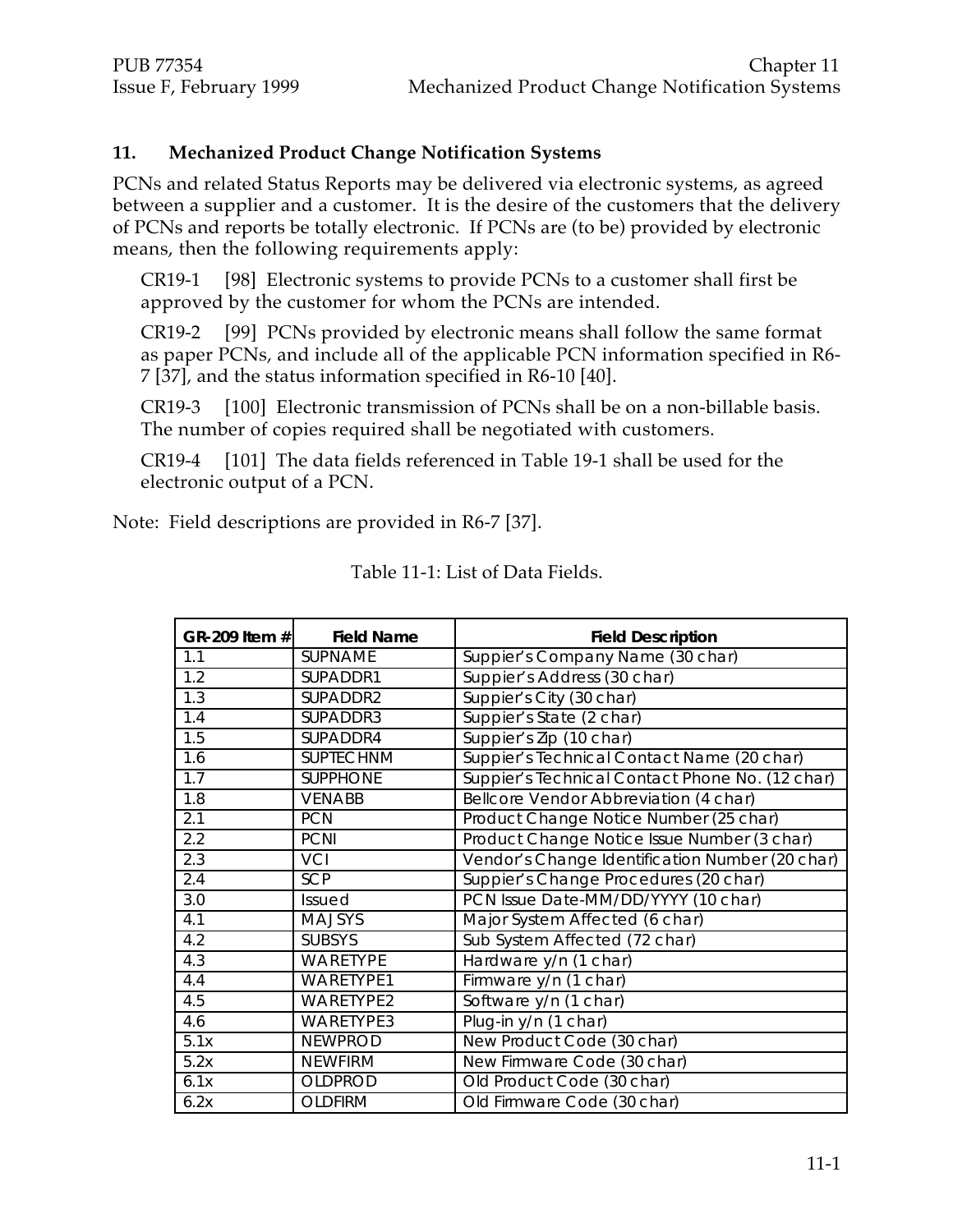| 7.0x  | <b>NEWCLEI</b>      | New CLEI Code (10 char)                          |
|-------|---------------------|--------------------------------------------------|
| 8.0x  | <b>OLDCLEI</b>      | Old CLEI Code (10 char)                          |
| 9.0x  | <b>ASSOCPROD</b>    | Associated Products (72 char)                    |
| 10.1x | DRAWNBR*            | Drawing Number (72 char)                         |
| 10.2x | RFDDRW*             | Reference Drawing (72 char)                      |
| 11.0x | <b>CLASS</b>        | Classification of change (2 char)                |
| 12.1x | <b>CLASSREAS</b>    | Reason for Classification (72 char)              |
| 12.2x | <b>VACANT</b>       | Vacant (8 char)                                  |
| 13.0x | <b>CHGREASON</b>    | Reason for Change (72 char)                      |
| 14.1x | CHGDESC*            | Description of Change (72 char)                  |
| 14.2x | CHGVER*             | Change Verification Procedures (72 char)         |
| 15.1  | SAFETY              | Safety Notice y/n (1 char)                       |
| 15.2  | <b>FIRE</b>         | Fire Notice y/n (1 char)                         |
| 15.3  | <b>SERVICE</b>      | Service Affecting y/n (1 char)                   |
| 15.4  | <b>TRANS</b>        | Transmission Affecting y/n (1 char)              |
| 15.5  | <b>MTCE</b>         | Maintenance Affecting y/n (1 char)               |
| 15.6  | <b>REL</b>          | Reliability Affecting y/n (1 char)               |
| 15.7  | <b>POWER</b>        | Power Affecting y/n (1 char)                     |
| 15.8  | <b>TRAFFIC</b>      | Traffic Affecting y/n (1 char)                   |
| 15.9x | <b>EFFDES</b>       | Describe the Effect of Change (72 char)          |
| 16.0x | <b>MATERIAL*</b>    | Material Affected: Apparatus, wiring, plug-in    |
|       |                     | circuits, etc., affected by the change (72 char) |
| 17.0x | <b>DOCUM</b>        | Documentation Affected (72 char)                 |
| 18.0  | <b>IMPL</b>         | Implementation Date-MM/DD/YYYY (10 char)         |
| 19.0  | COMPL <sup>*</sup>  | Modification Completion Date-MM/DD/YYYY          |
|       |                     | $(10 \text{ char})$                              |
| 20.1x | MODLOC <sup>*</sup> | Modification Location and disposition of         |
|       |                     | customer controlled equip units (72 char)        |
| 20.2  | <b>TRIALED</b>      | Field (F), Lab trialed (L) or None (N) (1 char)  |
| 21.1  | <b>INSTHRS*</b>     | Installation Hours (A,AC,&B) (Estimated          |
|       |                     | Installation Time per Product Code) (15 char)    |
| 21.2  | MODCOST*            | Modificatin Cost (Material, Engineering and/or   |
|       |                     | Labor - Class B only) (15 char)                  |
| 22.0  | <b>LOCATION</b>     | Title of Supplier's Location/Quantity Report (15 |
|       |                     | char)                                            |
| 23.0x | <b>ATTCH</b>        | Attachment (72 char)                             |
| 24.0x | <b>COMMENTS</b>     | Comments (72 char)                               |

(x) consists of multiple 72-character lines

(\*) not used for software changes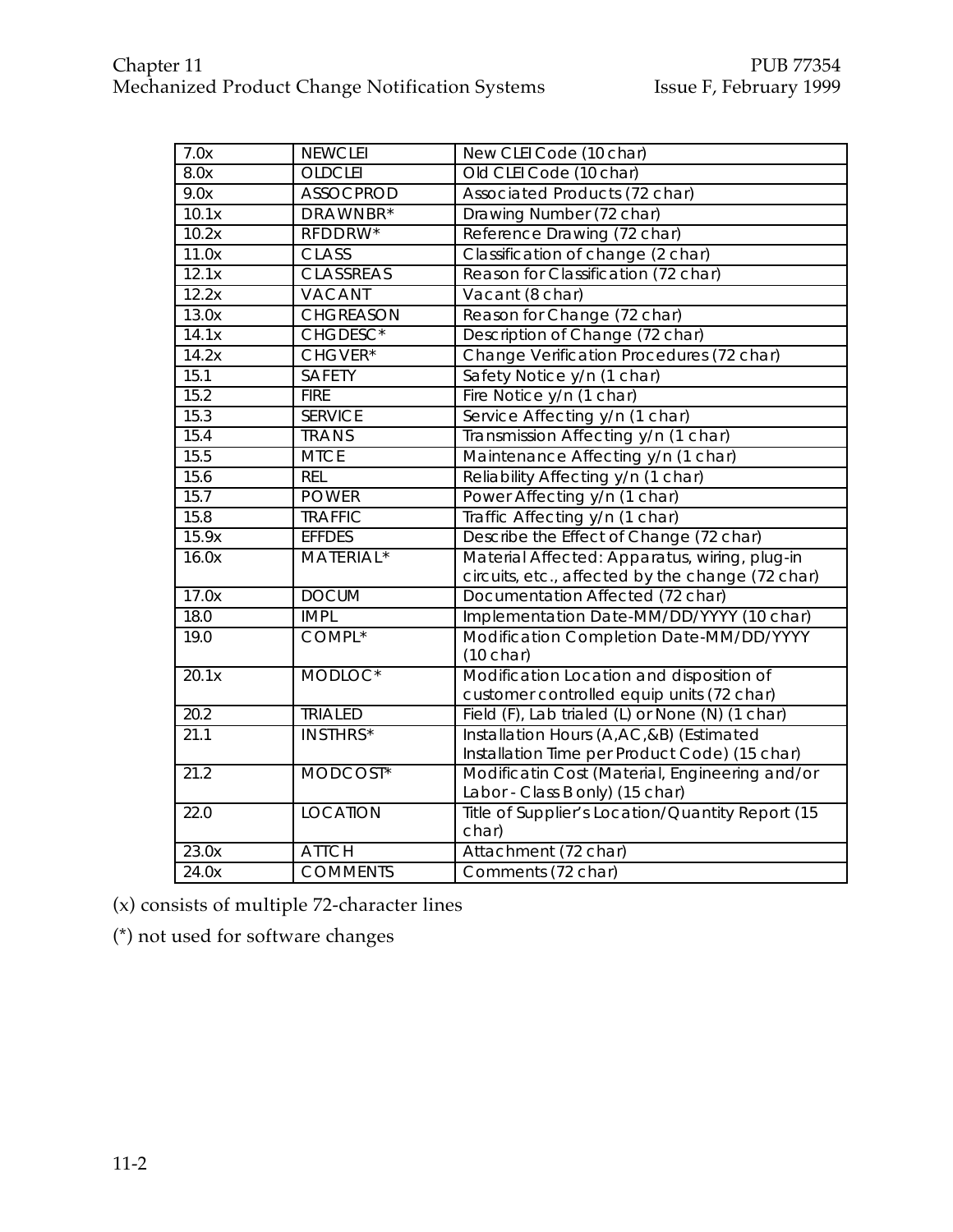R19-5 [102] It is a requirement that the information in Table 19-2 be downloaded monthly for the Status Report, by customer location.

| <b>Item Number</b> | <b>Field Name</b> | <b>Field Description</b>                 |
|--------------------|-------------------|------------------------------------------|
| 1.1<br><b>PCN</b>  |                   | Product Change Number (25 Char)          |
| 1.2                | PCN <sub>1</sub>  | Product Change Notice Issue No. (3 Char) |
| 1.3                | <b>VCI</b>        | Vendor Change Identification (20 Char)   |
| 1.4                | <b>ISSUED</b>     | PCN Issue Date - MM/DD/YYYY (10 Char)    |
| 2.0                | <b>OTC</b>        | Operating Telephone Company (20 Char)    |
| 3.1                | <b>STATE</b>      | State (2 Char)                           |
| 3.2                | <b>CITY</b>       | City (20 Char)                           |
| 3.3                | <b>BASE_NO</b>    | Office Base Number (6 Char)              |
| 3.4                | <b>SUP_OFFICE</b> | Supplier's Office Name (15 Char)         |
| 3.5                | <b>CLLI</b>       | Bellcore CLLI Code (11 Char)             |
| 4.0                | SUP_ORD           | Supplier's Order Number (7 Char)         |
| 5.1                | <b>STATUS</b>     | Current Status (1 Char)                  |
|                    |                   | N-Not Working-Awaiting Material          |
|                    |                   | H-Telco Hold (signed waiver)             |
|                    |                   | S-Supplier Hold                          |
|                    |                   | W-Workable-Material Has Shipped          |
|                    |                   | C-Completed                              |
|                    |                   | X-Cancelled                              |
| 5.2x               | STAT-EXP          | Status Explanation (72 Char)             |
| 6.0                | STAT_DATE         | Status Date-MM/DD/YYYY (8 Char)          |
| 7.0                | INST_RESP         | Installation Responsibility (3 Char)     |
|                    |                   | IC-Installers Change                     |
|                    |                   | <b>TC-Telco Responsible For Change</b>   |
|                    |                   | <b>DD-Document Distribution</b>          |
| 8.0x               | <b>REMARKS</b>    | Remarks (72 Char)                        |

| Table 11-2: Sample Status Report |  |
|----------------------------------|--|
|                                  |  |

(x) consists of multiple 72-character lines

R19-6 [103] Although the format is different, it is a requirement that all of the information required for Status Reports, as specified in R6-10 [40], shall be contained in the above and previous downloads from the supplier.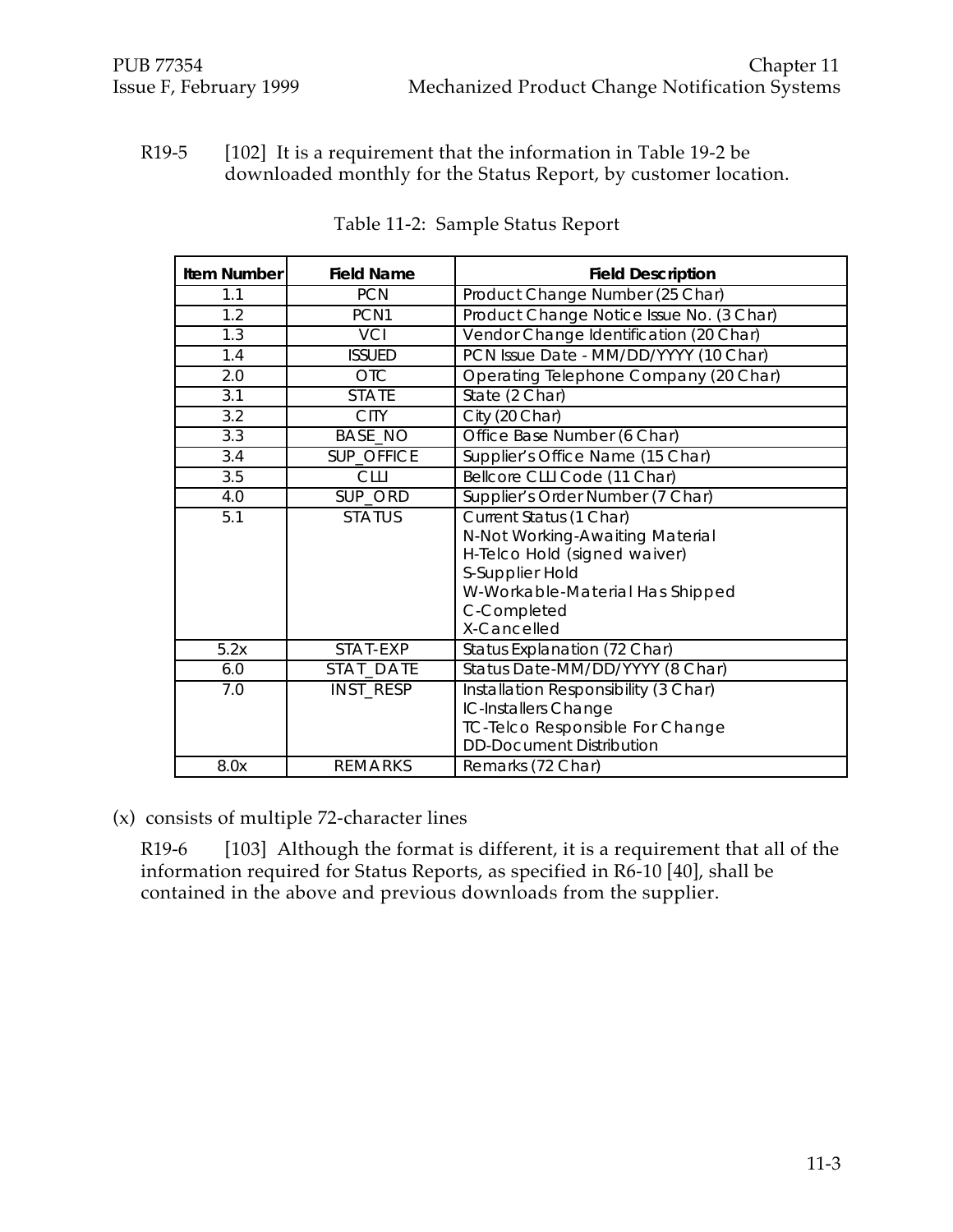Although the format is different, all of the information required for status reports as outlined in the paragraph in Chapter 5 starting with, The Supplier will furnish monthly... should be contained in this and previous downloads from the vendor.

|                                            |                                  | Refer To TREOP 000209        |
|--------------------------------------------|----------------------------------|------------------------------|
| 1. Supplier Information                    |                                  | 2. Product Change Notice No. |
| 3. Issue Date Of Change                    | 4. Product Identity              |                              |
| 5. New Product Code                        | 6. Old Product Code              |                              |
| 7. New CLEI Code(s)                        | 8. Old CLEI Codes                |                              |
| 9. Associated Products Or Changes Affected |                                  |                              |
| 10. Drawing No.                            | 11. Change Classification        |                              |
| 12. Classification Substantiation          |                                  |                              |
| 13. Reason For Change                      |                                  |                              |
| 14. Description Of Change                  |                                  |                              |
| 15. Effect Of Change                       |                                  |                              |
| 16. Material Affected                      |                                  |                              |
| 17. Documentation Affected                 |                                  |                              |
| 18. Supplier Implementation Date           | 19. Modification Expiration Date |                              |
| 20. Modification Location                  |                                  |                              |
| 21. Modification Cost                      |                                  |                              |
| 22. Location And Quantity Of Equipment     |                                  |                              |
|                                            |                                  |                              |
| 23. Attachments                            |                                  |                              |
| 24. Comments                               |                                  |                              |
|                                            |                                  |                              |
|                                            |                                  |                              |
|                                            |                                  |                              |

COMMON LANGUAGE Is A Registered Trademark And CLEI, CLLI, CLCI, And CLFI Are Trademarks Of Bell Communications Research, Inc.

**Exhibit 11-1:** Product Change Notice (PCN)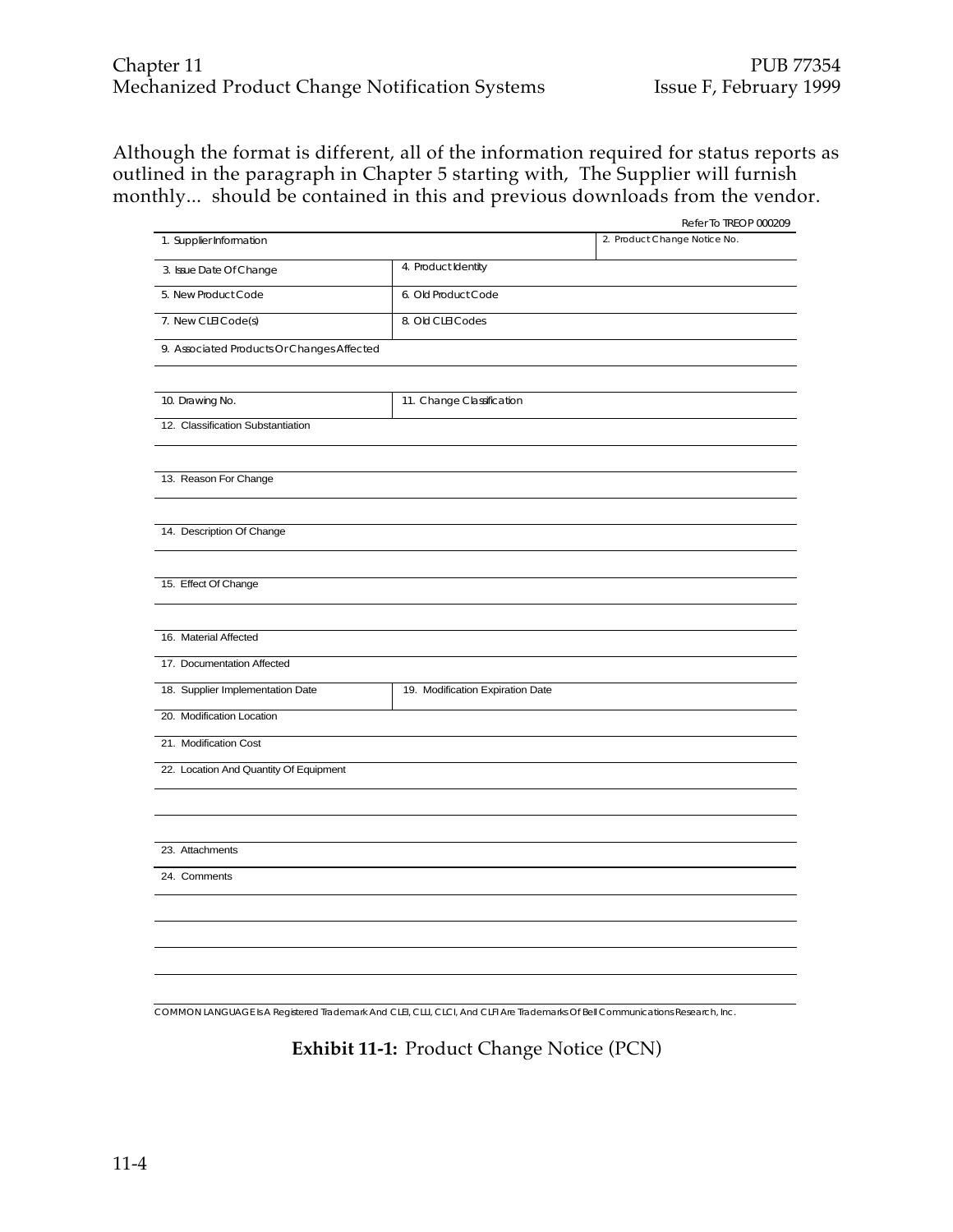#### CHANGE NOTIFICATION LEGEND

|     | 1. Supplier Information                             | Supplier's Name, Address, Technical Contact Name and Tel. No.                                                                                                                                                                                  |
|-----|-----------------------------------------------------|------------------------------------------------------------------------------------------------------------------------------------------------------------------------------------------------------------------------------------------------|
|     | 2. Product Change<br>Notice No.                     | Number Conforming To A Single Sequential Numbering Scheme Used by Supplier.                                                                                                                                                                    |
|     | 3. Issue Date of Change                             | Date Product Change Notice is Transmitted.                                                                                                                                                                                                     |
|     | 4. Product Description                              | Description Of The Product Affected; e.g., BMS 700, 2W Line Card; Or 24 Foot Aluminum Ladder.                                                                                                                                                  |
|     | 5. New Product Code                                 | Unique Identity Of The Changed Product; e.g., Circuit Pack CP 11101, Series 1, List 4.                                                                                                                                                         |
|     | 6. Old Product Code                                 | Unique Identity Of The Product Being Changed; e.g., Circuit Pack CP 11101 Series 1, List 3.                                                                                                                                                    |
|     | 7. New CLEI™ Code                                   | The Alpha-Numeric CLEI™ Code Assigned To The Changed Product.                                                                                                                                                                                  |
|     | 8. Old CLEI™ Code                                   | CLEI™ Code Of All Equipment Associated With This Change (See Item 9).                                                                                                                                                                          |
|     | 9. Associated Products<br>Or Changes Affected       | Coordinated Product Changes That Must Be Applied in Conjunction With, Or Prior To, This Change.                                                                                                                                                |
| 10. | <b>Drawing Number</b><br>$l$ ssue $11$ .            | The Circuit (Schematic) Drawing Number And Issue That Incorporates The Change; e.g., SD-11101-01                                                                                                                                               |
| 11. | <b>Change Classification</b>                        | Classification Of The Change (A/AC, B, or D).                                                                                                                                                                                                  |
| 12. | Classification<br><b>Substantiation</b>             | Details Of Why The Proposed Classification is Appropriate.                                                                                                                                                                                     |
| 13. | <b>Reason for Change</b>                            | Detailed Explanation Of Why The Change is Necessary, For Example:<br>Is Change a Manufacturing Change Or Does it Fix a Service Trouble Condition?<br>a.<br>What Are The Symptoms Of The Condition Being Corrected?<br>b.                       |
| 14. | <b>Description of Change</b>                        | Installation Details Of Change, For Example:<br>What is To Be Changed?<br>a.<br>How is it To Be Changed?<br>b.<br>How Can Change Be Tested/Verified?<br>C.                                                                                     |
| 15. | <b>Effect Of Change</b>                             | Description Of The Effect Of The Change On:<br>Service<br>а.<br>Transmission<br>b.<br>Traffic<br>c.<br>Maintenance<br>d.<br>Reliability<br>е.<br><b>Commercial Specifications</b><br>t.<br><b>Control Specifications</b><br>g.<br>Safety<br>h. |
| 16. | <b>Material Affected</b>                            | Apparatus, Wiring, Plug-In Circuits, Etc., That Are Affected By The Change.                                                                                                                                                                    |
| 17. | <b>Documentation Affected</b><br>Change.            | List Of Associated Drawings, Programs, Practices, Manuals, Nomenclature, Etc., Affected By The                                                                                                                                                 |
| 18. | <b>Supplier</b><br><b>Implementation Date</b>       | Date After Which All Newly Manufactured Products Will Incorporate The Change.                                                                                                                                                                  |
| 19. | <b>Modification</b><br><b>Expiration Date</b>       | For Class A/AC Changes Only - Date After Which Supplier Terminates Responsibility For Applying The<br>Change, Providing Modification Material, Etc., On A Non-Billable Basis.                                                                  |
| 20. | <b>Modification Location</b>                        | Supplier's Recommendation For Field Or Factory Installation Of The Change.                                                                                                                                                                     |
| 21. | <b>Modification Cost</b>                            | <b>Class B And D Only</b> - Cost Per Circuit, Unit Or Other Pricing Information.                                                                                                                                                               |
| 22. | <b>Location And</b><br><b>Quantity Of Equipment</b> | If Supplier Has These Records) The Location And Quantity Of Equipment, In The Hands Of U S WEST)<br>That Requires The Change.                                                                                                                  |
| 23. | <b>Attachments</b>                                  | Any Supplementary Reference Information Relative To The Change.                                                                                                                                                                                |
| 24. | <b>Comments</b>                                     | Additional Comments Or Recommendations Of The Supplier.                                                                                                                                                                                        |

CLEI™ is a Trademark of Bell Communications Research, Inc.

# **Exhibit 11-2** Product Change Notice Legend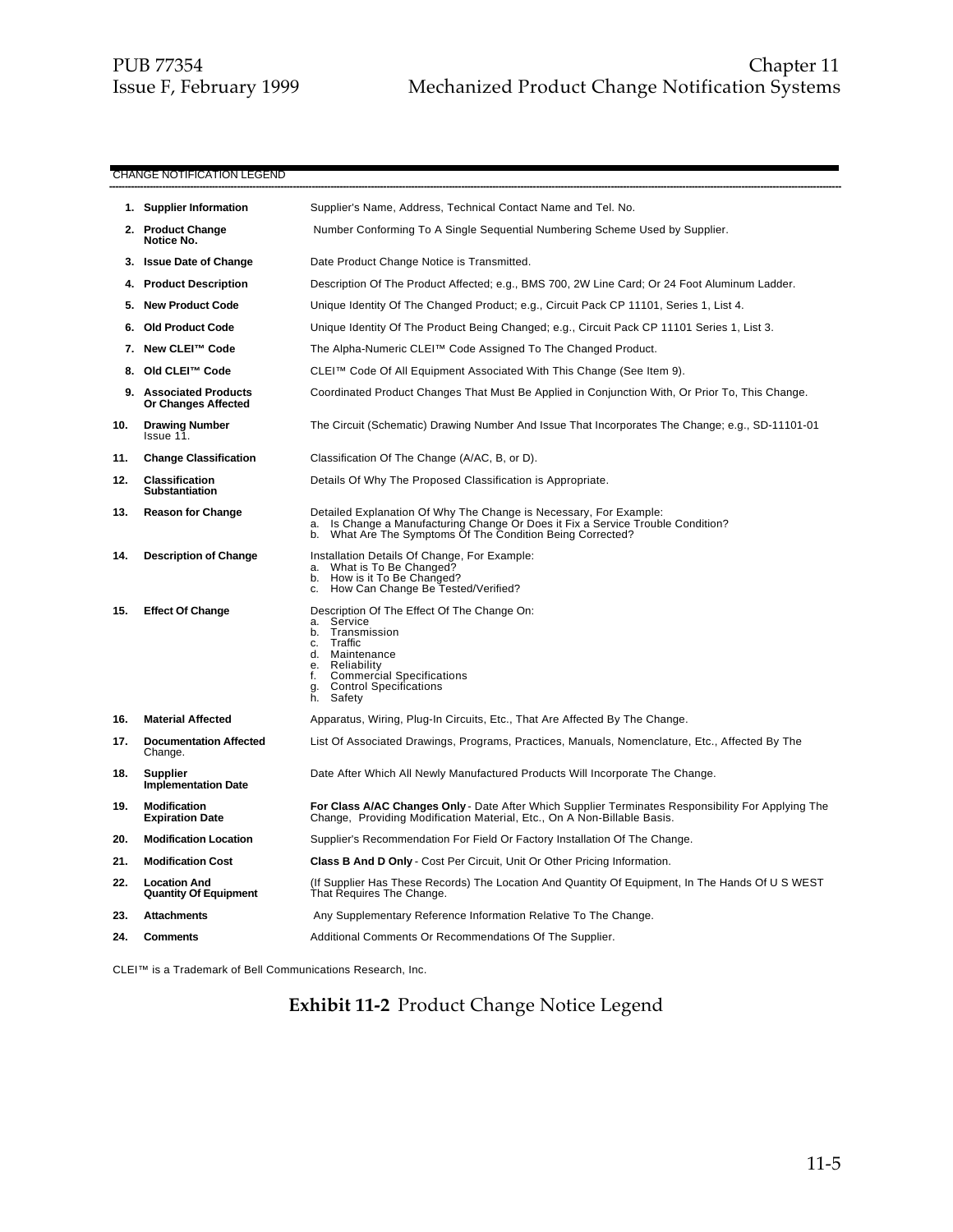#### **11.1 Major List System**

Major System Category (Field 4.1)

#### **11.1.1 Common Systems Elements**

CSALRM - Alarm Systems CSANNC - Announcement Systems CSBLDG - Building Structures Real Estate CSE911 - Emergency Reporting System CSFRMS - Frame Blocks and Protector CSBGRD - Bonding and Grounding CDOTHR - Other

#### **11.1.2 Intelligent Products Elements**

IPVADG - Voice Activated Dialing IPVOMS - Voice Messaging System IPISPE - Intelligent Services Peripherals IPOTHR - Other

#### **11.1.3 Power Systems**

PSACSW - AC Switch Gear, Distribution and Protection PSBATR - Batteries PSRECT - Rectifier PSCONT - Controller PSDIST - Distribution PSEMPS - Emergency AC Power Systems PSRING - Ringing Plants PSRMSW - Remote PSUPSS - Uninterruptible Power Supply Systems PSOTHER - Other **11.1.4 Switching Network Elements**

SNSNSW - Analog Switch SNBBSW - Broadband Switch, ATM, Frame Relay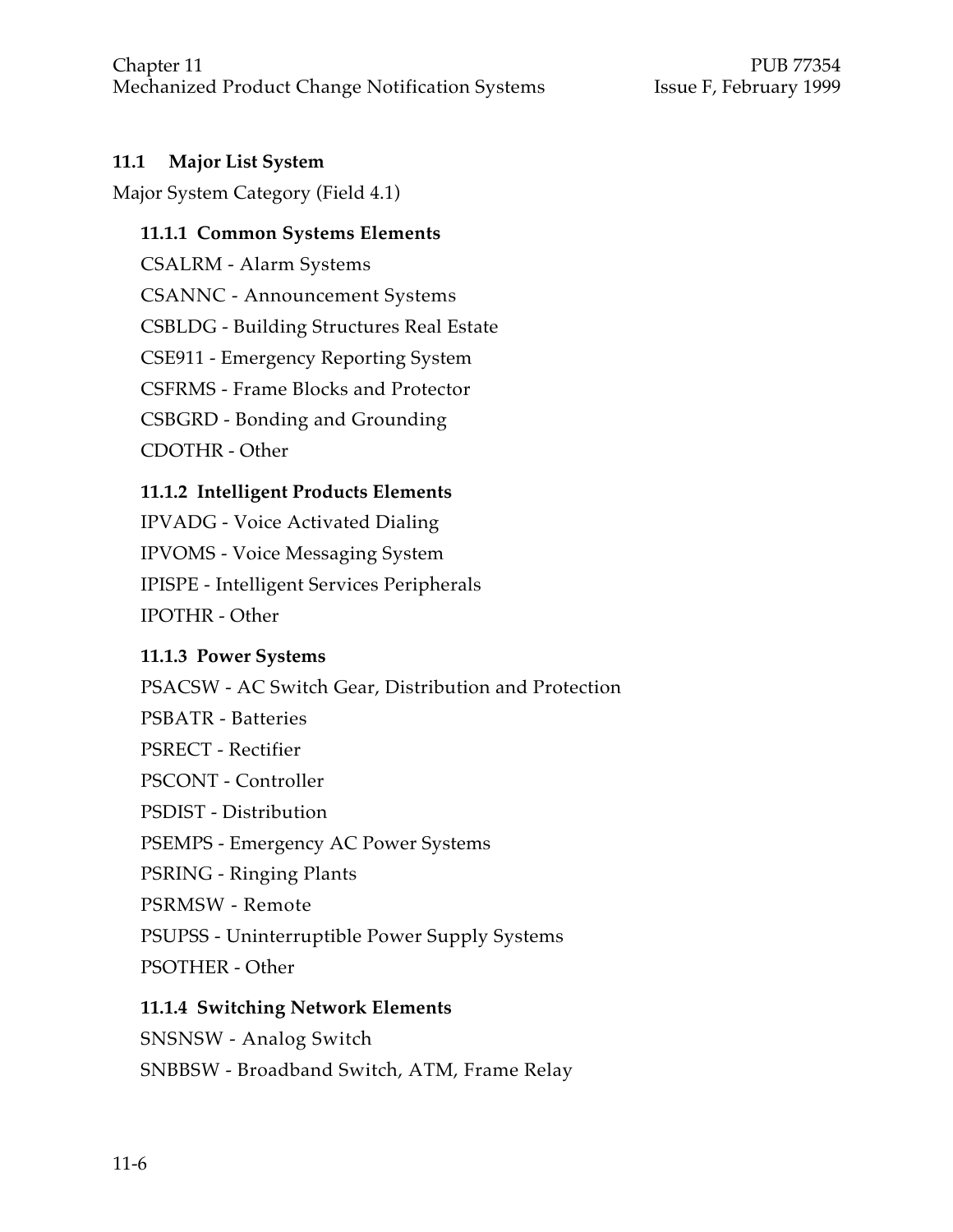- SNDGSW Digital Switch
- SNLANS Local Area Networks
- SNOPTR Operator or TOPS
- SNPPSN Packet Switching Network, Data Switches
- SNRMSW Remote Switch
- SNSCPS Service Control Points
- SNSS7N Out of Band Network Control
- SNSTPS Signaling Transfer Points
- SNTTSW Toll or Tandem Switch
- SNOTHER Other

# **11.1.5 Transport Network Elements**

TNADMX - Add - Drop Muliplexer

TNDIGS - Digital Transport Systems, D4, D5

TNDCCS - Digital Cross Connect Systems

TNDLCS - Digital Loop Carrier, Pair Gain System

- TNLWGS Lightwave System, Fiber Electronics
- TNNCTE Network Channel Terminating Equipment
- TNRADS Radio Systems
- TNRPTR Repeaters
- TNSONT SONET
- TNSYNC Synchronization, BITS
- TNTMTS Transmission Measuring Test System

TNXDSL - Digital Subscriber Loop Systems

TNOTHR - Other

# **11.1.6 Test Equipment**

TSTLMS - Telemetry System

TSPTST - Portable Test Sets, Equipment and Methods

TSOTHR - Other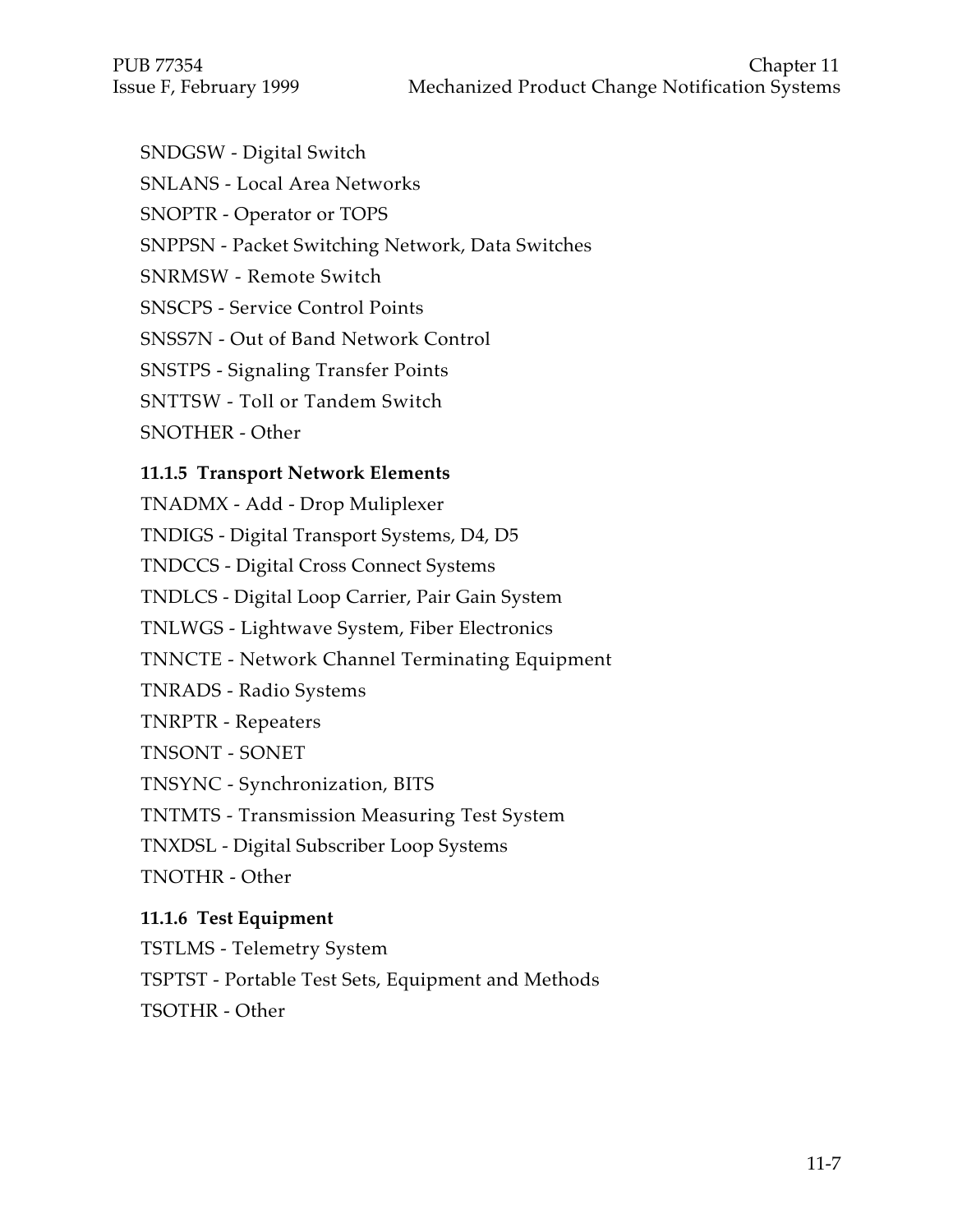#### **11.1.7 Outside Plant Elements**

OPPLHW - Poll Line Hardware, Clamps OPSTRT - Structures - Cabinets, CEVs OPCABL - Cable - Copper, Fiber OPTOOL - Tools, OSP Test Sets, Cable Locator, VOM, etc. OPOTHR - Other

#### **11.1.8 Operational Support Systems**

OSAMAT - Automatic Message Accounting System OSMLT - Mechanized Loop Testing OSTNM - Total Network Management OSNMAS - Network Monitoring and Analysis System OSEADS - Engineering Data Acquisition System OSOTHR - Other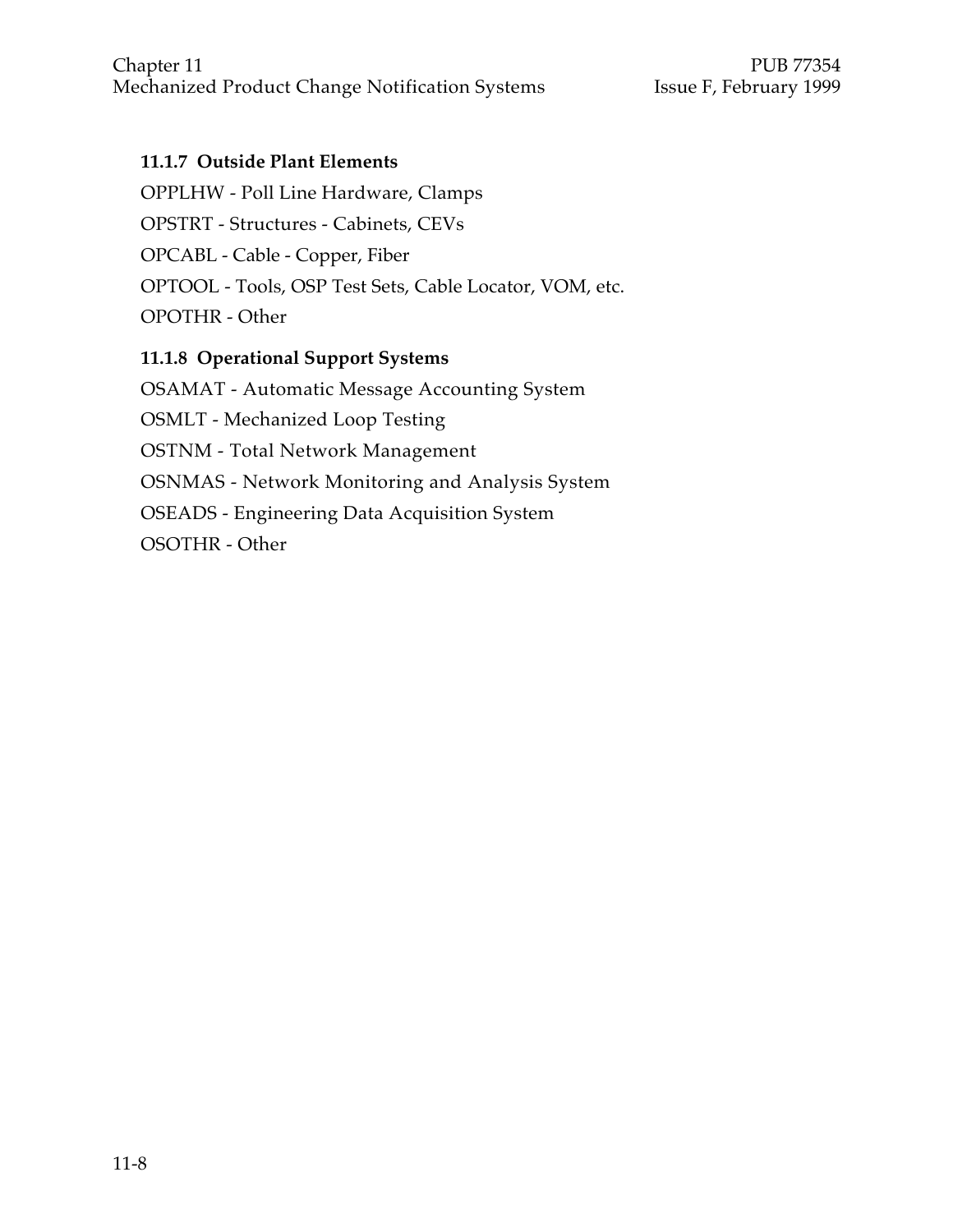# **Chapter and Section**

#### Page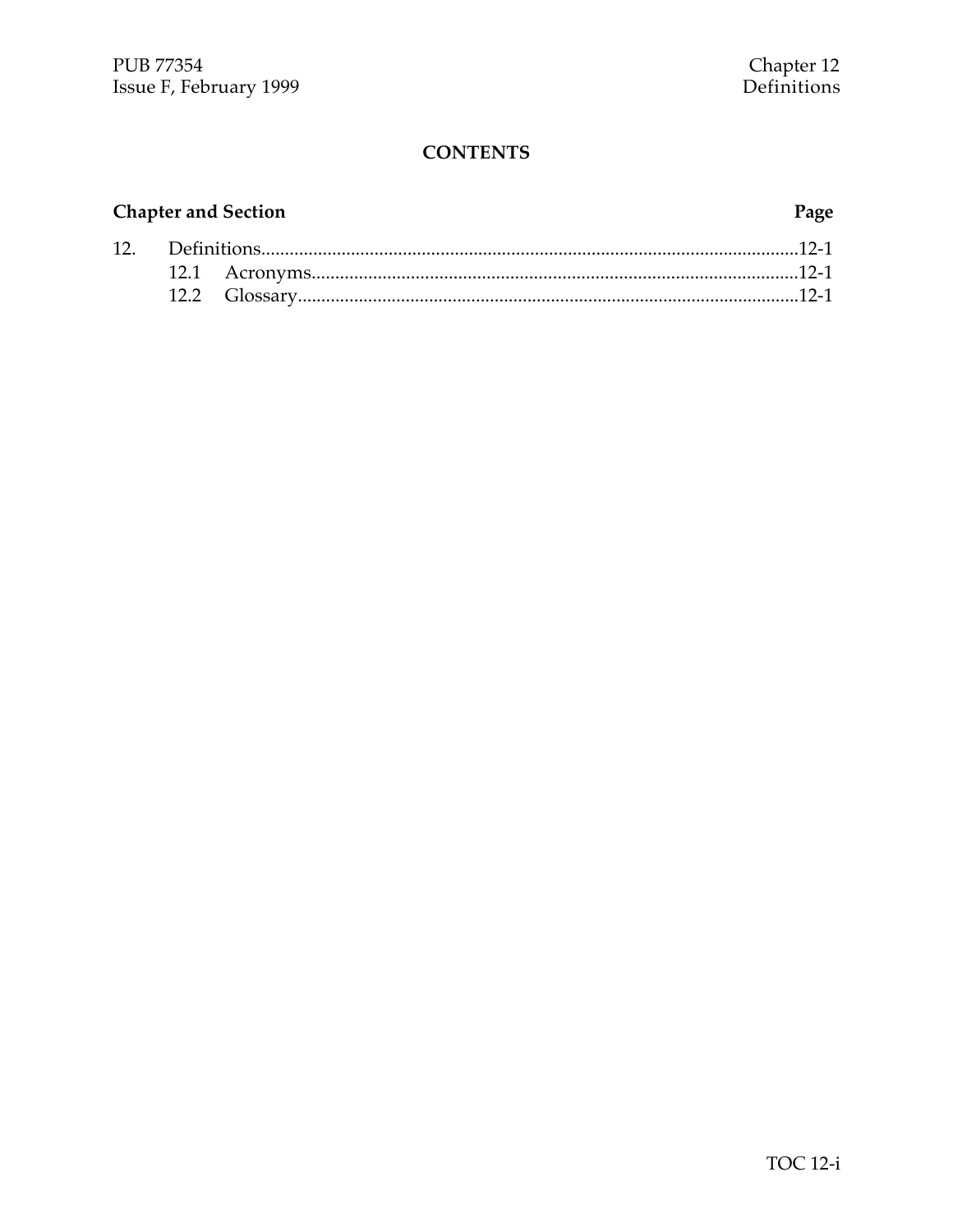#### **12. Definitions**

#### **12.1 Acronyms**

| $A\&M$       | <b>Additions and Maintenance</b>                 |
|--------------|--------------------------------------------------|
| AC           | <b>Alternating Current</b>                       |
| $CLEI^{TM}$  | <b>COMMON LANGUAGE® Equipment Identification</b> |
| <b>COEFM</b> | Central Office Equipment Facilities Management   |
| DA           | Discount Availability                            |
| DC           | Direct Current                                   |
| EFI          | Engineer Furnish and Install                     |
| $F_{\rm}$    | Furnish                                          |
| FI           | Furnish and Install                              |
| LSSGR        | LATA Switching Systems Generic Requirements      |
| <b>MD</b>    | Manufacturer Discount                            |
| <b>MOP</b>   | Method of Procedure                              |
| <b>PCN</b>   | <b>Product Change Notice</b>                     |
| <b>ROM</b>   | Read Only Memory                                 |
| <b>SME</b>   | <b>Subject Matter Expert</b>                     |

#### **12.2 Glossary**

CUSTOMER, as defined in this document, means the customer of U S WEST or end equipment user.

COMMERCIAL SPECIFICATIONS are specification or documentation requirements which are placed on a product by the Supplier.

COMMON LANGUAGE® Equipment Identification (CLEI™ ) Code is a standard method of identifying circuit equipment or products by means of a specific ten character identification code. The CLEI™ is a trademark and COMMON LANGUAGE® is a registered trademark of Bell Communications Research, Inc. A bar code label identifying the CLEI™ code must be located on the front facing side of all plug-in apparatus. These codes provide a uniform, function-oriented language, and are intended to be used in U S WEST for circuit design, circuit layout, circuit updating, assignment, and inventory control, as well as ordering and estimating functions. The CLEI™ codes are also used when interfacing various mechanized inventory and assignment information systems. The initial assignment of a CLEI™ code to Supplier equipment can be accomplished in the following way: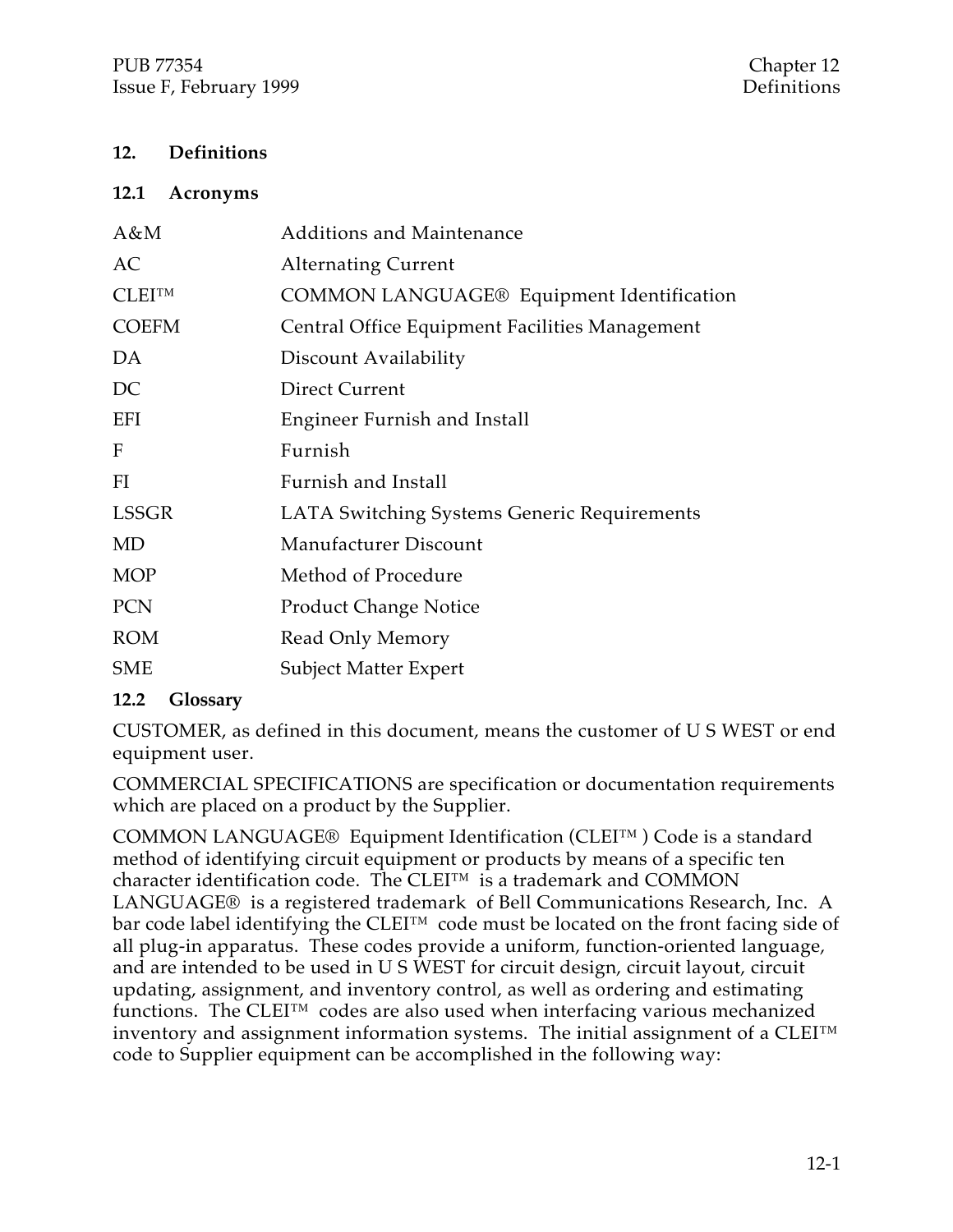SUBJECT MATTER EXPERT is the technical expert for a particular technology.

- The Supplier is required to negotiate a contract with Bell Communications Research for initial and ongoing CLEI™ code assignment. Information on this can be obtained by calling the District Manager, Marketing and Customer Support, Bell Communications Research, Inc. Language Standards Division, on (201) 699-3026.
- Additional information on CLEI™ codes can be found in the following U S WEST and Bell Communications Research, Inc. Technical References:
- TR-ISD-000325, Equipment Information Required from Suppliers for Operations Systems
- GR-485-CORE, COMMON LANGUAGE® CLEI™ Code Assignment and Equipment Marking Requirements
- TR-STS-000383, Generic Requirements for COMMON LANGUAGE® Bar Code Labels

CONTROL SPECIFICATIONS are mandatory requirements imposed by U S WEST upon a particular product due to its critical nature and risk factor. These specifications must be clearly stated by U S WEST and agreed to by the Supplier.

FORM, FIT, OR FUNCTIONS is defined as follows:

- Form: The weight, density, chemical or material composition, size, shape, structure, appearance, protocol, pattern, composition, configuration, and marking/identification of a product.
- Fit: The suitability or readiness of a product for a particular application, including environmental extremes, marginal parameters, physical and signal compatibility with interfacing systems and surroundings, level of performance, safety margins, reliability, maintainability, and installability.
- Function: The set tasks or purposes for which a product is used by the customer, including all the tasks generally accepted for the product the specifically designated by the customer.

#### EQUIPMENT TYPES

• HARDWIRED EQUIPMENT: This is equipment that is permanently mounted in central office bays, such as a T-Carrier Channel Banks or switching equipment bay. To make a change or modification on this equipment one must go to the equipment location to perform a Product Change on it.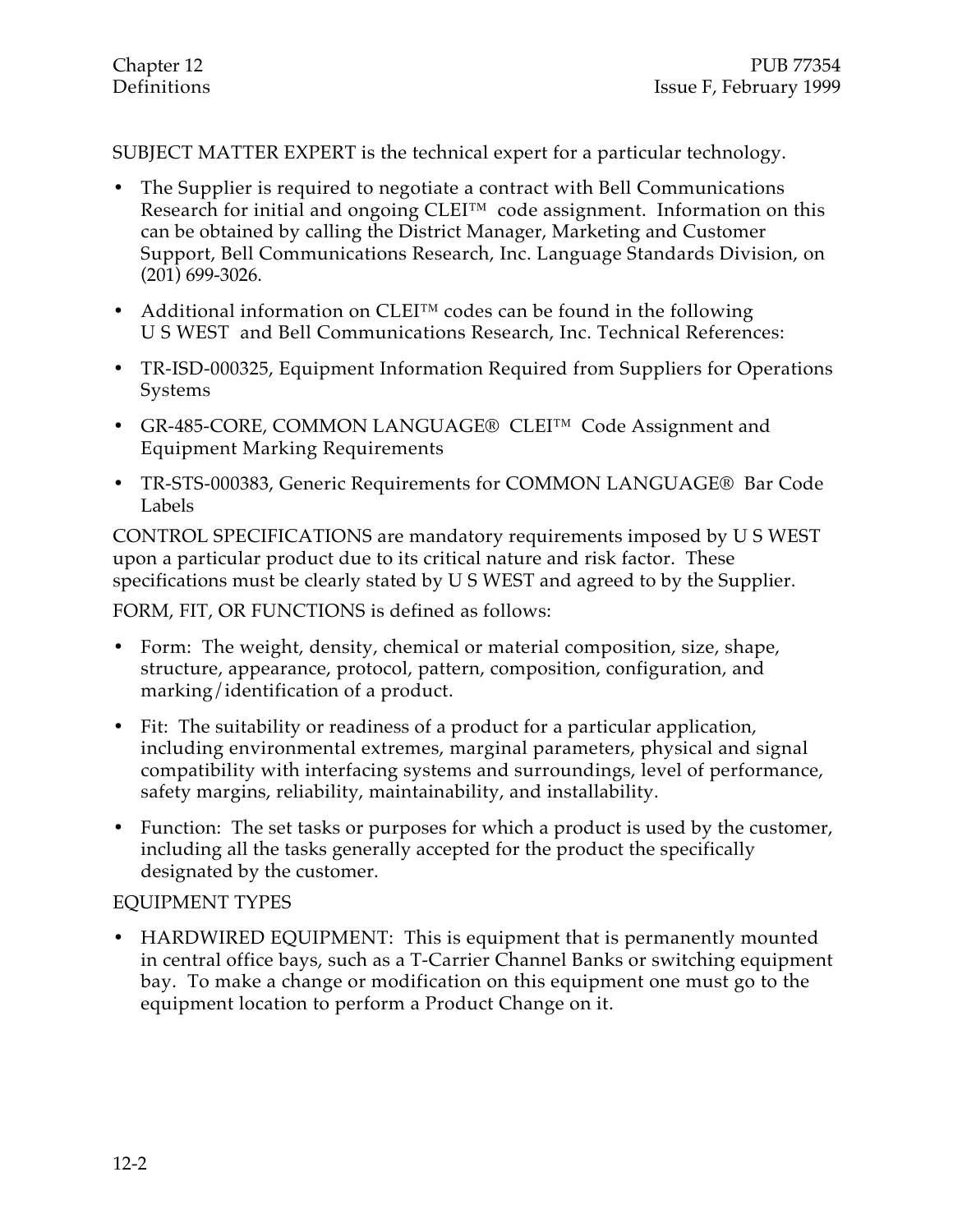- NON-DEFERRABLE PLUG-IN: This is a plug-in circuit that is basic to the operation of the hardwired equipment into which it plugs and is usually provided as part of the hardwired equipment. Examples are a power supply circuit pack for a T-Carrier Channel Bank or a circuit pack for common equipment in a switching machine. Changes on non-deferrable plug-ins can be made by modifying the circuit packs on-site or by replacing the old circuit packs with new ones, or ones which were modified in the factory.
- DEFERRABLE PLUG-IN: This is a circuit pack, such as a T-Carrier Channel Unit or a switching machine trunk circuit, that is not mounted in the hardwired equipment initially, but is deferred until an equipment or circuit order is processed that requires the circuit pack. Deferrable plug-ins requires additional effort in administering Product Change Notices (see Chapter 8).
- PORTABLE TEST EQUIPMENT: Transportable (as opposed to permanently installed) equipment that is used to perform such functions as diagnostic or analytical testing fault locating and clearing, etc., on telecommunications equipment. For purposes of Product Change Notice requirements, this equipment is administrated in the same manner as deferrable plug-ins.

FIRMWARE is a term that defines a circuit pack product when it contains a Read Only Memory (ROM) device into which a micro-code program has been embedded.

SOFTWARE is the computer or switching system program containing the operating instructions, procedures, rules and associated parameters pertaining to all operations of the system. Software is usually supplied on a disk or tape.

HARDWARE is a term that defines a physical piece of telecommunication equipment.

PCN Coordinator, as used in this document, defines U S WEST personnel responsible for interfacing with the Supplier on all PCN issues.

NEW PRODUCT ANNOUNCEMENTS are required for certain equipment changes. Some Product Changes are of such magnitude that it is impractical to update existing products either in the field or at the manufacturer's location. In such cases, the manufacturer may either discontinue manufacture of the old product and make only the new one or continue making both products. In either case, the Supplier must notify U S WEST of such a new product existence by means of a New Product Announcement rather than a PCN. New Product Announcements are not reviewed in depth in this PUB and are mentioned only to clarify the distinction between the two types of notifications.

PRODUCT CHANGE NOTICES (PCN) is a term that defines the document or documentation that describes a Product Change. Chapter 6 of this PUB thoroughly defines the information requirements of a PCN.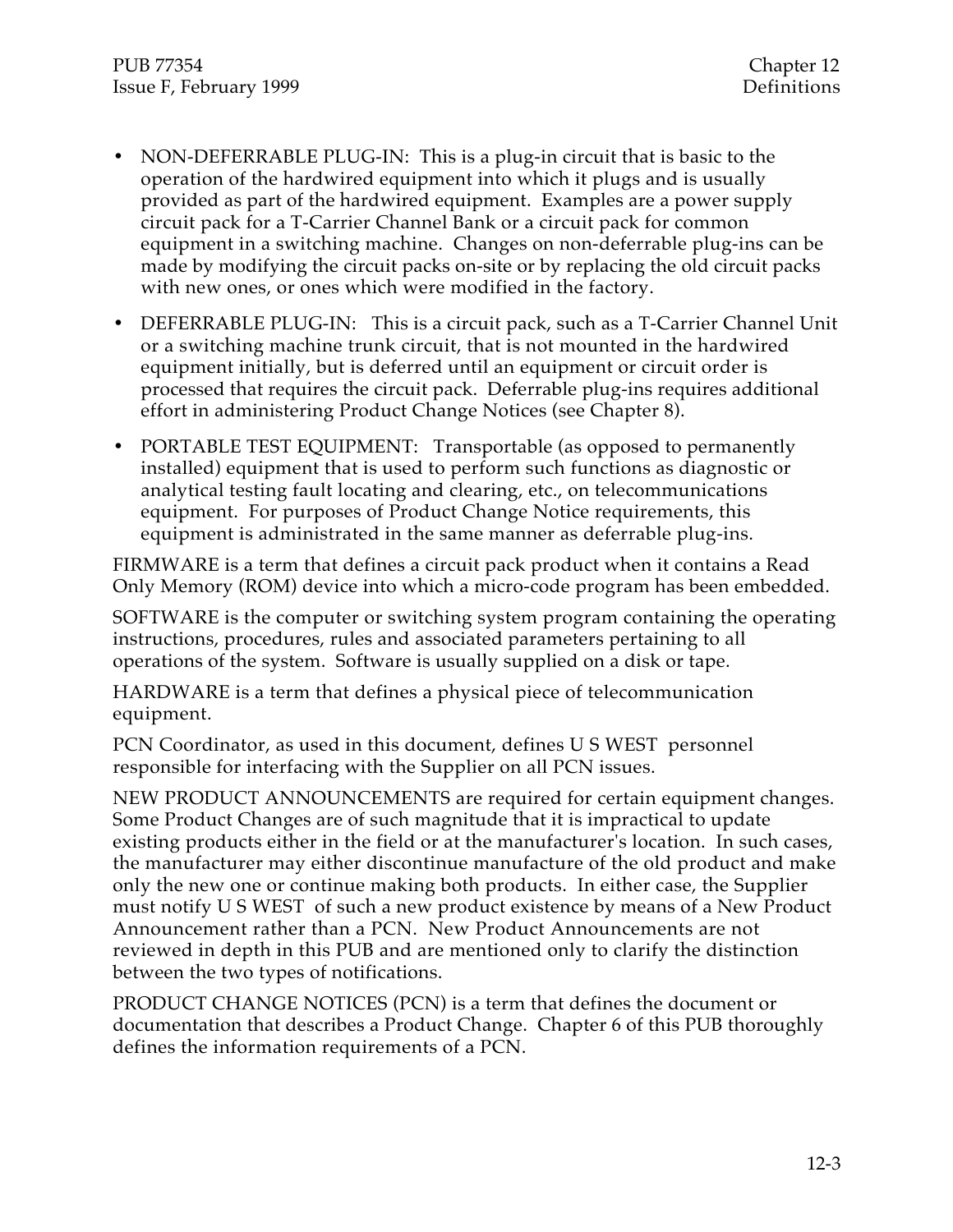SUPPLIER, as used in this document, is the manufacturer or supplier from whom the product was purchased. Usually, this will also be the company that warrants the product.

STATUS/AVAILABILITY The two general categories in which products are considered to be, which are:

- STANDARD: The product is currently orderable (CO).
- ADDITIONS AND MAINTENANCE Only (A&M): The product has a limited availability and is only for additions to and maintenance of previously installed products.

MANUFACTURE DISCONTINUED (MD) is a term for equipment or products for which a Supplier plans to terminate or has terminated production. Another term used to describe MD equipment is DISCONTINUED AVAILABILITY (DA). In either case, the Supplier must change its Commercial and Material Specification for that equipment or product to reflect the MD or DA status.

• The status/availability of a product is typically provided in the appropriate specification, maintenance, and engineering documents for the product. There may be instances where the above terms are not applicable, particularly when the supplier does not manufacture an item. Terms such as, not orderable", "discontinued availability," "currently orderable," etc., may be applicable. The meaning of each should be clearly understood and written into individual contracts.

PRODUCT TECHNICAL SPECIFICATION is a term defining the Supplier's published literature that describes the operating parameters, environmental considerations and features of the product. The literature should also include power, space, and memory requirements as well as any maintenance necessary for the operation of the product.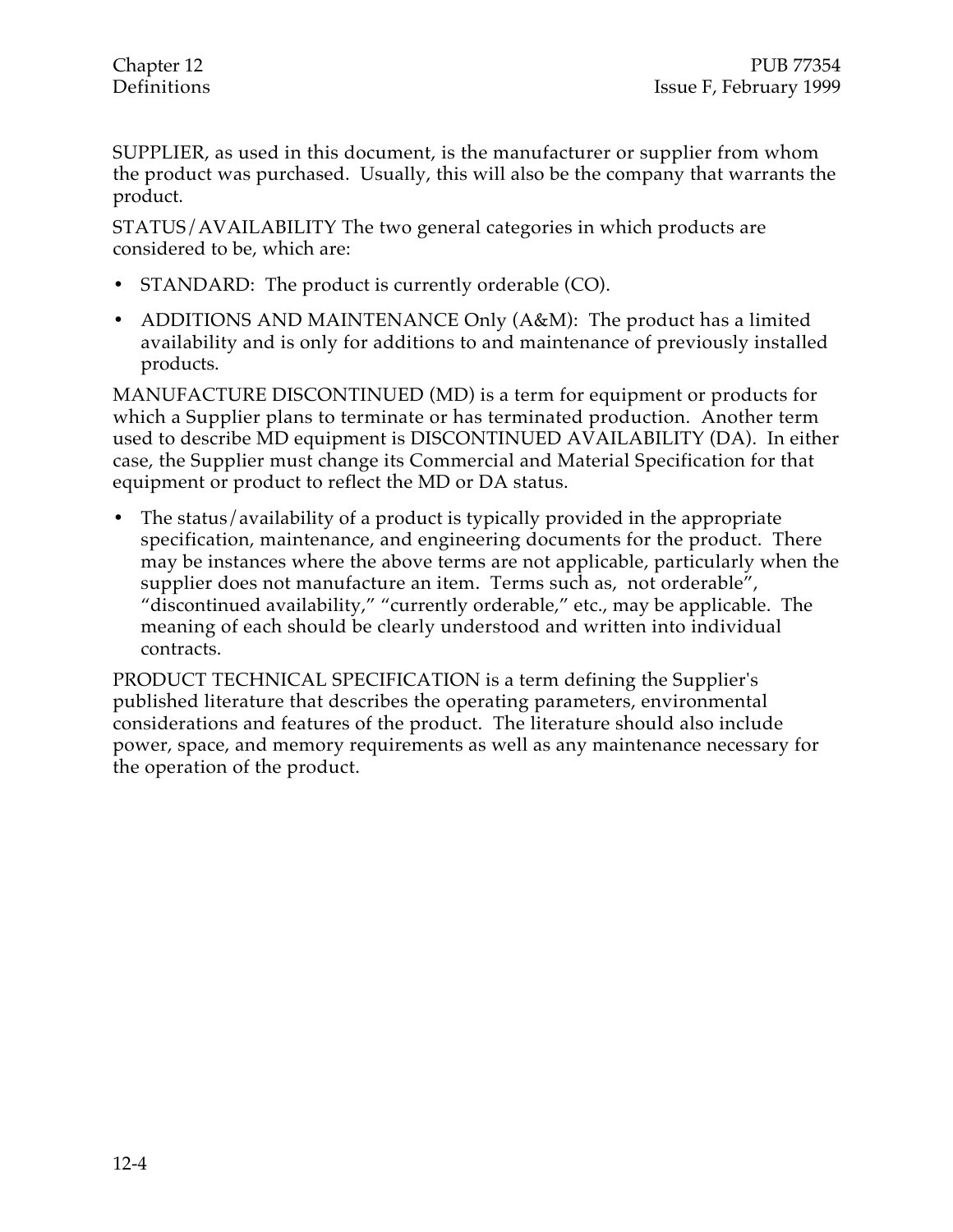# **Chapter and Section Page**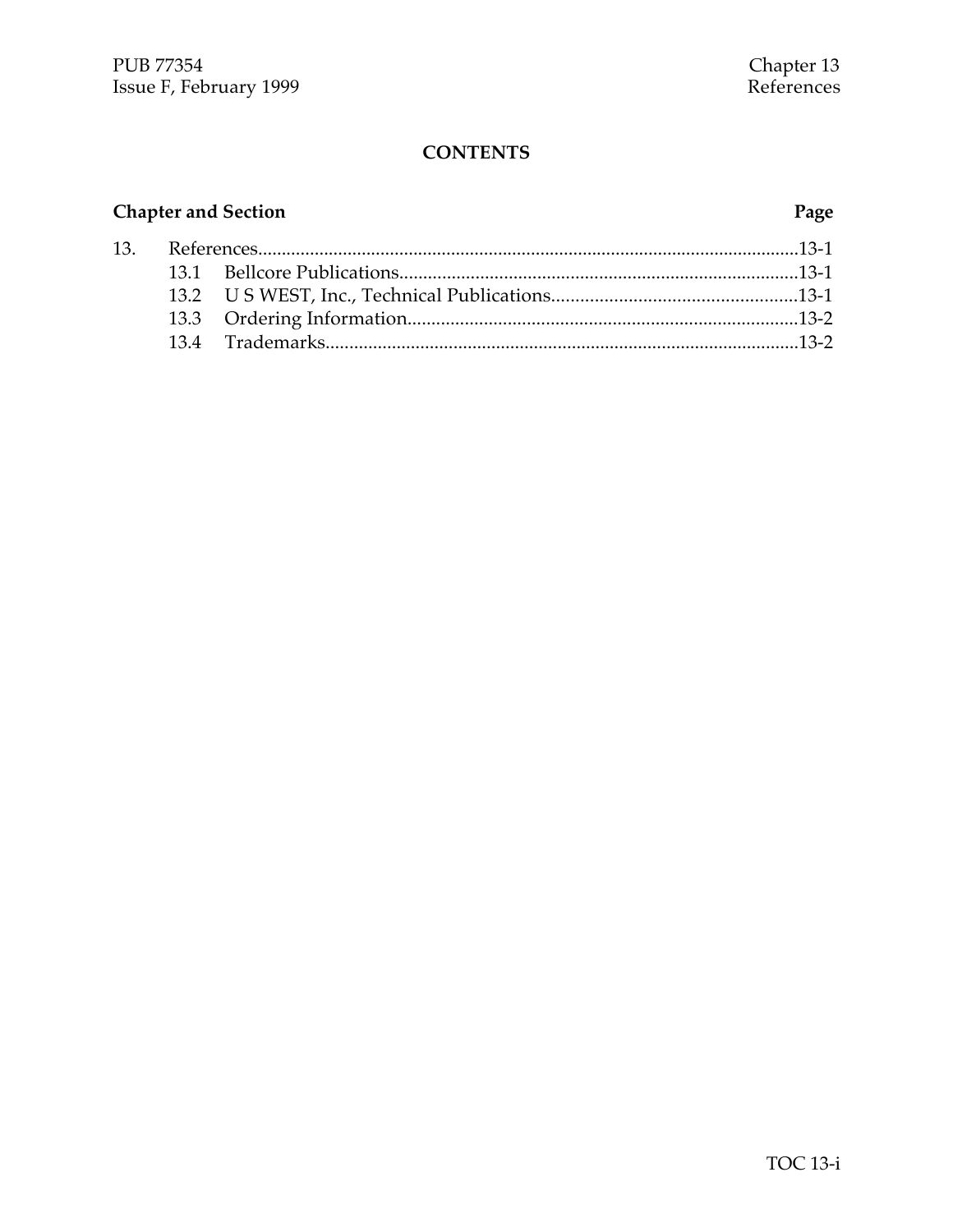#### **13. References**

#### **13.1 Bellcore Publications**

| FR-64         | LATA Switching Systems Generic Requirements (LSSGR), Issue<br>98, February 1998.                                                                |
|---------------|-------------------------------------------------------------------------------------------------------------------------------------------------|
| GR-230        | Generic Requirements For Engineering Complaints, Issue 2,<br>December 1997.                                                                     |
| TR-EOP-000208 | Stored Program Control Proposed Software Documentation<br>Requirements Issue 1, September 1987.                                                 |
| TR-ISD-000325 | Equipment Information Required from Suppliers for Operations<br>Systems                                                                         |
| GR-383        | Generic Requirements for COMMON LANGUAGE® Bar Code<br>Labels, Issue 1, July 1997                                                                |
| GR-485-CORE   | <b>COMMON LANGUAGE® Equipment Coding Processes and</b><br>Guidelines, Issue 2, October 1995.                                                    |
| TR-TSY-000519 | LSSGR: Documentation, Common Section 19, Issue 2, July 1987.                                                                                    |
| GR-209-Core   | Generic Requiremenrs for Product Change Notices, Electronic<br>Product Change Notices and Reports-Hardware/Software. Issue<br>3, September 1998 |

#### **13.2 U S WEST, Inc., Technical Publications**

- 77350 Central Office Telecommunications Equipment Installation and Removal Guidelines, Issue F, May 1997.
- 77351 Module 1, U S WEST Engineering Standards General Equipment Requirements, Issue D, May 1998.

Module 2, U S WEST Communications, Inc. Central Office Records Engineering Standards Requirements, Issue C, January 1993.

Module 3, U S WEST Communications, Inc. Engineering Standards General Output Requirements for Engineering Services Suppliers, Issue C, January 1993.